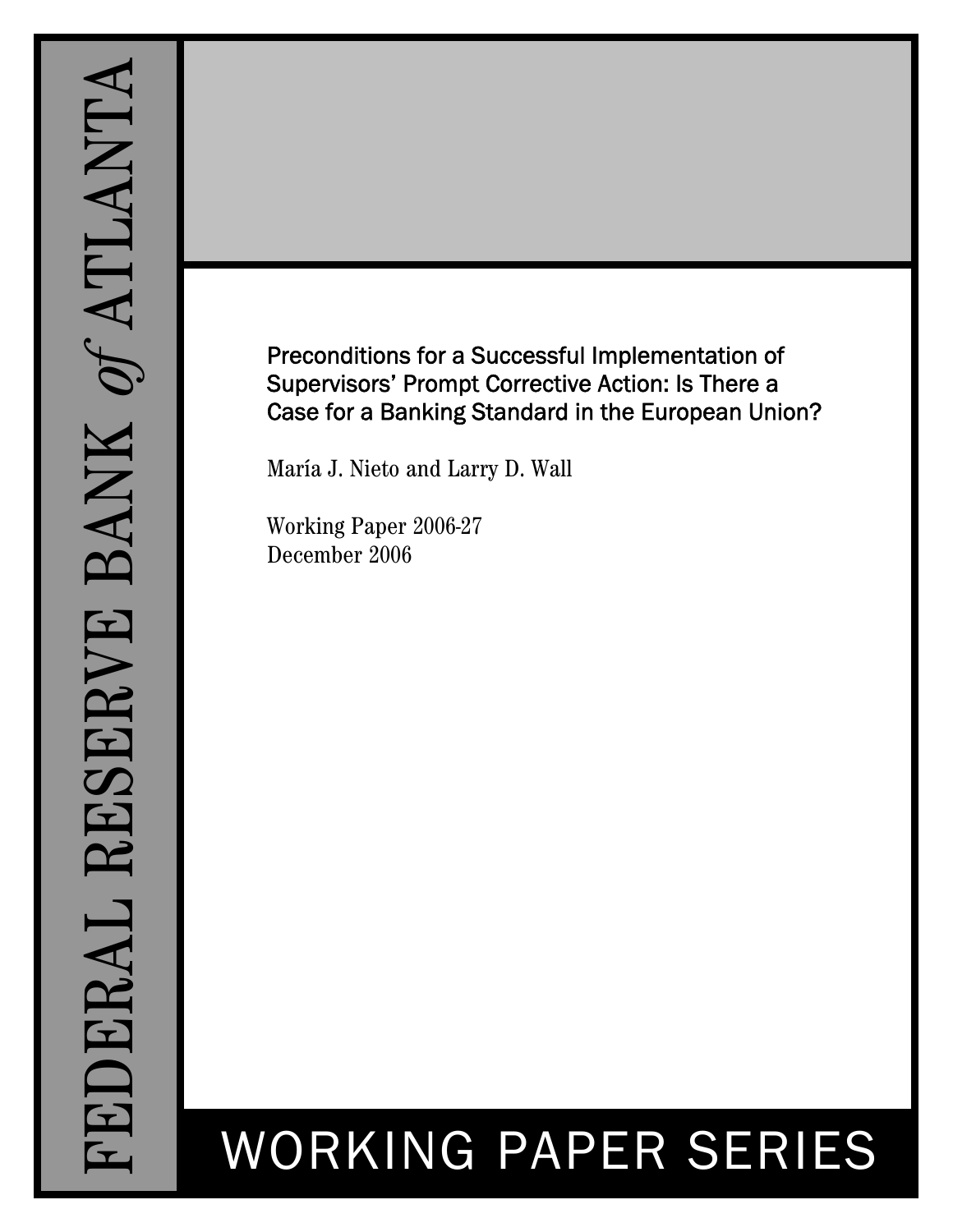# Preconditions for a Successful Implementation of Supervisors' Prompt Corrective Action: Is There a Case for a Banking Standard in the European Union?

María J. Nieto and Larry D. Wall

Working Paper 2006-27 December 2006

Abstract: Over the past years, several countries around the world have adopted a system of prudential prompt corrective action (PCA). The European Union countries are being encouraged to adopt PCA by policy analysts who explicitly call for its adoption. To date, most of the discussion on PCA has focused on its overall merits. This paper focuses on the preconditions needed for the adoption of an effective PCA. These preconditions include conceptual elements such as a prudential supervisory focus on minimizing deposit insurance losses and mandating supervisory action as capital declines. These preconditions also include institutional aspects such as greater supervisory independence and authority, more effective resolution mechanisms, and better methods of measuring capital.

JEL classification: G28, K23, F20

Key words: bank, supervision, European Union, PCA

The authors thank George Benston, Robert Eisenbeis, Gillian Garcia, Eva Hüpkes, and David Mayes for helpful comments on an earlier draft as well as C.A.E. Goodhart and Rosa M. Lastra. They also thank the participants in the seminar held at the LSE Financial Markets Group in London in March 2006. The views expressed here are the authors' and not necessarily those of the Banco de España, the Federal Reserve Bank of Atlanta, or the Federal Reserve System. Any remaining errors are the authors' responsibility.

Please address questions regarding content to María J. Nieto, Banco de España, Alcalá 48, 28014 Madrid (Spain), maria.nieto@bde.es, or Larry D. Wall, Research Department, Federal Reserve Bank of Atlanta, 1000 Peachtree Street, N.E., Atlanta, GA, 30309-4470, larry.wall@atl.frb.org.

Federal Reserve Bank of Atlanta working papers, including revised versions, are available on the Atlanta Fed's Web site at www.frbatlanta.org. Click "Publications" and then "Working Papers." Use the WebScriber Service (at www.frbatlanta.org) to receive e-mail notifications about new papers.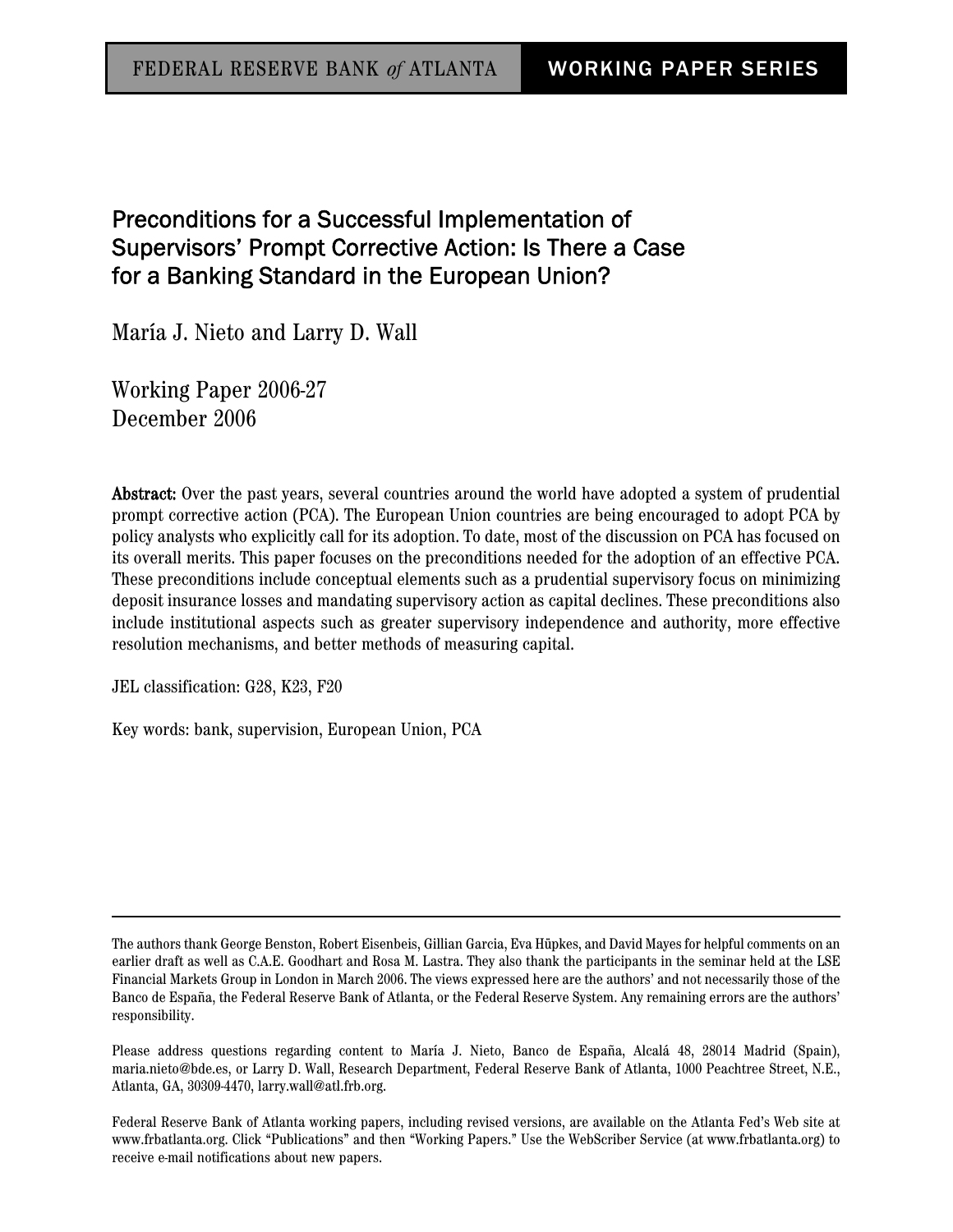# **Preconditions for a successful implementation of supervisors´ Prompt Corrective Action: Is there a case for a banking standard in the EU?**

#### **Introduction**

 Over the past years, Japan, Korea and, more recently Mexico have adopted a system of predetermined capital/asset ratios that trigger structured actions by the supervisor inspired by Benston and Kaufman's (1988) proposal for structured early intervention and resolution (SEIR), a version of which was adopted by the US as prompt corrective action (PCA) in the 1991 Federal Deposit Insurance Corporation Improvement Act  $(FDICIA)^1$  In all these countries, authorities must resolve the bank through sale, merger or liquidation at a predetermined minimum regulatory capital ratio. The positive effect of FDICIA in creating the appropriate incentives for banks, the deposit insurer and the prudential supervisor is reflected in the increasing number of recommendations to introduce PCA type provisions in other countries. Goldstein (1997) presents a case for an international banking standard in which one of the key operational issues is an incentive compatible safety net and prudential supervision whose principles are inspired in FDCIA-like features to combat moral hazard and supervisory forbearance.<sup>2</sup> In emerging economies, Goldstein and Turner (1996) propose PCA as a policy aimed at improving incentives for bank owners, managers and creditors as well as bank supervisors.<sup>3</sup>

Against the background of the launching of the Euro and the expectation of a gradual increase in cross border banking activity in the EU, the European Shadow Financial Regulatory Committee (ESFRC) made a proposal aimed at dealing with problem banks. $4$  One of the recommendations in their proposal was to establish a SEIR regime that call for predictable supervisory action in cases of excessive risk taking. More recently, the ESFRC argues that implementation of PCA in each individual Member State would contribute to host country supervisors $\acute{\ }$  trust in home country supervisors.<sup>5</sup> Benink and Benston (2005) also propose SEIR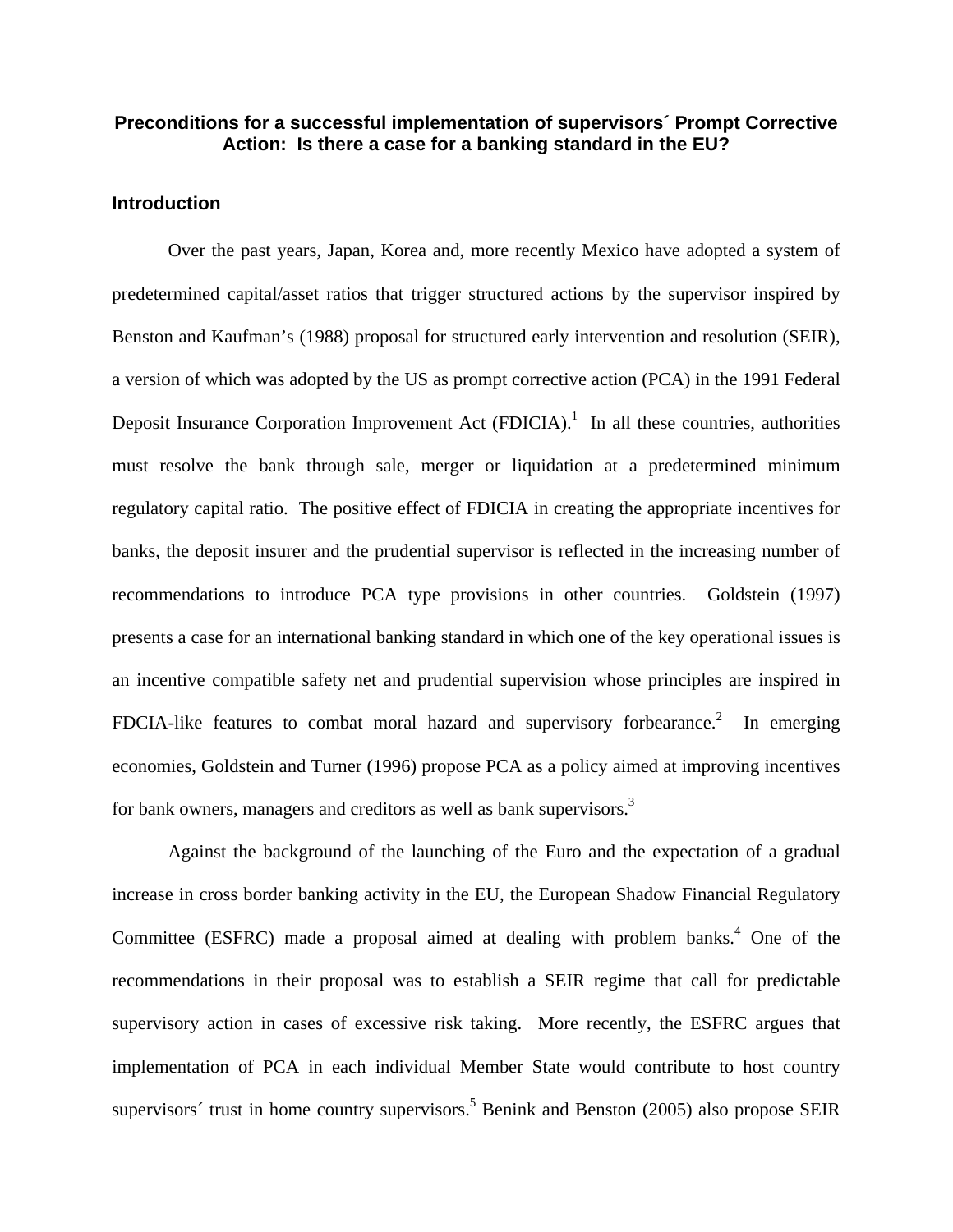as a mechanism to protect deposit insurance funds and tax payers from losses in the EU as part of a more broad based regulatory reform.<sup>6</sup> Along similar lines, Mayes (2005) proposes intervention at prescribed benchmarks (ideally above economic insolvency) as a measure to have plausible bank exit policies for systemic risk banks in the  $EU^7$ .

 The literature and the proposals to implement SEIR/PCA have mainly focused on certain aspects of its economic rationality and little attention has been paid to the preconditions for its successful implementation. However, the institutional framework at the time of the adoption of PCA in the US was very different from the institutional framework of prudential supervision and deposit insurance in other countries. PCA was adopted in order to make bank supervision more effective in reducing deposit insurance losses. Before PCA can be successfully adopted, policy makers need to evaluate the merits of several important characteristics of the US bank supervisory system in addition to evaluating the merits of PCA within a US style supervision system.

 The purpose of this article is two-fold: (1) to identify and evaluate key conceptual approaches and institutional structures needed for PCA to be effective, and (2) identify the changes needed to adopt an effective version of PCA in general and, in particular, in Europe. In order to better understand what is required for an effective PCA, the first part of this paper considers PCA's roots, especially focusing on the origins of PCA in the US, the reasons why the US adopted PCA and the US experience under PCA. The second part considers the major conceptual changes that PCA brought to US bank supervision and the extent to which these would represent changes for European bank supervision. The next section focuses on the institutional preconditions for a successful implementation of PCA. The last part provides

2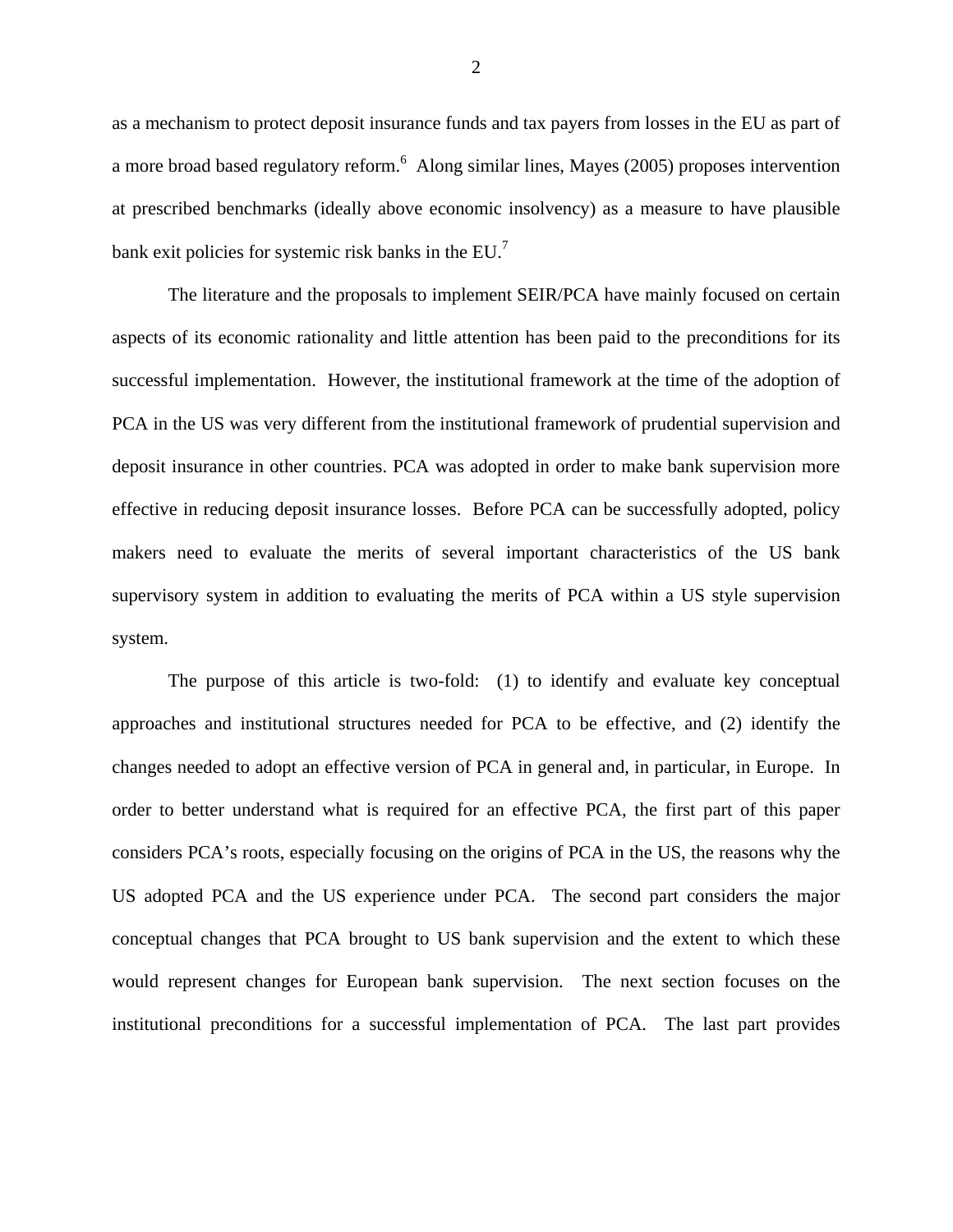summary remarks. As the paper's objective is to stimulate discussion, it focuses on presenting the economic arguments.

#### **1. The US Experience**

#### *1.1 Prompt Corrective Action: Creating the conditions for passage*

 Prompt corrective action (PCA) was part of package of measures adopted with the 1991 passage of FDICIA. The problems that lead to FDICIA were revealed in the late 1970s-early 1980s as US monetary policy tightened to slow the rate of price inflation, and the resulting high interest rates and reduced inflation produced large losses at thrifts and many banks. These losses caused economic insolvencies at the so-called "zombie" thrifts that were not resolved until the late  $1980s$ .<sup>8</sup> Throughout most of the 1980s, the US thrift supervisors and Congress compounded the inability of historic cost accounting to recognize interest–rate-related losses with changes in regulations that gave an additional artificial boost to thrifts' supervisory capital ratios as well as reducing the required levels of those ratios.

 The bank supervisors' response to large banks' already low capital ratios and the further losses on less developed countries (LDCs) loans was mixed. On the one hand, the supervisors did not require and in some cases even discouraged recognition of the losses on LDCs loans. On the other hand, they implemented numerical capital adequacy requirements that forced many of the largest banks to issue new capital. Moreover, the bank supervisors effectively nationalized one of the largest banks, Continental Illinois, in response to domestic loan losses and resolved hundreds of smaller banks that became insolvent, primarily in energy producing and agricultural areas.10

 After years of supervisory and congressional and administration denial of thrift insolvency problems, Congress moved to address the problem, appropriating \$10.875 billion in

3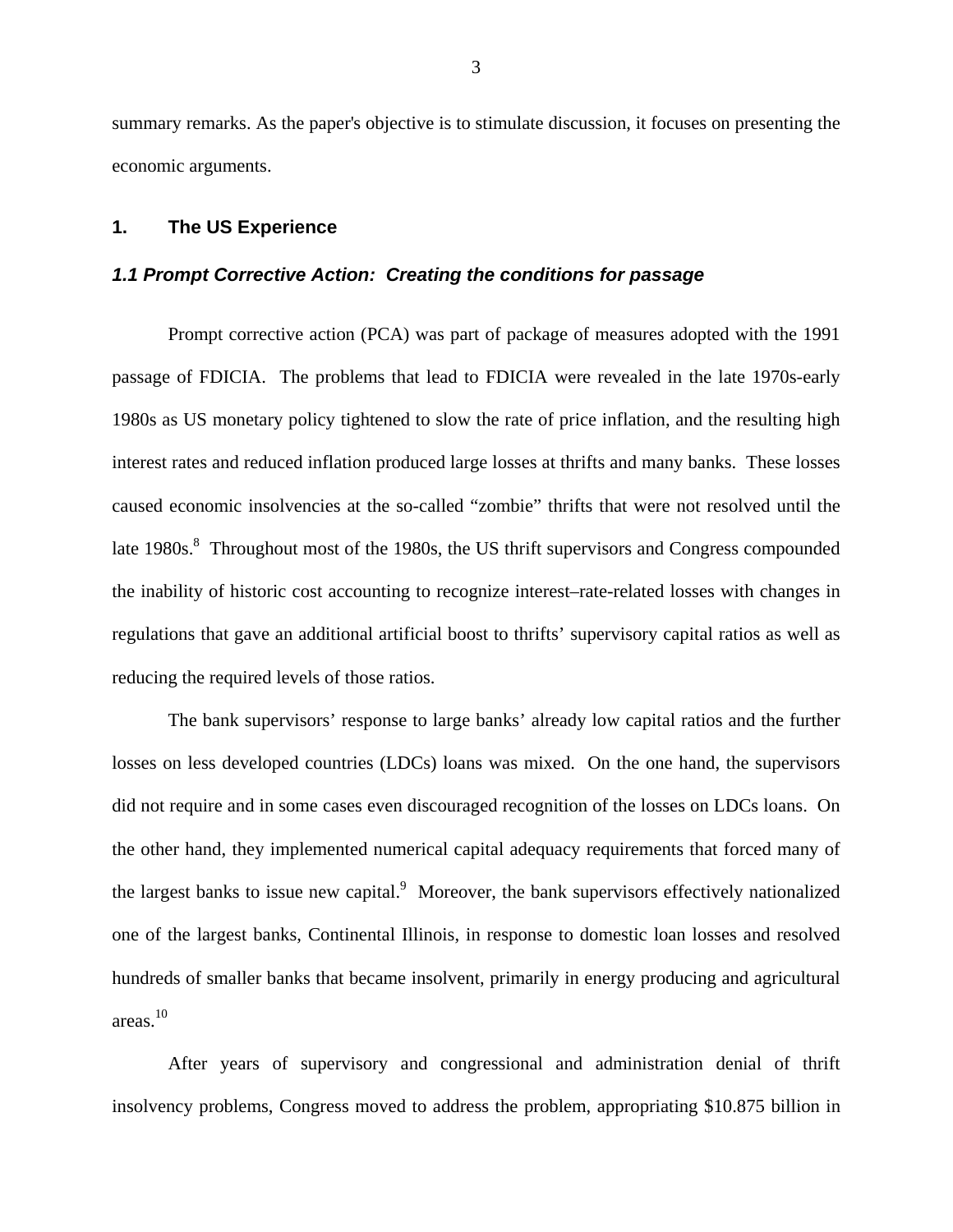1987 and additional \$132 billion in 1989.<sup>11</sup> Shortly thereafter, new problems emerged in the credit quality of many large commercial banks' loan portfolios, especially their loans to the commercial real estate sector. By the early 1990s, the combination of a depleted insurance fund due to past failed bank resolutions and the threat of additional losses due to new insolvencies led some to predict that Congress would be required to make another large appropriation of funds.<sup>12</sup> In 1991 the Congress moved to limit taxpayer exposure to losses at failed banks with the passage of FDICIA. The PCA provisions of FDICIA create a structured system of supervisory responses to declines in bank capital, culminating in the bank being forced into receivership within 90 days after its tangible equity capital dropped below two percent of total assets.<sup>13</sup>

#### *1.1 Intellectual history*

The US has a long history with the basics required to implement PCA: binding capital adequacy standards and the ability to take substantial actions against banks that failed to meet the standards. The supervisors had the authority to adopt many of the provisions of PCA using their pre-existing powers if they had so chosen.<sup>14</sup> However, the experience of the 1980s had clearly indicated that US supervisors valued discretionary responses targeted at keeping some banks (especially thrifts and large banks) in operation after they had became financially distressed.

 Benston and Kaufman (1988) developed a system of mandatory responses to changes in capital with a proposal they came to call structured early intervention and resolution (SEIR).<sup>15</sup> One way that this proposal could work is illustrated in Table 2 of Benston and Kaufman (1988, p. 64) in which they propose that banks be placed in one of four categories or tranches: 1) "No problem," 2) "Potential problems" that would be subject to more intensive supervision and regulation, 3) "Problem intensive" that would face even more intensive supervision and regulation with mandatory suspension of dividends and 4) "Reorganization mandatory" with

4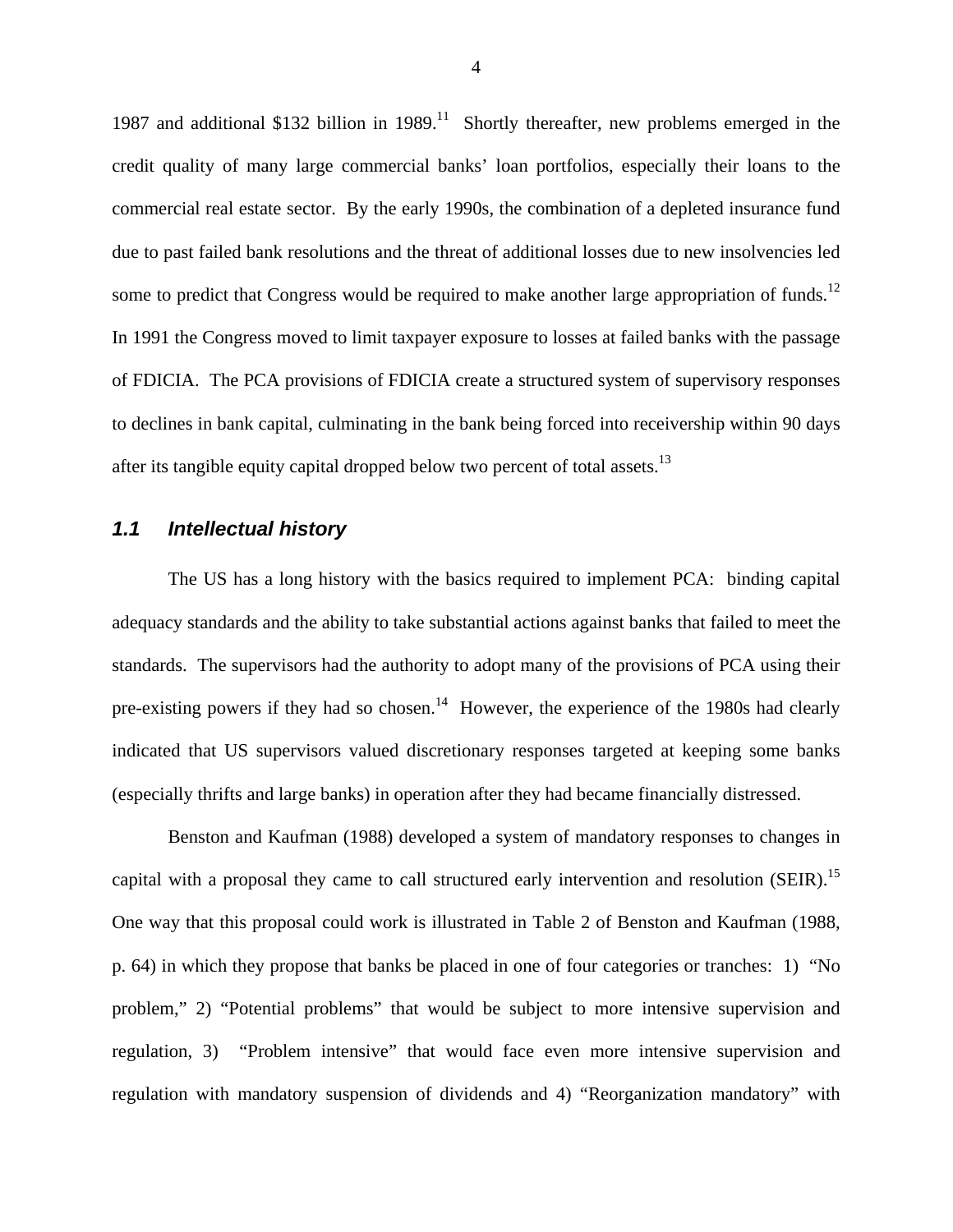ownership of these banks automatically transferred to the deposit insurer. Although the deposit insurer would assume control of the bank, Benston and Kaufman (1988, p. 68) ordinarily would have the bank continue in operation under the temporary control of the FDIC, or be sold to another bank with liquidation only as a "last resort." The deposit insurer would remain at risk under SEIR, but only to the extent of covering losses to insured depositors. However, Benston and Kaufman did not expect such a takeover to be necessary, except when a bank's capital was depleted before the supervisors could act, perhaps as a result of a massive undetected fraud. Because the bank's owners would realize that the supervisors were mandated to take over a bank while it was solvent (3 percent market value of capital-to-asset ratio), the owners had strong incentives to recapitalize, sell, or liquidate the bank rather than put it to the FDIC.<sup>16</sup>

#### *1.2 Adoption in FDICIA*

 Congress adopted a variant of SEIR in 1991 with the inclusion of the PCA provisions in the FDICIA.<sup>17</sup> PCA creates five capital categories for banks: well capitalized, adequately capitalized, undercapitalized, significantly undercapitalized and critically undercapitalized.<sup>18</sup> Congress ordered the supervisory agencies to set minimum requirements for a bank to be classified in each of the top four capital categories, with the constraint that a bank must be classified as critically undercapitalized if it has a tangible accounting equity-capital-to-asset ratio of less than 2 percent. Congress further required that the minimum requirements for each category must include both minimum leverage requirement and a minimum risk-based capital requirement. Unlike the Benston and Kaufman´s (1988) proposal, the supervisory standards include both minimum tier one (equity capital) and total capital (including subordinated debt) requirements for each category. The original SEIR proposal would only have set a minimum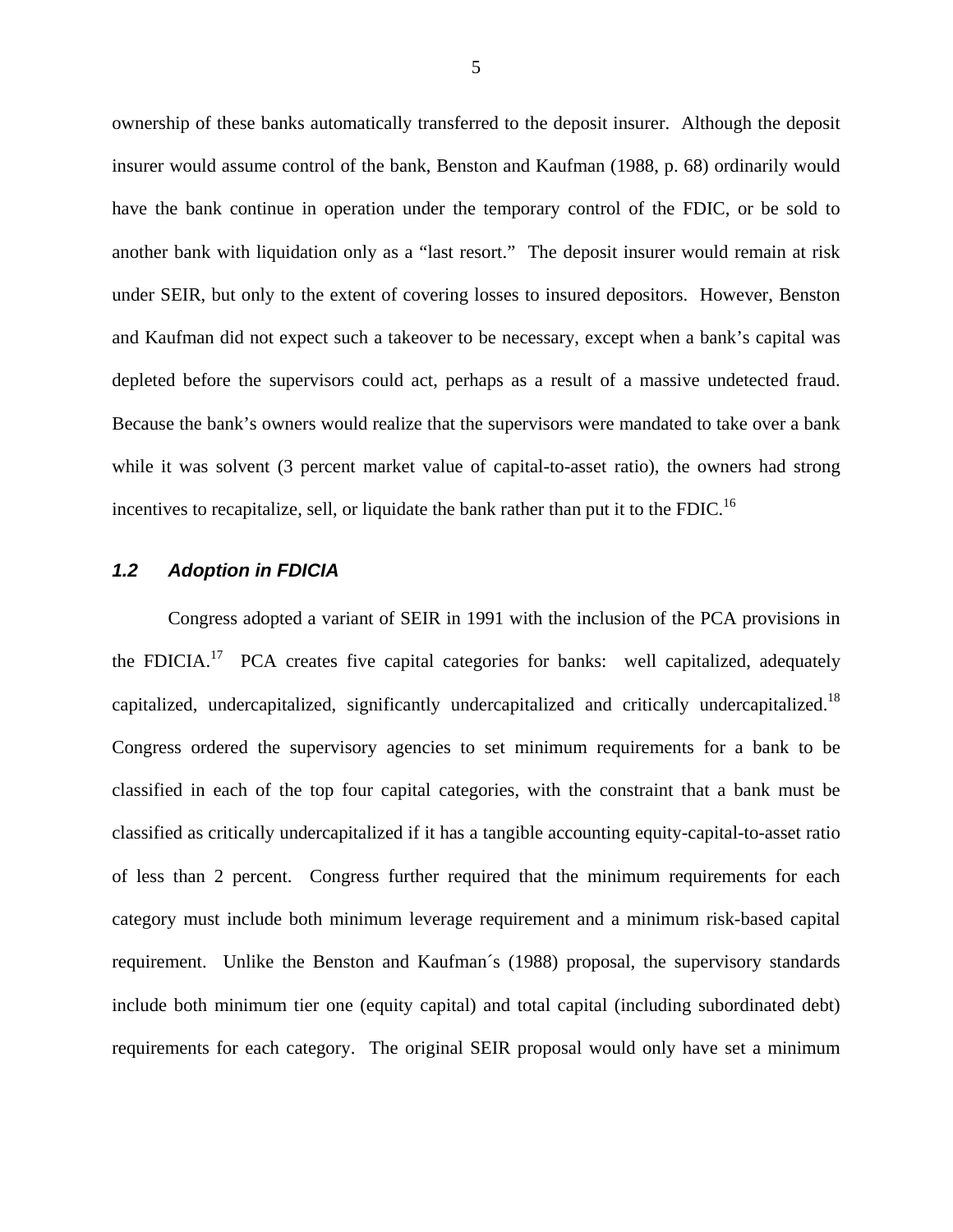total capital requirement for each category but SEIR would have required higher levels of capital.

 Unlike SEIR, PCA distinguishes between well capitalized and adequately capitalized banks, albeit the difference in supervisory treatment is small. However, the set of supervisory actions under PCA, both mandatory and discretionary, is substantially greater than that sketched out in SEIR. No bank may make a capital distribution (dividend or stock repurchase) if after the payment the bank would fall in any of the three undercapitalized categories unless the bank has prior supervisory approval. All undercapitalized banks must submit a capital restoration plan and that plan must be approved by the bank's supervisor. All undercapitalized banks also face growth restrictions. Significantly undercapitalized banks must restrict bonuses and raises to management. Critically undercapitalized banks must be placed in receivership within 90 days unless some other action would better minimize the long-run losses to the deposit insurance fund. Supervisors are also given a variety of discretionary actions they may take. For example, the supervisors may dismiss any director or senior officer at a significantly undercapitalized bank and may further require that their successor be approved by the supervisory agency.

## *1.3 Analysis of the US PCA*

 On first appearances, the adoption of PCA in the US appears to have been extremely successful. Predictions that US bank failures would force the US Congress to appropriate additional money so that the FDIC could resolve failing banks were not borne out. Instead, the US bank failure rate fell dramatically during the 1990s, with, for example, only one bank failing in 1997. Indeed, not only did bank failures not drain the fund, but banks paid sufficient insurance premiums to rebuild the insurance fund and over the same period raise their capital adequacy ratios to the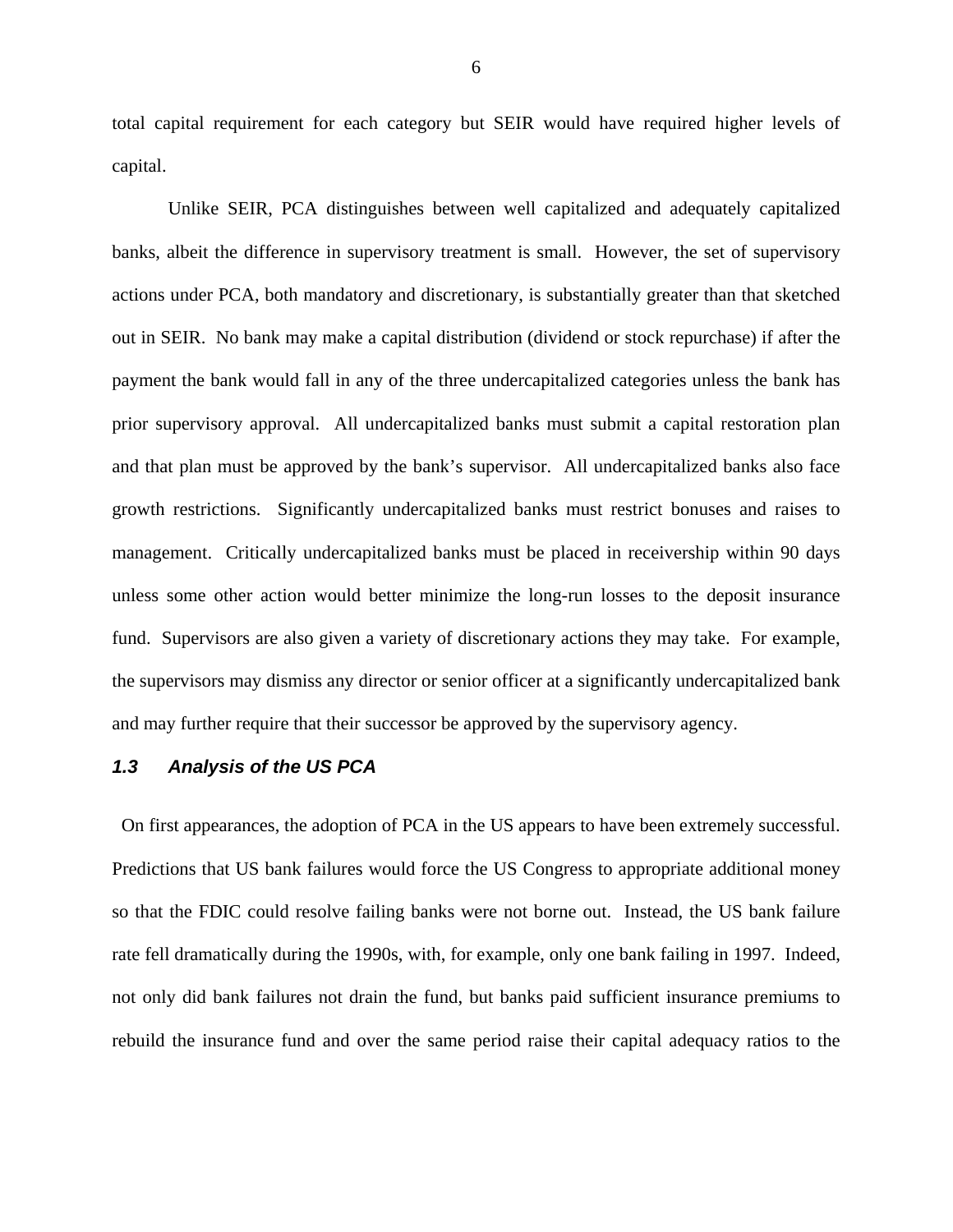point where almost all banks (including virtually all large banks) are currently classified as well capitalized.19

 Although the banking industry's performance was very impressive during the 1990s, a closer reading of the record reveals that a variety of factors are responsible for the improvement Another clearly important factor in the turnaround was the relatively strong economic conditions that prevailed in the US during the 1990s. Moreover, in some important respects one could argue that PCA has not yet been adequately tested. In particular, none of the largest US banks suffered sufficiently large losses to the point where the bank should have been classified as undercapitalized.

 Although the performance of the banking industry may not be sufficient to clarify the impact of PCA, its likely long-run impact may be evaluated by looking at two issues: (1) would PCA have prevented some of the mistakes in the 1980s and (2) are the supervisors implementing PCA in a way that suggests supervisors will behave differently next time the US banking system is under stress? The extent to which PCA would have reduced the problems in the 1980s is unclear. The supervisors took a variety of measures designed to make failing depositories look better and to allow supervisory forbearance including failing to include interest rate risk losses in their measures of regulatory capital, failing to require large banks to recognize loan losses to LDCs, and, lowering thrift capital standards and changing accounting policy to allow thrifts to report higher capital, PCA would not have forced the supervisors into more timely recognition of interest rate or credit risk problems. Further, PCA would have had only a limited impact on the lowering of capital standards, as the supervisors have discretion over all of the capital requirements except for the two percent tangible equity to assets ratio used to classify banks as critically undercapitalized. Where PCA would unquestionably have been effective is in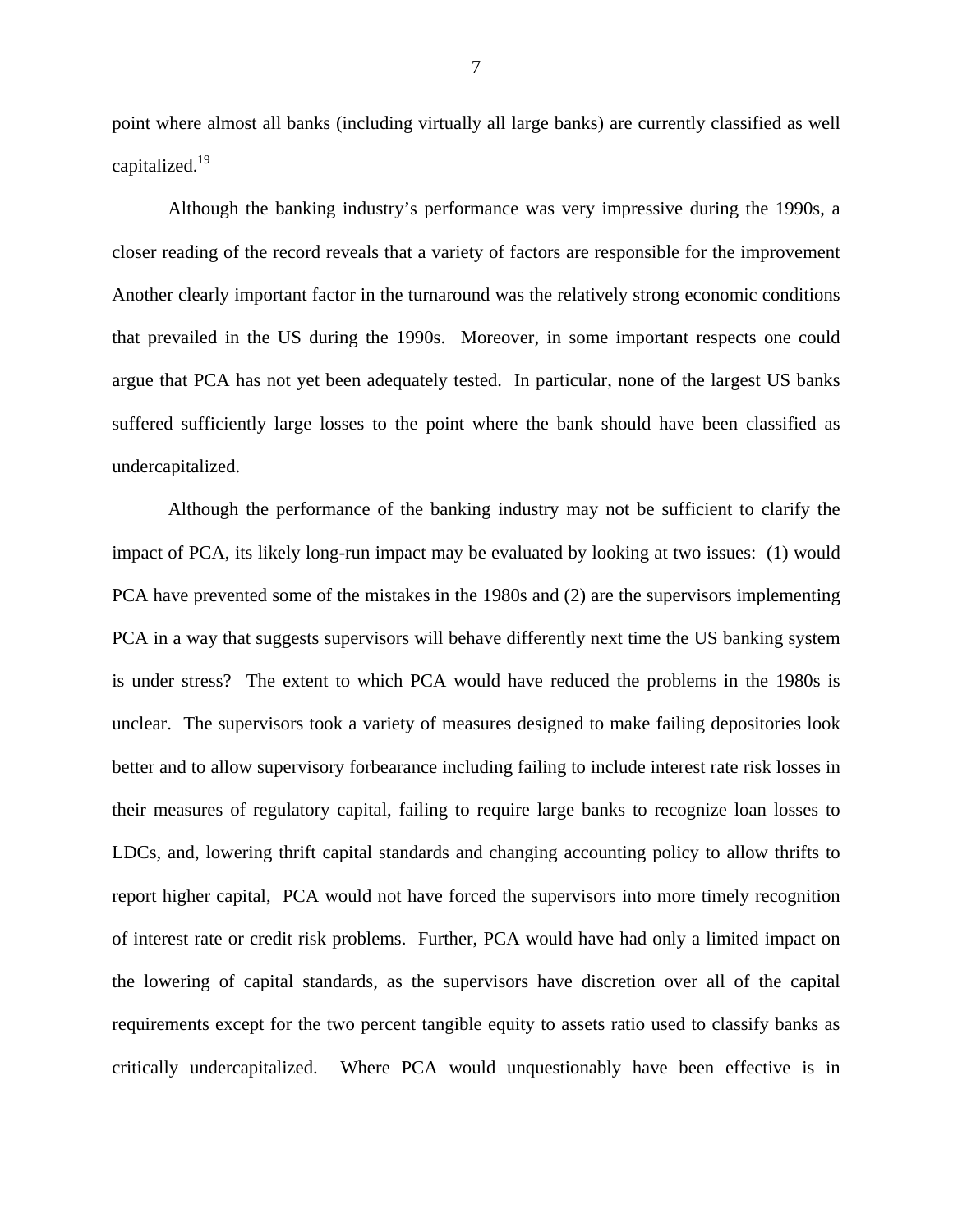preventing the thrift regulators from adopting regulatory accounting principles that were weaker than generally accepted accounting principles (GAAP) used for financial reporting by US nonfinancial firms, albeit PCA could not have prevented Congress from adopting measures that weaken GAAP as it did with net worth certificates.<sup>20</sup>

 The difficult part to judge of FDICIA is its provisions to discourage supervisory forbearance. PCA requires that the inspector general of the appropriate supervisory agency prepare a report whenever a bank failure results in material losses. The report addresses why the loss occurred and what should be done to prevent such losses in the future. A copy of the report is to be provided to the Comptroller General and to any member of Congress requesting the report.<sup>21</sup> FDICIA also provides for public release of the reports upon request, but such requests are generally unnecessary as these reports are typically posted on agencies' web site.<sup>22</sup> One effect of such a report would be to subject the supervisory agency to additional "ex post" Congressional, media, banks and academic scrutiny.<sup>23</sup> Also, the reports often contain recommendations to avoid future losses, recommendations that both provide the supervisors with a chance to learn from their mistakes and create the potential for increased accountability after future failures if the supervisors fail to implement appropriate changes.

 The effect of the change in incentives may be seen by looking at the implementation of FDICIA, both how the Act was implemented at small banks that did fail and in the preparation for dealing with large banks when one of them becomes distressed. The good news in the implementation of FDICIA is that the FDIC is enforcing least cost resolution and that the inspector generals of the respective agencies are carrying through on their responsibility to review material loss cases. The bad news is that the bank supervisory agencies do not appear to have worked to implement the intent of PCA. PCA encouraged (and SEIR would require)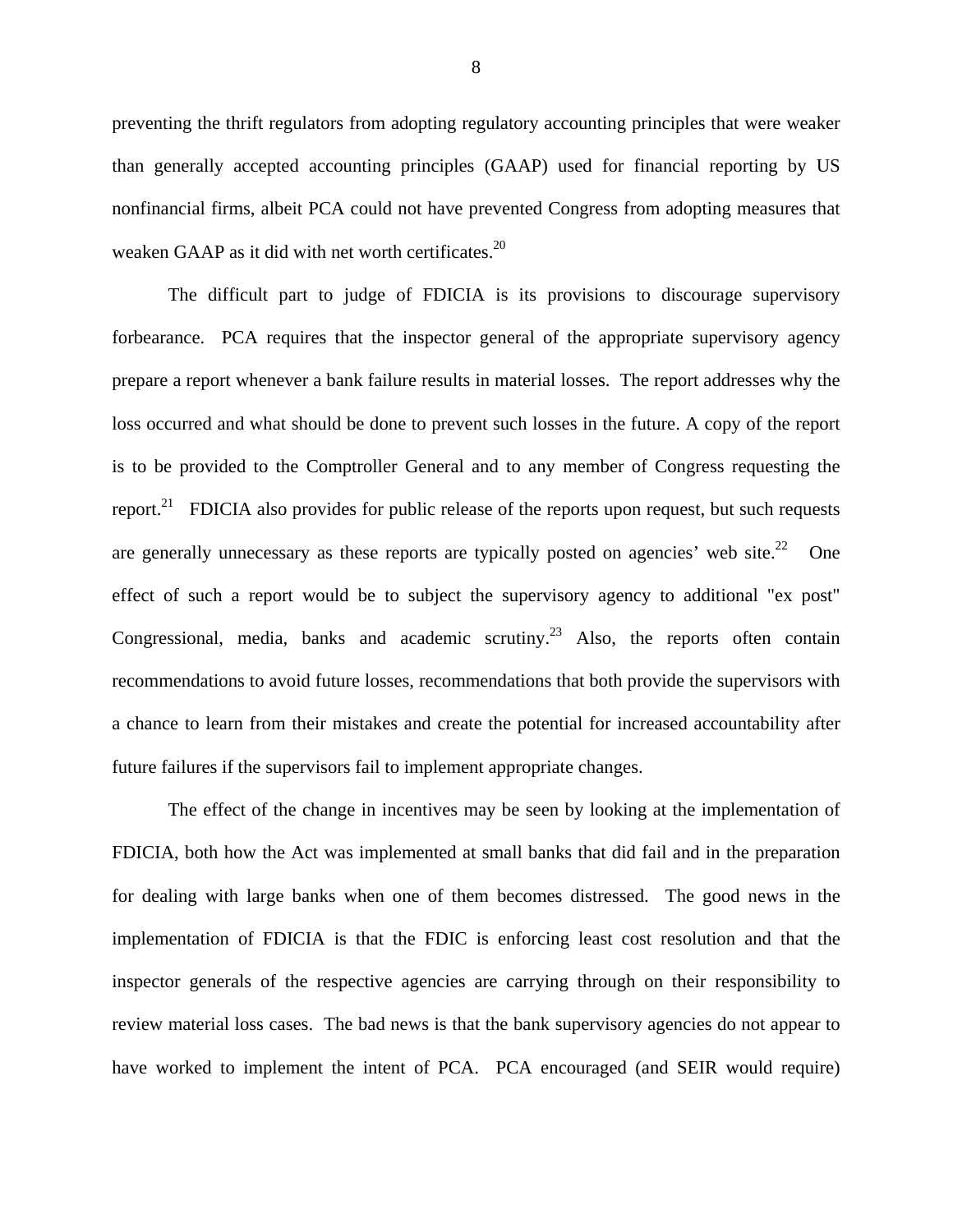market value accounting which the US supervisors have not sought to implement. Moreover, if PCA was being faithfully implemented, any losses on recent bank failures would have been small. Yet Eisenbeis and Wall (2002) find that the losses at the banks that have failed after FDICIA are still substantially larger than should have occurred if the bank supervisors had followed the spirit of  $PCA.<sup>24</sup>$ 

#### **2. Conceptual Issues in Adopting PCA**

SEIR and PCA are based on a clear philosophy of the role of bank supervisors that of minimizing deposit insurance losses. This philosophy is in many ways different from that which guided the establishment of most bank supervisory authorities in general and in Europe in particular. An effective system of PCA may be established without accepting all of the philosophy underlying SEIR; for example one can view bank supervision as having legitimate functions beyond protecting the deposit insurer, unlike Benston and Kaufman (1988). However, in order to have a fully effective system of PCA, the banking supervisory system has to incorporate some key elements of the SEIR/PCA philosophy. The following subsections analyze three key elements of that philosophy.

The first of those elements, that bank prudential supervisor's primary focus should be on protecting the deposit insurance fund and minimizing government losses is discussed in the first section. The second core element, that supervisors should have a clear set of required actions to be taken as a bank becomes progressively more undercapitalized, is discussed in the second section. A controversial third part of SEIR/PCA, that undercapitalized banks should be closed before the economic value of their capital becomes negative, flows from the two core elements but is sufficiently controversial to merit discussion in the third subsection.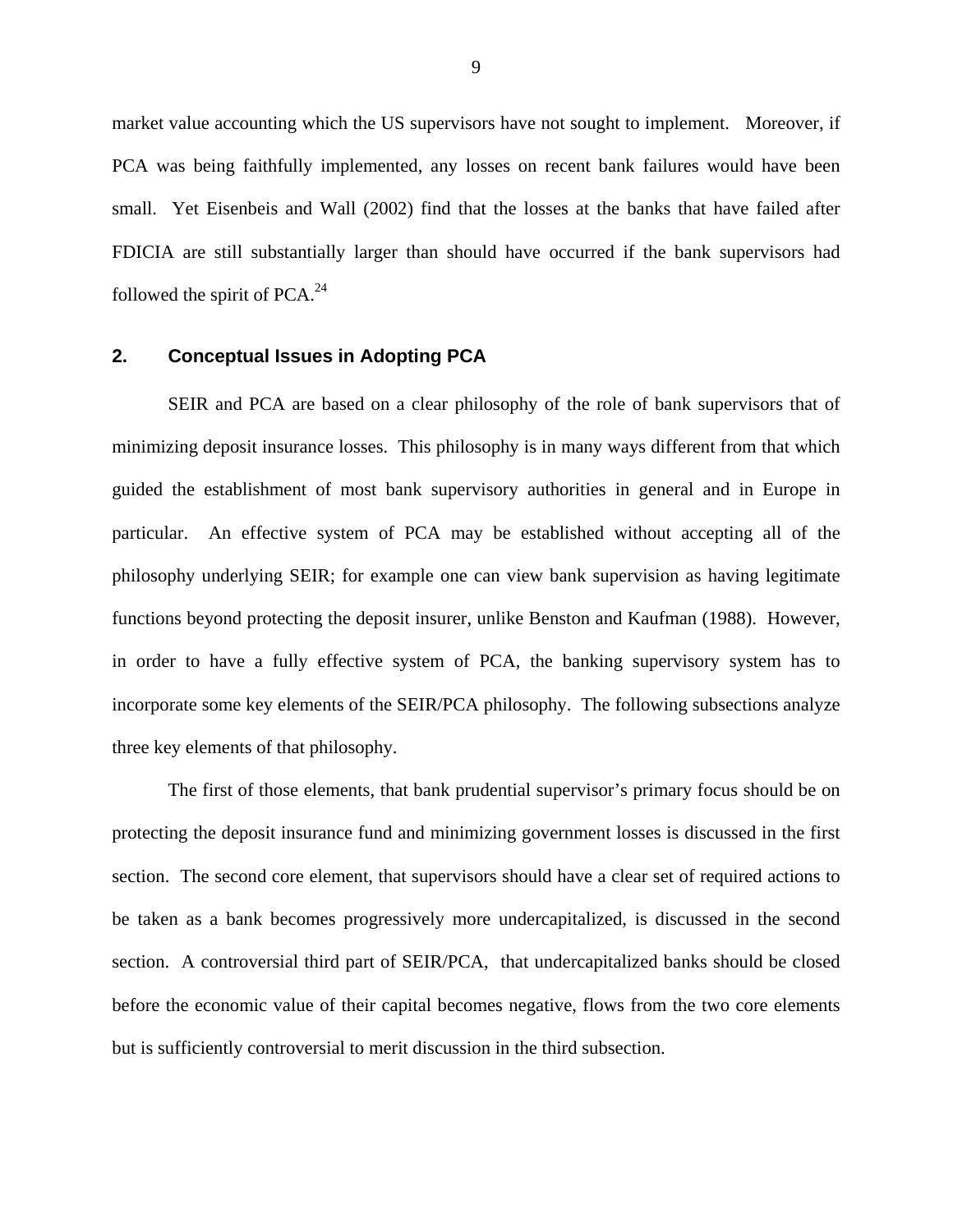## *2.1 Should supervisor's goal be to minimize government losses?*

Both SEIR and PCA give prudential supervisors a single goal in carrying out their provisions, to limit government losses, rather than a list of public policy concerns to be addressed as a part of their prudential supervision (i.e. efficiency and competitiveness of the financial system).<sup>25</sup> The rational for this choice is two-fold. The standard motivation for focusing on limiting losses is that bank failures have imposed large losses on taxpayers in systems that have not followed SEIR. However, a more compelling motivation is to reduce the misallocation of resources that arises from banks facing the dual problems of having distorted incentives for managers and owners, and being run by inefficient managers.<sup>26</sup> This approach contrasts with the rational for adopting PCA in other countries where PCA is aimed at restoring prudential supervisors' institutional credibility by ensuring strict enforcement of prudential requirements (see the case of Mexico in Table 1). $^{27}$ 

 Hüpkes, Quintyn, and Taylor (2005) note that bank prudential supervisors are often given multiple goals, and indeed, the single goal given to US supervisors in PCA only applies to carrying out PCA's provisions.<sup>28</sup> However, most other goals of prudential supervision could be pursued in ways that do not significantly raise expected losses to the deposit insurer. The one other goal that, according to some authors, might be in conflict is that of limiting the damage to the real economy from bank failure. PCA can result in the resolution of a bank that if given sufficient time might recover, thereby avoiding any failure related costs to the real economy.

 Benston and Kaufman (1995) argue that the failure of a bank in a system with multiple substitutes is no more costly than the failure of many other types of firms, such as the failure of firms that supply proprietary information technology that is widely used.<sup>29</sup> This argument is perhaps partially qualified by several papers that have found evidence that the failure of a bank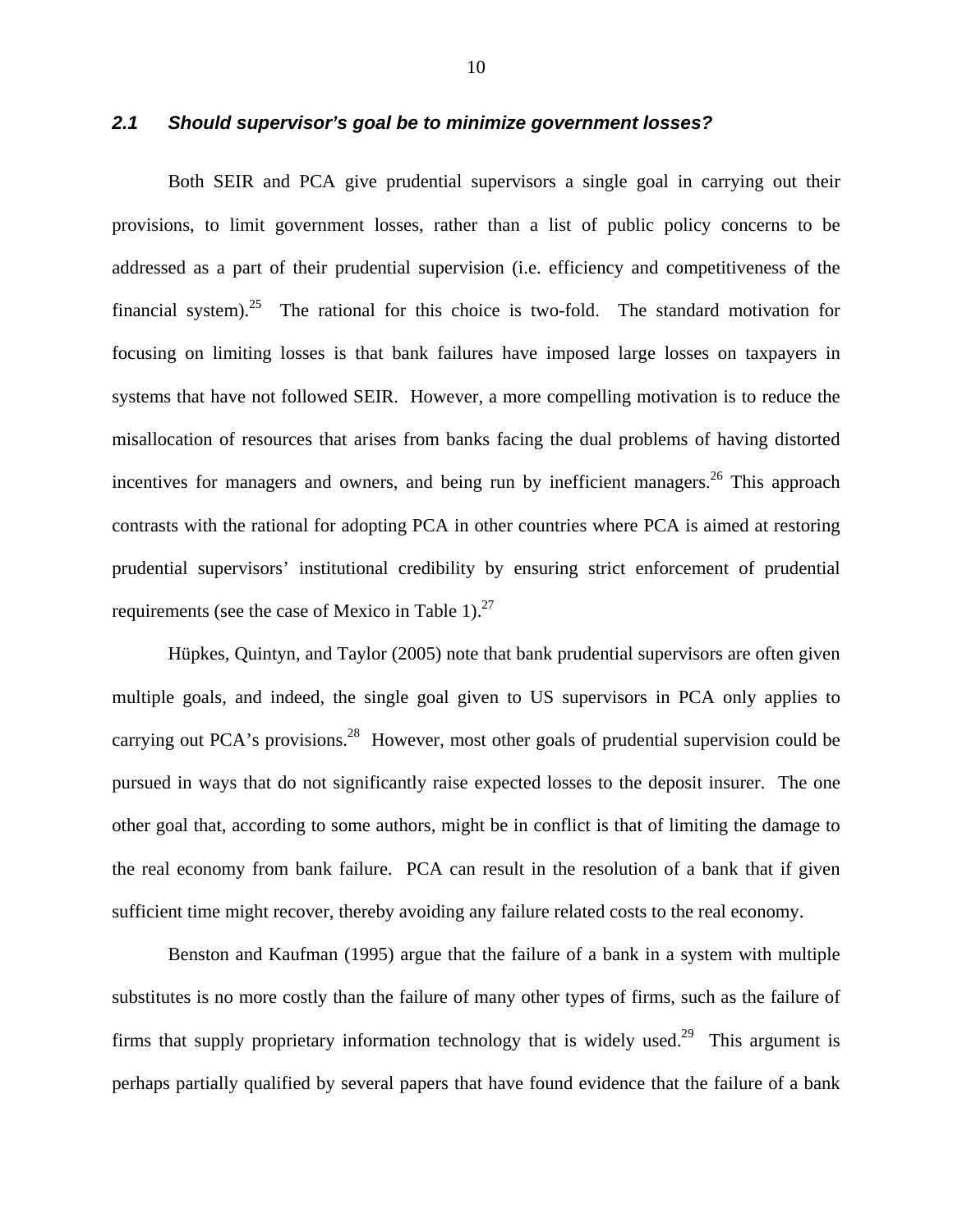imposes costs on the bank's borrowers.<sup>30</sup> There are two hypotheses as to which types of bank borrowers are adversely impacted: (1) the customers suffering the harm were good borrowers who were paying a market rate for their loans (the rate that a good bank would have charged if it had had a relationship with the borrower), and (2) the customers suffering harm were borrowers that were receiving credit at a below market rate (including bad customers that should not have received loans) because the failed bank was not demanding adequate compensation for the risk that it was taking. The existing studies do not distinguish between these hypotheses, albeit structuring a test that could distinguish between the hypotheses is likely to be difficult and perhaps impossible.

A longstanding concern is that the failure of a bank could lead to deposit runs at healthy banks, which would fall like dominoes, and lead to the collapse of the banking system. A more recent concern is that the failure of some very large banks or a large number of banks on the payment system markets would have a substantial adverse impact on the operation of the real economy. A narrow focus on limiting deposit insurance losses may not be appropriate if such a focused policy were to risk a systemic crisis.

 Although a case may be made that systemic concerns should override limiting the losses of the deposit insurer, that case has several weaknesses. First, the analysis of systemic concerns typically takes the risk of bank failure as independent of bank supervisory policies. However, bank supervisory policies that try to prevent bank failure by exercising forbearance towards failing banks and their creditors reduces the cost of risk-taking to a bank and its owners. The resulting market prices for debt and equity are likely to create moral hazard by encouraging bank managers to take additional risk. Moreover, PCA provides for early intervention to reduce the probability of failure in a variety of ways, including optional authority for the supervisors to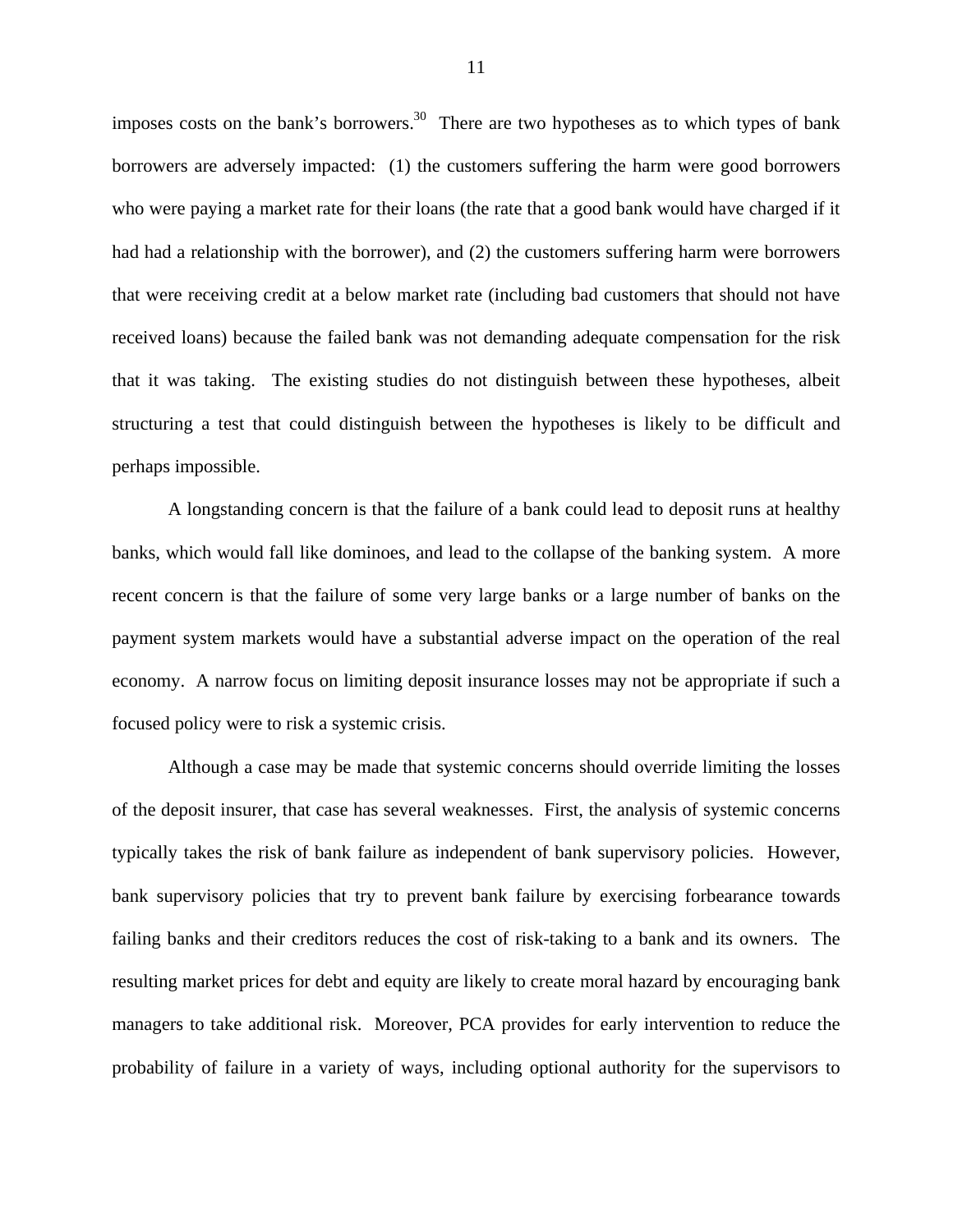remove ineffective bank officers and directors, and a mandatory requirement that the bank develops a capital restoration plan.

 Second, the argument that bank failures are likely to lead to systemic crisis is often overstated. The historic case for deposit runs has been overstated, at least in the US, with the bulk of the runs occurring at insolvent banks according to Kaufman  $(1988)$ <sup>31</sup> Moreover, concerns about runs at healthy banks may be mitigated by an active lender of last resort.<sup>32</sup>

 Third, allowing insolvent banks to continue in operation runs the risk that they will accumulate even larger losses leading to even greater market disruption when the bank's continued operation is no longer tenable. In contrast, if a bank is required to be closed before its losses exceed the bank's equity and subordinated debt then depositors and other creditors should not be exposed to any loss. Moreover, prompt resolution reduces the probability that more than one systemically important bank will be insolvent at the same time.<sup>33</sup> In sum, a supervisory focus on limiting deposit insurance costs is unlikely to result in significantly higher expected losses due to systemic financial problems and may well result in lower expected costs.

In Europe, the European Shadow Financial Regulatory Committee (ESFRC) proposal of SEIR to deal with problem banks implicitly recognizes the importance of supervisor's goal being to minimize deposit insurance  $losses<sup>34</sup>$  Nonetheless, although policy makers have not explicitly addressed the relative importance of minimizing deposit insurance losses, the relevant Directive on deposit insurance is fully compatible with such a focus. Directive 94/19/EC of the European Parliament and of the Council of  $30<sup>th</sup>$  May, 1994 (Official Journal of the European Communities L 135, 31st May, 1994) on deposit guarantee schemes harmonizes minimum deposit insurance coverage, but also in its Preamble discourages governments from providing funding to their deposit insurer:35 " *… the cost of financing such schemes must be borne, in principle, by credit*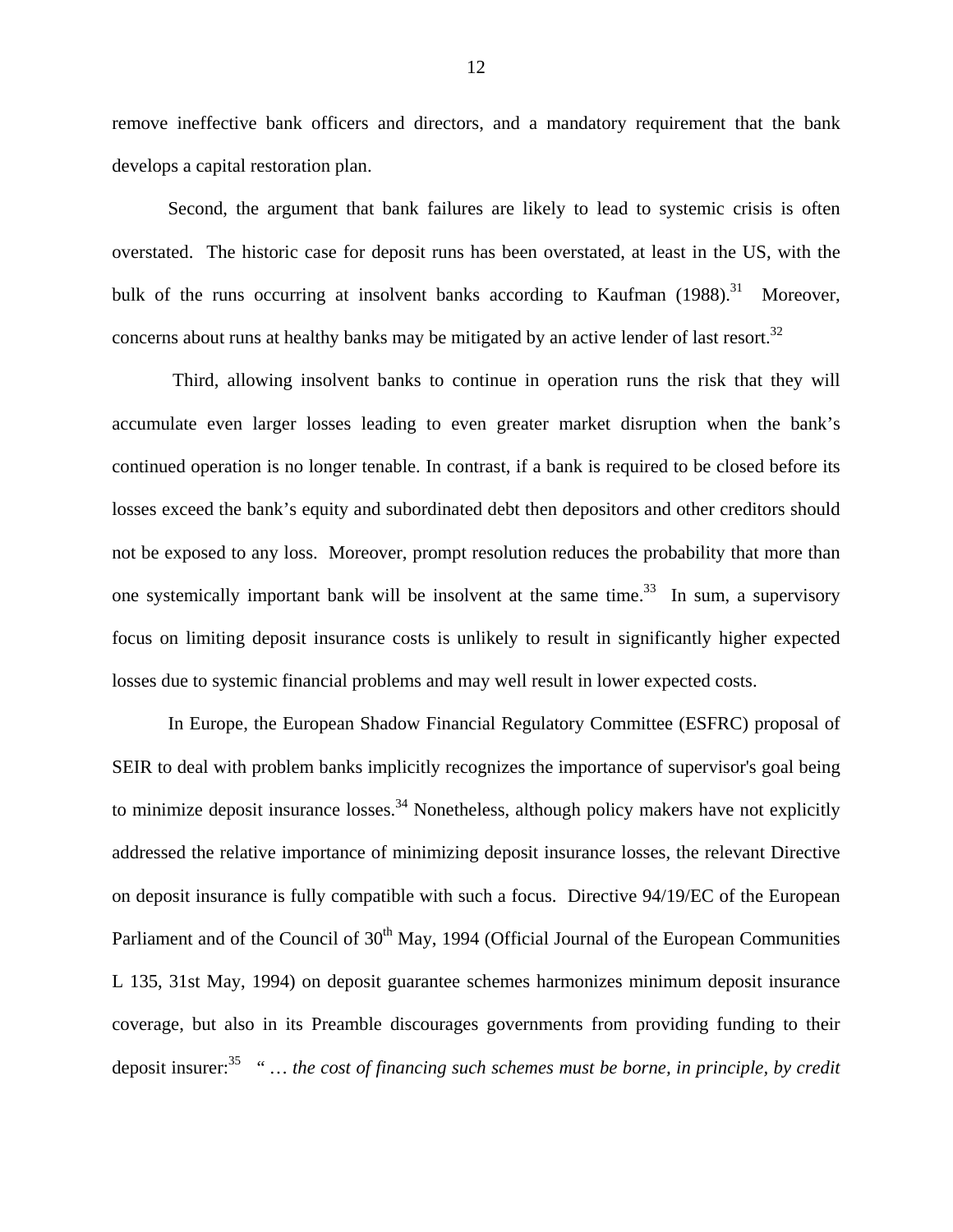*institutions themselves …."* At the same time, there are limitations, imposed by the EC Treaty, on the ECB and/or the Euro area national central banks´ lending to governments or institutions (article 101), which limit the possibility of central bank financing of deposit insurance schemes. There are also limitations on the EU Community's ability to "bail out" governments and/or public entities (article 103). Against this background, the case for minimizing the deposit insurers' losses is even stronger in Europe, as recognized by the European Shadow Financial Regulatory Committee's (ESFRC) in its proposal to deal with problem banks.<sup>36</sup>

 Nonetheless, governments´ continue to bail out depositors, and even shareholders, remain as shown in a recent survey on forms of intervention by European deposit insurance schemes, which shows that nineteen percent of interventions involved transfers of assets or other type of assistance in addition to depositors pay-off in the period 1993 to 2003 (De Cesare, 2005).<sup>37</sup> As a result, the moral hazard problem remains as shown in the cases of Banco di Napoli and Sicilcasa, which involved the use of public funds of approximately half a percent of Italy's year-2000  $GDP.<sup>38</sup>$ 

 Although a compelling case may be made for restructuring deposit insurance in the EU, the potential weaknesses in the structure could be mitigated by a supervisory focus on minimizing deposit insurance and ultimately taxpayers´ losses. The weaknesses in the provision and funding of deposit insurance would become less important if banks were resolved before they could impose significant losses on the insurer.

# *2.2 Should prudential supervisors' discretion to exercise forbearance be reduced?*

A key component of any regulatory and supervisory arrangement is the nature, timing and form of intervention (Llewellyn 2002).<sup>39</sup> Any supervisory system must determine what discretionary measures may be taken by the supervisors and who has authority to authorize those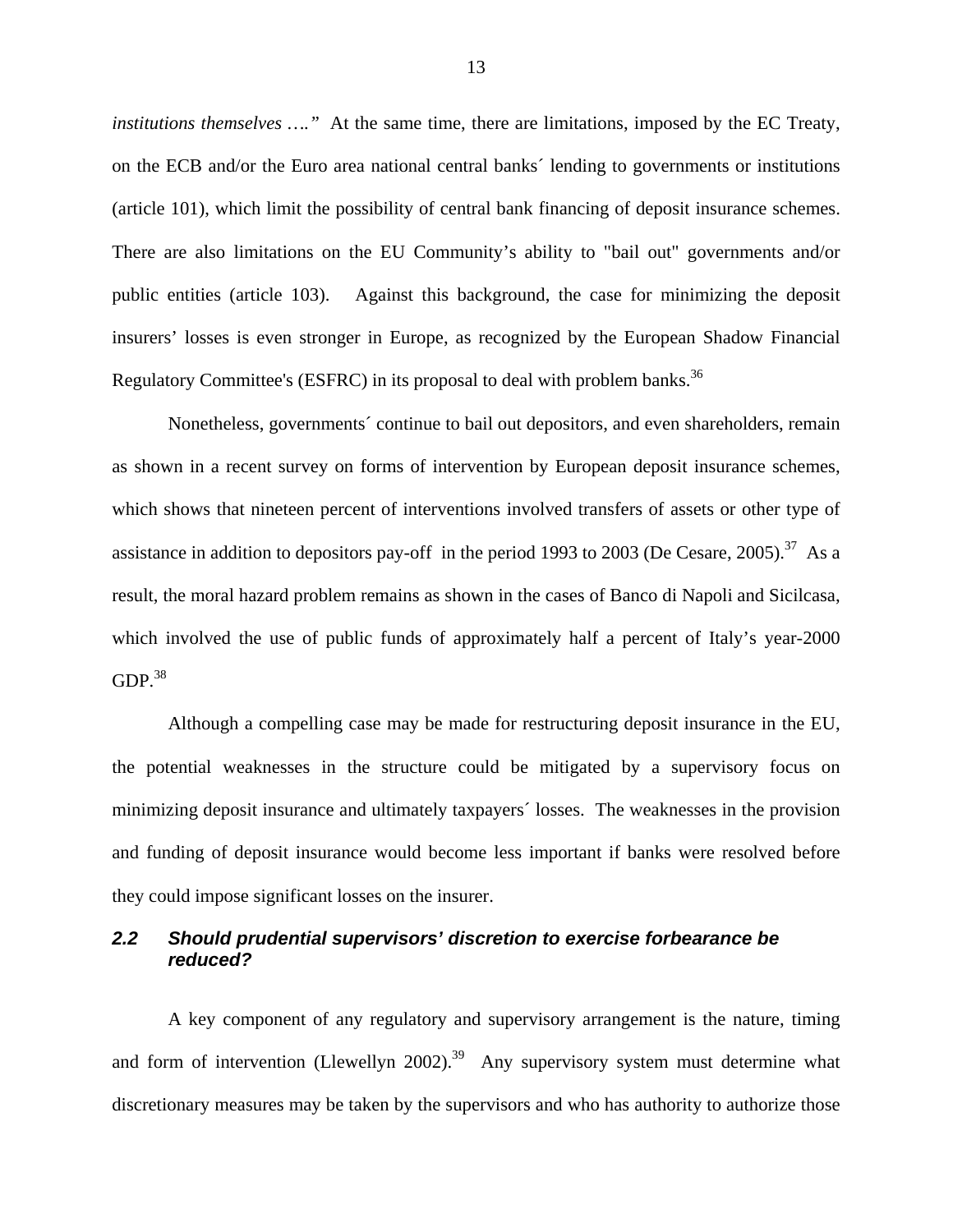measures. It must also determine (at least implicitly) whether supervisors should be required to intervene in a prespecified manner at a predetermined point. PCA accepts long-standing US policy that gives the supervisors broad powers to intervene at their own discretion. The key innovation of PCA is that it recommends a reduction of supervisory discretion to exercise forbearance by proposing a series of capital adequacy tranches with a set of mandatory supervisory actions for each of the undercapitalized tranches. Mandatory supervisory actions are intended to override the incentives supervisors would otherwise have to engage in forbearance.

In the US, the greatest opposition to PCA came from bank supervisors, who perceived it as a reduction in their power, visibility and freedom to control banks (Horvitz, 1995). $40$  This opposition could not prevent the passage of PCA, however, in large part because the supervisors´ credibility had been weakened greatly by the large thrift crisis and was further weakened by the perception that additional costly failures were also likely in the banking industry.

One argument against mandating supervisory actions in certain circumstances as is done in PCA is that retaining supervisory discretion to exercise forbearance increases the probability that a distressed bank will be able to recover without being forced into resolution. This lack of discretion is particularly criticized with respect to mandatory reorganization which eliminates any prospect that banks with very low capital will recover. The problem with this analysis, as noted above, is that implicitly assumes that PCA will have no affect on the probability that a bank will become financially distressed.

The general concept that supervisors should intervene promptly is reflected in three of the four principles in Pillar II of the new Capital Accord. Principle 2 of Pillar II calls for supervisory evaluation of bank's internal procedures for maintaining adequate capital and take appropriate supervisory action if they are not satisfied. Principle 3 states that supervisors should expect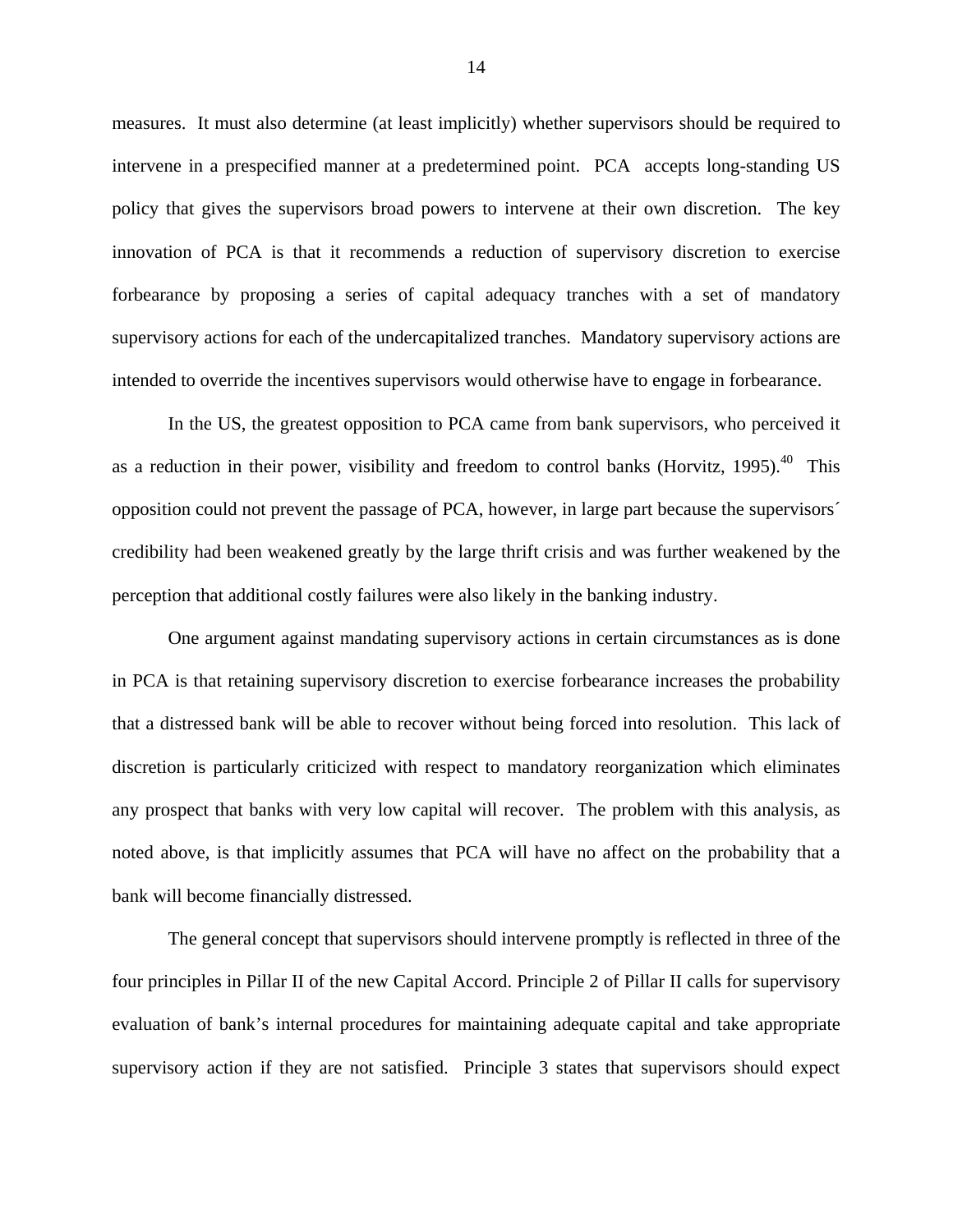banks to operate above the minimum regulatory capital ratios and should have the ability to require banks to operate above the minimum. Principle 4 establishes that supervisors should intervene at an early stage to prevent individual bank's capital from falling below the minimum requirements and require rapid remedial action. These principles were largely enacted in the PCA provisions of FDICIA in the US, although PCA goes well beyond them because it establishes leverage ratios that require minimum supervisory action. Moreover, Pillar II contains neither mandatory nor discretionary provisions to replenish capital and turn trouble institutions around before insolvency. Also, it does not contain a closure rule.

The new Capital Accord has been adopted by the EU and that would require the transposition to national regulations/legislations of the Recasting of Directive 2000/12/EC of the EU Parliament and the Council of March 2000 relating to the taking up and pursuit of the business of credit institutions and Council Directive 93/6/EC of 15 March 1993 on the capital adequacy of investment firms and credit institutions; referred to as "Capital Requirements Directive" (CRD).<sup>41</sup> Principles 3 and 4 of Basle's Pillar II are broadly dealt with in article 124 of the CRD.<sup>42</sup> This article is developed in the so called Supervisory Review Process (SRP).<sup>43</sup> SRP requires a review and evaluation of the banks´ risk profile and management system and calls for prudential measures to be applied promptly.44 Those prudential measures include setting a capital requirement above the Pillar 1 (own funds or Tier 1) although the Guidelines emphasize that they *"*should not be interpreted as resulting in automatic capital add-ons*"*. Other measures contemplated in the Guidelines are: Requiring an improvement of the institution internal and risk management controls; applying specific provisioning policy or treatment of risk assets in terms of regulatory capital requirements; restricting the business operations and/or reducing the risk profile of its activities. The specific own funds requirement is envisaged only if the above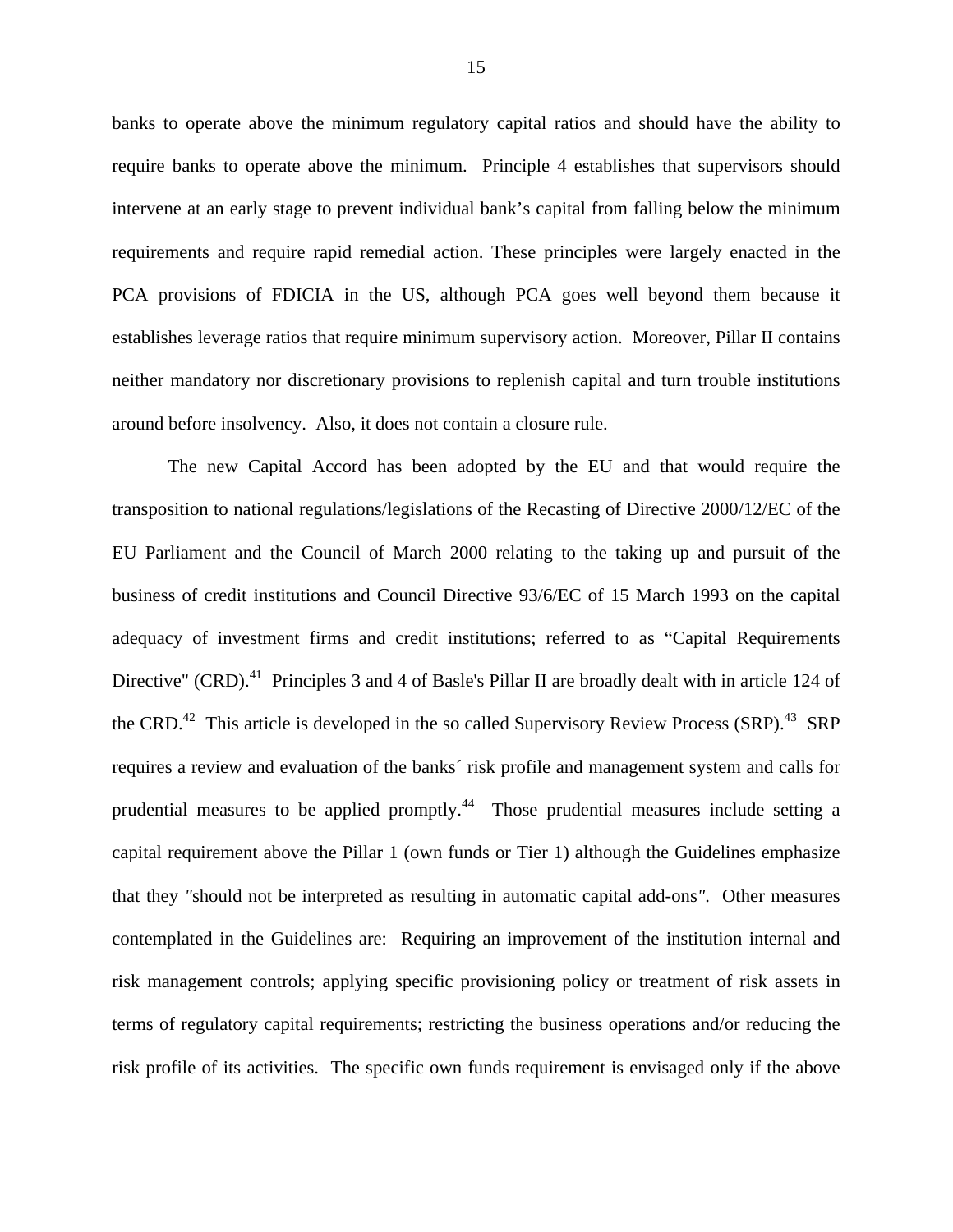mentioned imbalances cannot be remedied by other prudential measures within an appropriate time frame. These remedial actions establish the principle of early intervention, but do not significantly reduce supervisory discretion as to when to intervene or establish minimum supervisory actions.

The SRP as well as the Article 124 of the CRD constitute a step in the right direction to reduce forbearance and bring about timely corrective action by supervisors when banks fail to meet prudential requirements. Nonetheless, in line with the new Capital Accord, they fall short of a structured early intervention mechanism in the EU as envisaged by the European Shadow Financial Regulatory Committee (ESFRC). The present proposal may succeed in reducing the moral hazard behavior by banks, which should expect supervisory reaction to their excess risk taking. However, a more structured prudential performance benchmark would make the imposition of sanctions more credible, further discouraging poor agent behavior of prudential supervisors. In this context, market discipline should play even a more important role in putting a backstop to prudential supervisory action in the EU.

#### *2.3 Should banks be closed with positive regulatory capital?*

Both SEIR and PCA call for timely resolution, which is a policy where banks with sufficiently low, but still positive, equity capital are forced into resolution. In the US context, resolution is understood to include: (1) the government assuming control of the failed bank, firing the senior managers and removing equity holders from any governance role, and (2) the government returning the bank's assets to private control through some combination of sale to a healthy bank or banks, new equity issue, or liquidation.<sup>45</sup>

Timely resolution provides two important benefits. First, forcing a bank into resolution while it still has positive regulatory capital truncates if not eliminates the value of the deposit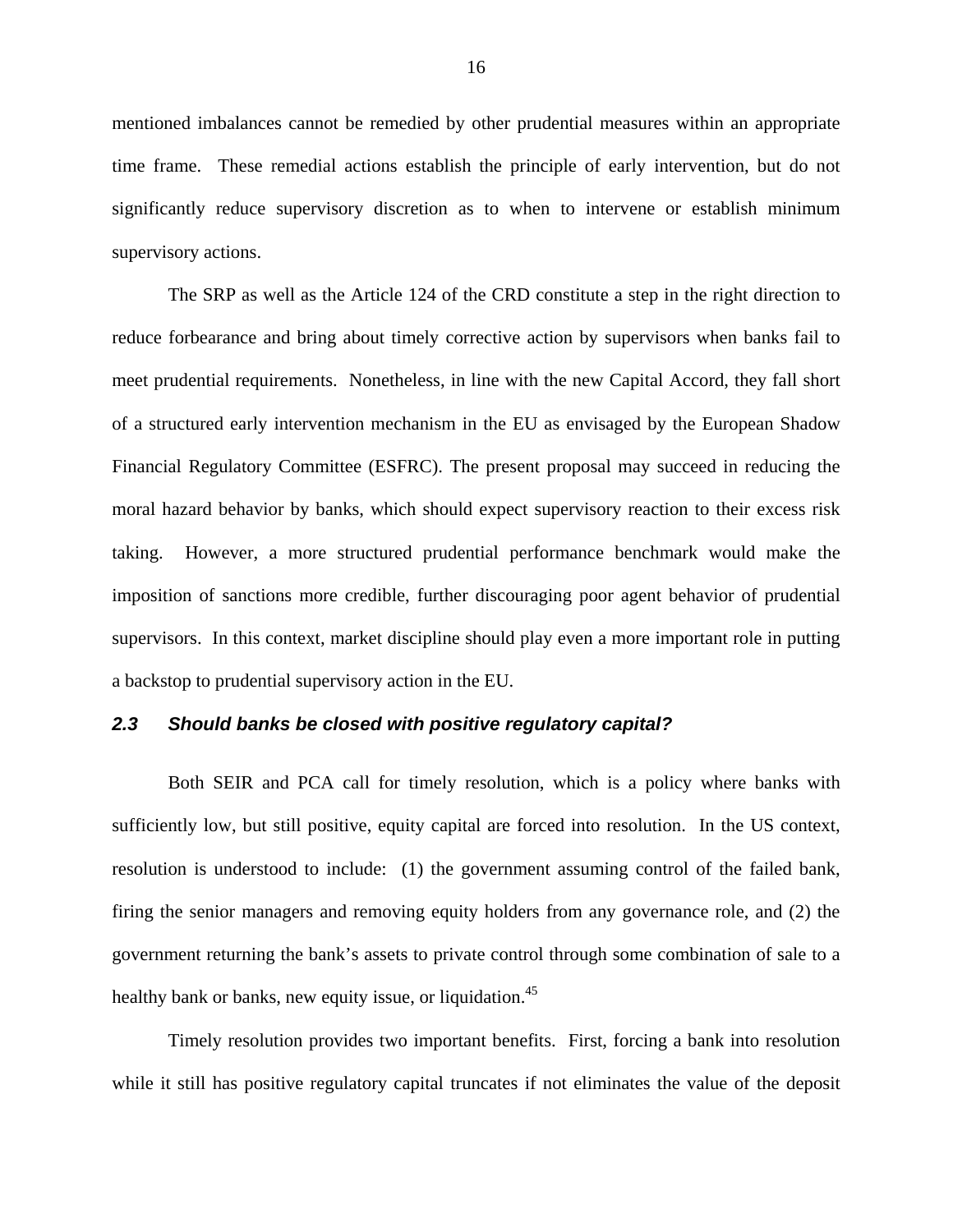insurance put option, reducing the incentive of the bank's shareholders to support excess risk taking. Second, timely resolution is critical to limiting deposit insurance losses. If insolvent banks are allowed to continue in operation then the potential losses from failure can be very large.

 Timely resolution in the US was perceived by some authors as the government taking private property (Horvitz, 1995).<sup>46</sup> The key argument against the claim that timely resolution involves taking shareholders' property is that PCA provides the shareholders with an opportunity to recapitalize the bank before the bank is forced into resolution. If the shareholders are unwilling to recapitalize the bank and unable to sell it to a healthy bank, that suggests that the owners and other banks agree the bank is no longer financially viable. The timely resolution provision of PCA has been employed by the FDIC and has not been found to be contrary to the US constitution.

In Europe, as highlighted by Mayes, Halme and Liuksila (2001), with only limited exceptions and contrary to the case in the US, supervisors have often limited legal powers to intervene if a bank becomes critically undercapitalized or its net worth turns negative.<sup>47</sup> In these authors´ opinion, which is shared by Hadjiemmanuil (2004) as well as the authors of this article, what is often missing is a delegation of legislative authority to the prudential supervisor as parliament's designated agent to reorganize and liquidate banks. <sup>48</sup>

#### **3. Institutional preconditions for a successful PCA**

 The primary effect of PCA was not to give US supervisors new powers but rather to limit their ability to forbear in using the powers that they largely already had been given. The Member States of the EU have developed a variety of bank supervisory systems reflecting their individual political systems; the needs of their banking system; and their legal traditions. In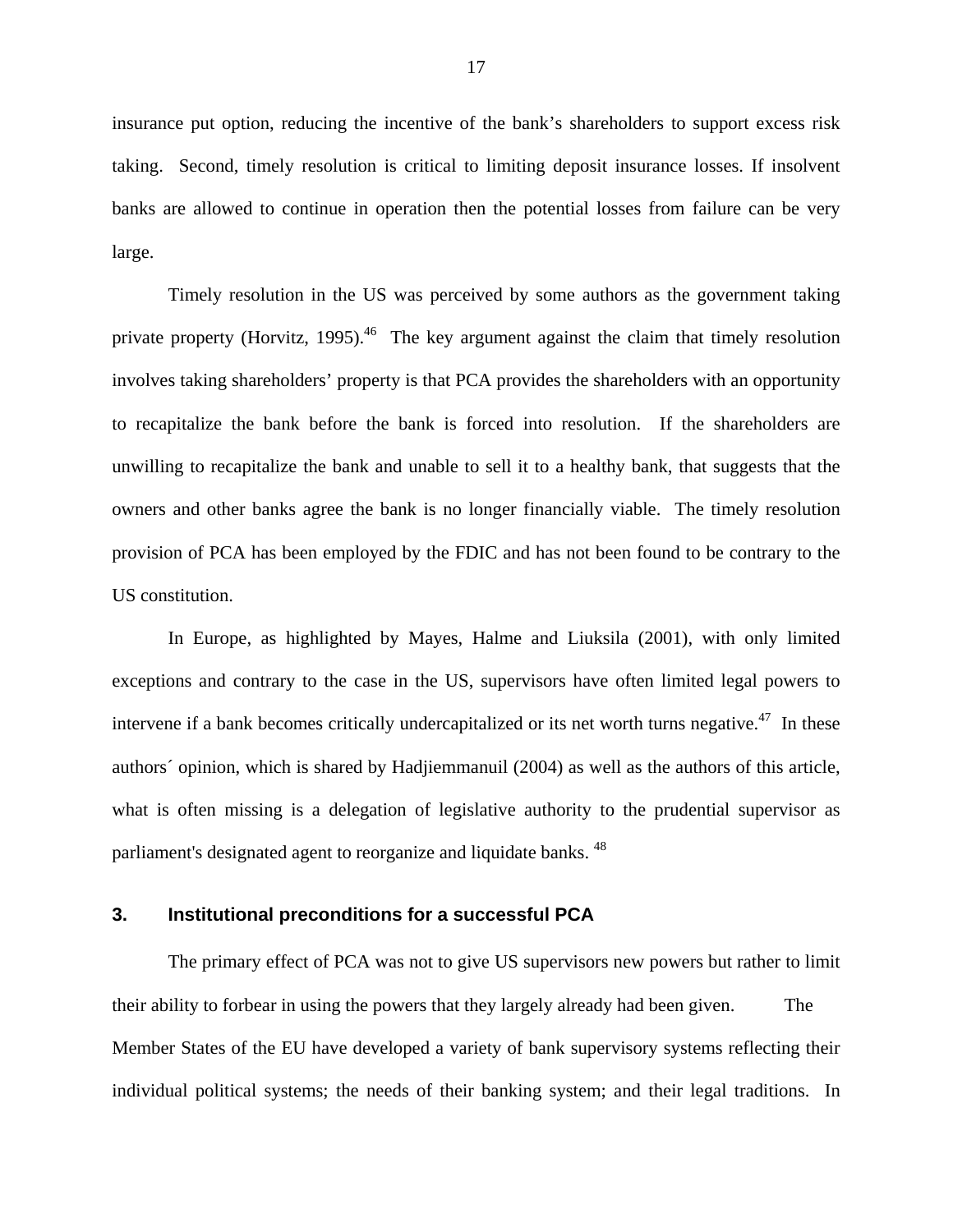order to effectively implement PCA, many of the bank supervisory systems will need to provide their supervisors with additional authorities and resources. This section considers a number of important prerequisites for PCA to be an effective policy. Our goals are two-fold, first to explain why the authority or resource is necessary and second to show that those preconditions are, in most instances, already called for by the Core Principles of Banking Supervision issued by the Basel Committee, although none of the Core Principles for Effective Bank Supervision prescribe PCA.

## *3.1 Supervisory independence and accountability*

 PCA retained US bank supervisors' authority to intervene in a variety of ways if the bank was violating a specific statute or regulation, or if the supervisors concluded it was being operated in an unsafe or unsound manner. The US supervisors did not need political or judicial approval prior to PCA to intervene at a troubled bank or to force an insolvent bank into resolution.<sup>49</sup> The major change in supervisory practice resulting from PCA is that after PCA the supervisors were required to intervene as a bank's supervisory capital ratios deteriorated.

 The independence of supervisory action provided to supervisors before PCA is critical to the effective operation of PCA.  $50$  A system that requires the prior approval of political authorities creates the potential for delay and forbearance in supervisory intervention to the extent that the political authorities do not follow the supervisors´ recommendations. Moreover, if this condition is not met, the requirement of prior political approval reduces the effectiveness of PCA in discouraging banks from taking excessive risk.

 Similarly, requiring prior judicial approval would limit the effectiveness of PCA. A court could be asked to certify that a bank is undercapitalized and remedial action is appropriate, but the determination of whether a bank is undercapitalized is likely either: (1) trivial in that the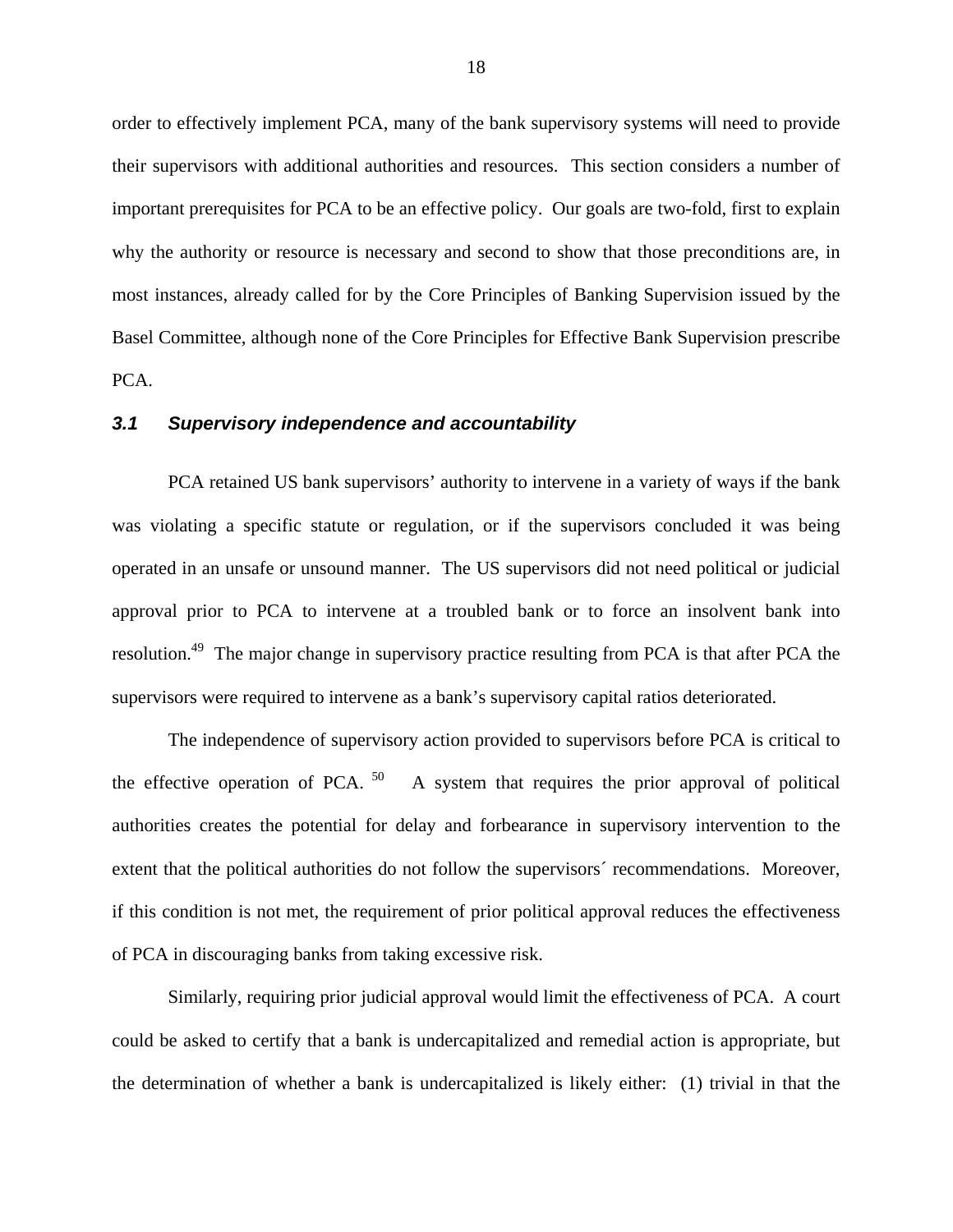court merely uses available data to verify the supervisors arithmetic, or (2) calls for the court to undertake actions outside its qualifications, such as determining the correct value of the bank's capital or evaluating whether the supervisor has chosen the appropriate discretionary actions to help the bank recover.

 The requirement for supervisory independence does not imply that supervisors should be free to operate outside the political and legal system in a representative democracy. SEIR does not challenge the principal that the supervisory agencies should be accountable for their actions and, as discussed above, PCA sought to strengthen that accountability. The key is that the supervisors should be accountable *after supervisory intervention* to the judicial system for the legality of their actions and to the political authorities for the appropriateness of their actions.

 The Basel Committee on Banking Supervision recognized the importance of supervisory independence by making independence part of its first "Core Principle for Effective Bank Supervision:" $51$ 

 Basel Core Principle 1: "*An effective system of banking supervision will have clear responsibilities and objectives for each agency involved in the supervision of banks. Each such agency should possess operational independence and adequate resources …"* 

 European countries broadly comply with this principle since the political independence of the banking supervisors is generally adequate in spite of the fact that, in some countries, the presence of the government representatives on their supervisory boards could potentially raise the issue of independence from the government. Moreover, in Germany, although the supervisory authority is independent in its operations, BaFin is subject to the legal and supervisory control of the Minister of Finance.<sup>52</sup> In Switzerland, there appears to be a lack of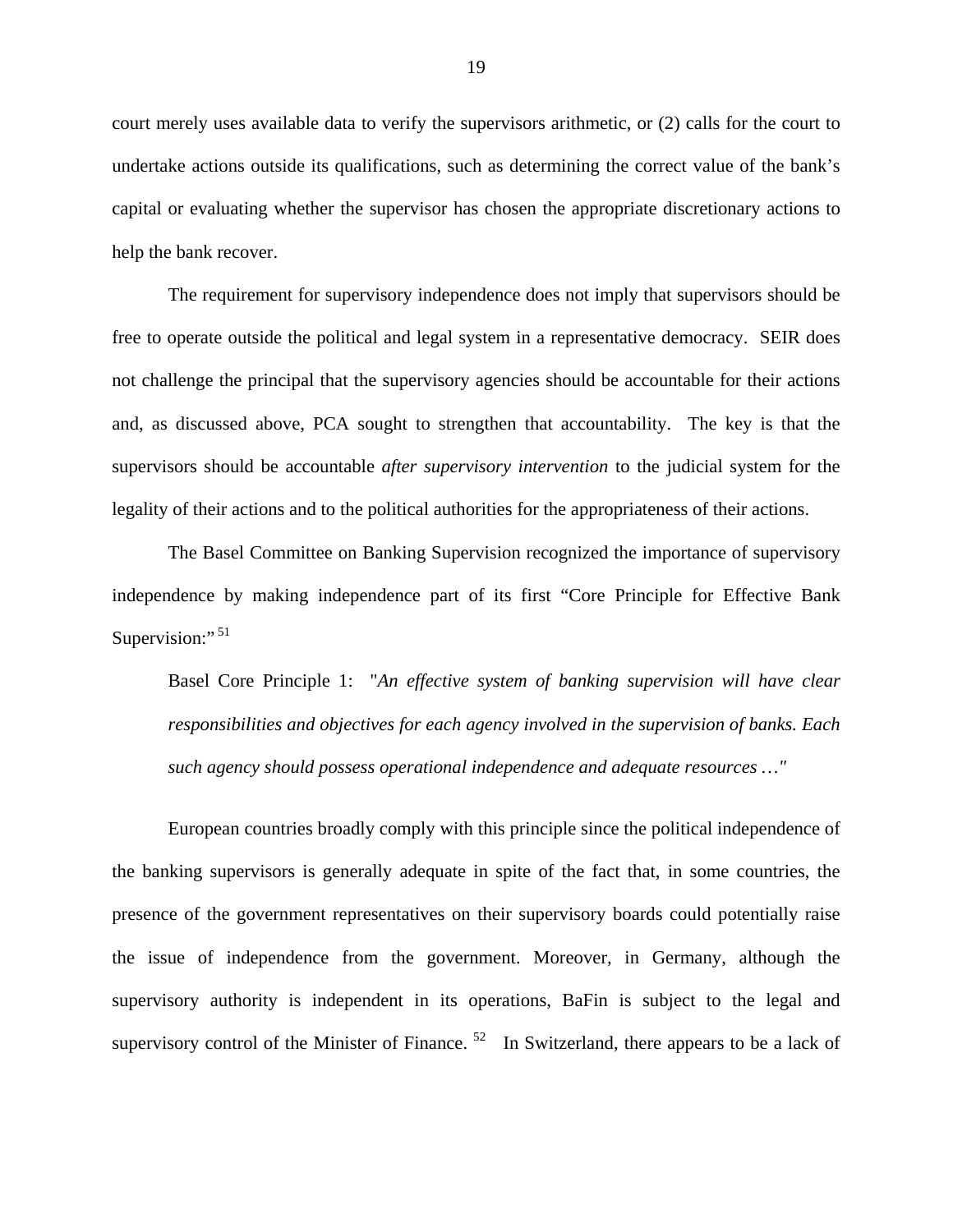administrative independence with regard to the supervisory authority ´s budget, which is incorporated into the Finance Ministry's Budget.

 The extent to which the supervisors are able to act independent of the judiciary varies by country. In some countries, such as France, the prudential supervisor is an administrative judiciary authority when imposing sanctions and its decisions and sanctions can only be challenged before the highest administrative judicial authority. However, in other countries, such as Austria, the legal system puts in some cases the burden of the proof on the supervisors before they can take remedial action, which is likely to delay prompt corrective action. The legal protection of supervisors for their actions taken in good faith in their office varies from country to country. In Italy, the law does not provide such legal protection to its supervisors against court proceedings. See Table 1 for a description of objectives, autonomy and remedial measures of prudential supervisors in the EU and selected countries outside the EU.

The European Shadow Financial Regulatory Committee (ESFRC) recognized the importance of complying with the requirement that supervisors have operational independence. The Committee argued that for SEIR to be credible the political independence of the supervisory agencies should be strengthened.<sup>53</sup>

#### *3.2 Adequate authority*

PCA requires that the prudential supervisors be given authority to intervene in undercapitalized banks, both as a deterrent to risk taking by healthy banks and to try to rebuild capital at undercapitalized banks. If a bank's capital drops below minimal acceptable levels, PCA requires that the bank be placed in resolution.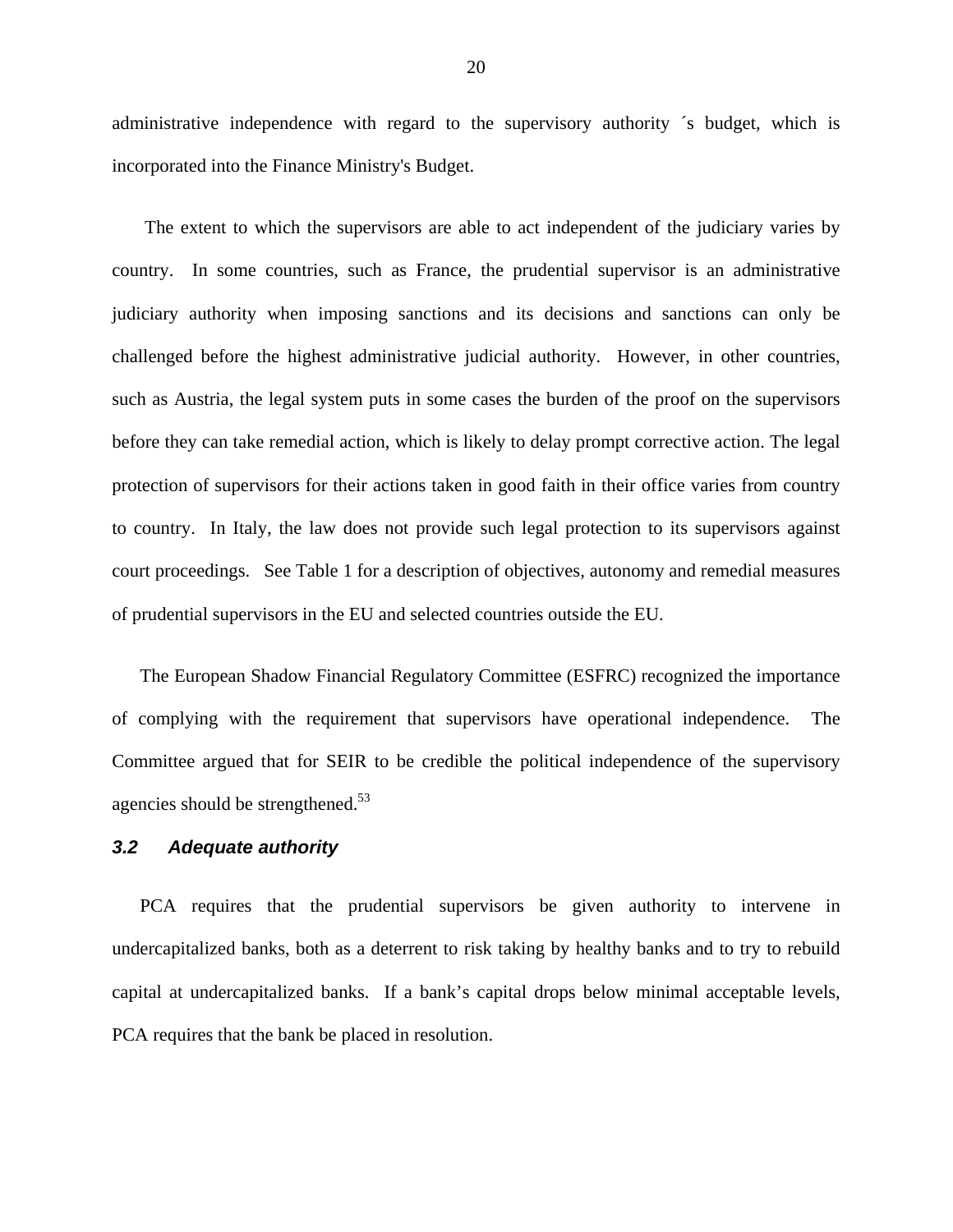The need for adequate authority is also recognized by the Basel Committee on Banking Supervision:

 Basle Core Principle 22: *"Banking supervisors must have at their disposal adequate supervisory measures to bring about timely corrective action when banks fail to meet prudential requirements (such as minimum capital adequacy ratios), when there are regulatory violations, or where depositors are threatened in any other way. In extreme circumstances, this would include the ability to revoke the banking license or recommend its revocation"*

The PCA policy applied in the US goes beyond Basel Core Principle 22 only in that supervisors have direct authority to revoke the license, whereas the Core Principle allows for the possibility that the supervisor may only be able to recommend revocation. This difference is crucial to the extent that political authorities may not follow supervisors´ recommendations.

 As shown in Table 1, European countries´ degree of compliance with this Principle varies country to country.  $54$  In a number of countries, the banking law provides supervisors with a wide range of possible corrective actions depending on the severity of the situation. Moreover, if the prudential supervisor does not take immediate action, firms and/or individuals may raise this in a proceeding against them under the general jurisdiction of the courts and Tribunal. In some other countries, such as Finland, Sweden and Iceland, prudential supervisory powers do not contemplate provisions for approval of new acquisitions, the ability to restrict asset transfer or to suspend payments to shareholder and/or to purchase banks own shares. In still other countries, such as Italy, Austria, and Sweden, legislators do not provide prudential supervisors with authority to bar appointment of individuals from banking once the person has been hired and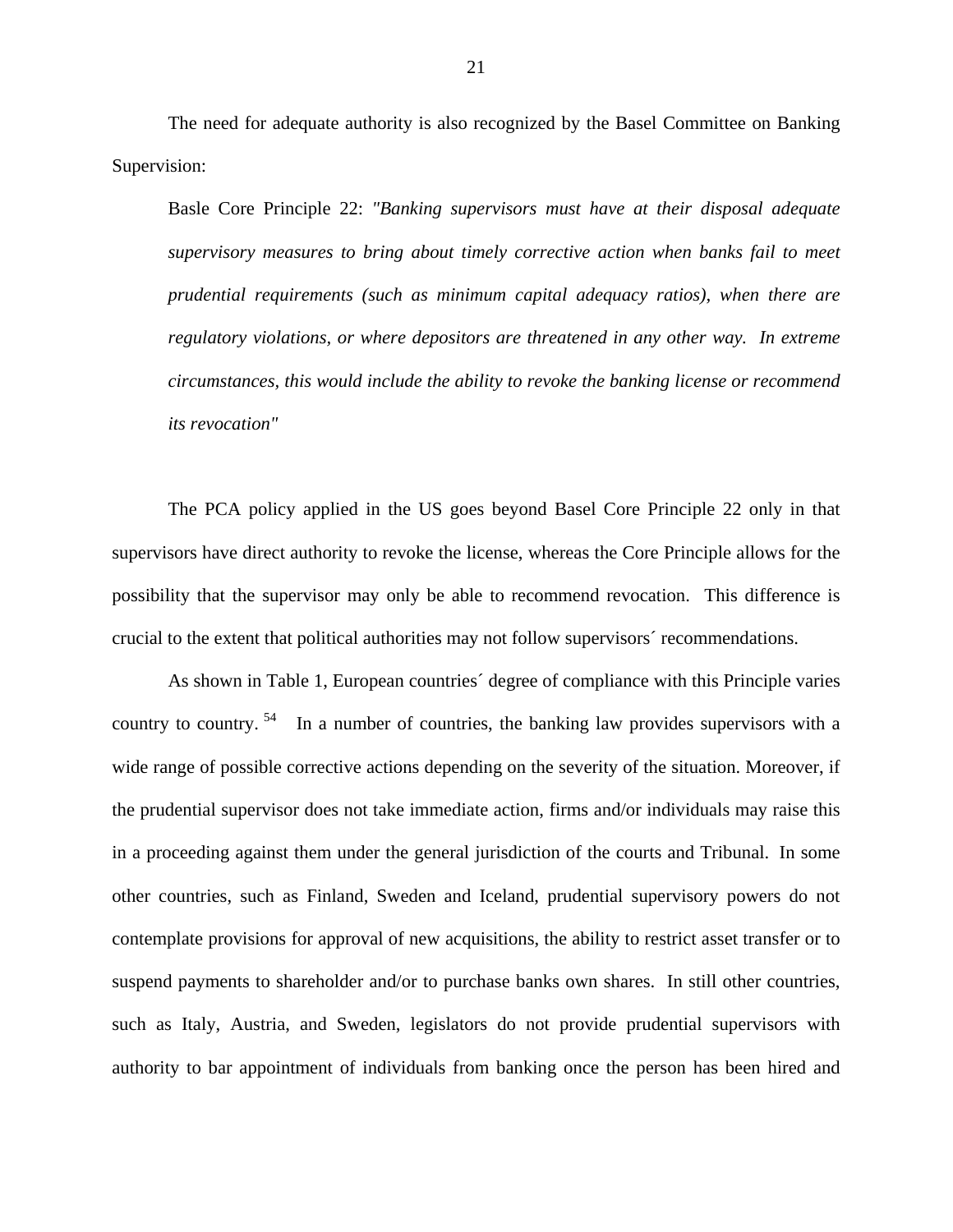passed the initial fit and proper test. Although, the decision to revoke a bank license corresponds to the supervisory authority, in a number of countries the government must formally approve the license withdrawal or adoption of specific crisis procedures. Last but not least, in some of the recent entrants in the EU, the ability of the supervisor to address safety and soundness issues in banks is significantly encumbered by its institutional capacity and resources.

#### *3.3 Adequate resolution procedures*

Confidence in the resolution procedure is critical if bank prudential supervisors are to enforce the timely resolution embedded in PCA. Bank supervisors are likely to resist forcing a bank into resolution if they know it will result in major disruption, such as when the deposit insurer lacked adequate funds to honor its commitments or the resolution procedures were likely to result in severe market disruption. Supervisors would resist both because of concerns about the costs that the closure would impose on society and on the likely parliamentary response to a bank closure that severely disrupted the economy. One example of the resistance to timely action is that of the US thrift industry, where even after the supervisors accepted the need to resolve many failed thrifts, they did not do so because they lacked adequate resources to honor the deposit insurance commitments.

In the US, the bank insolvency procedure is administered by the Federal Deposit Insurance Corporation. FDICIA built upon previously developed US procedures for handling failing banks with a goal of providing supervisors with sufficient tools to allow timely closure of banks at minimal cost to the deposit insurance fund. If a private sector resolution cannot be worked out without government intervention, the FDIC has several options under US law including: (1) act as a conservator and operate the bank under its existing charter, or (2) ask the chartering authority to revoke the charter and appoint the FDIC as receiver.<sup>55</sup> In practice the FDIC's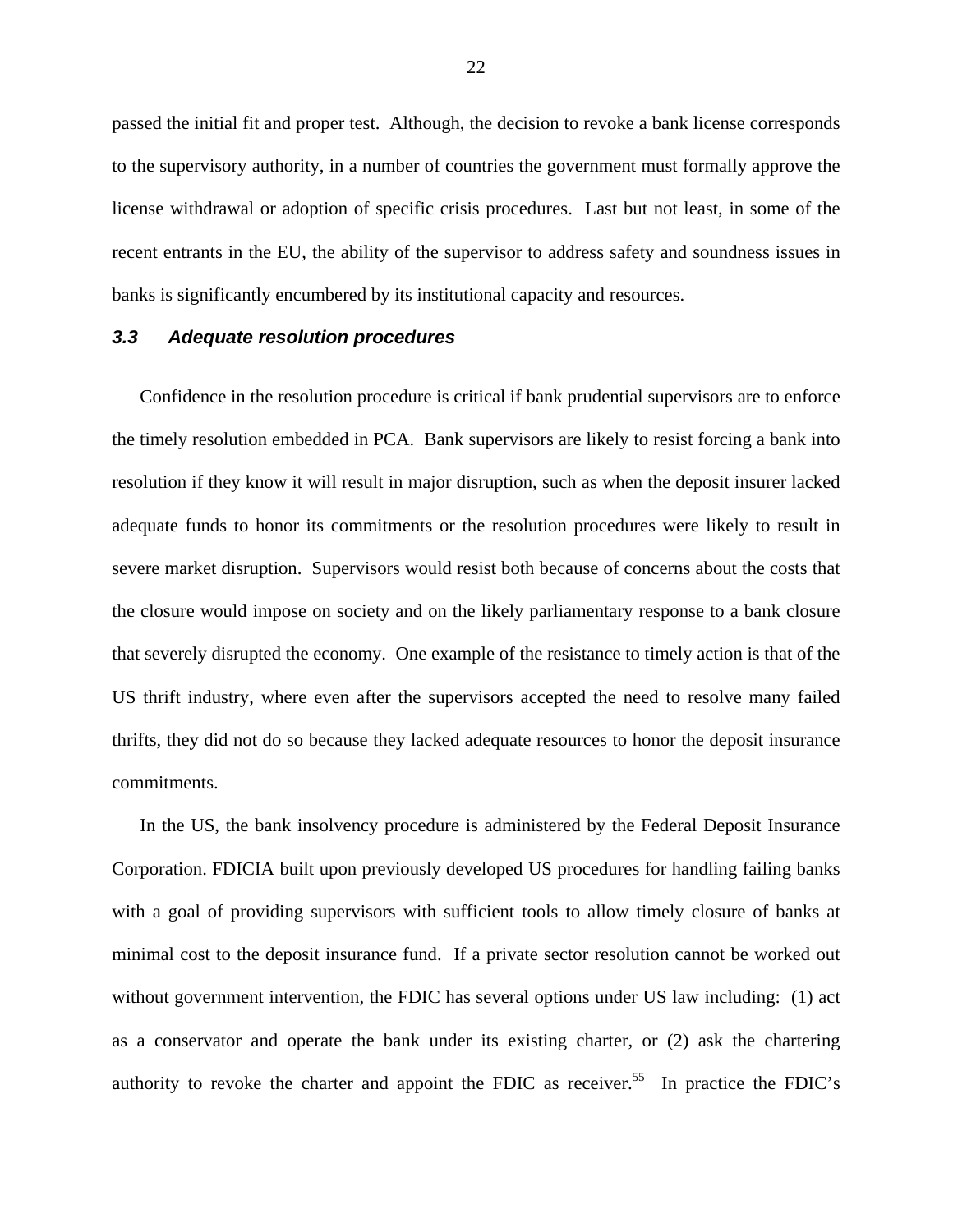intervention has taken the form of receivership. As receiver the FDIC can limit creditors' ability to withdraw funds and can allocate losses in excess of equity to the uninsured creditors.

Once the FDIC is appointed receiver of a failed bank, the agency has three options. First, the FDIC may provide assistance to a healthy bank that purchases most or all of the failed bank's assets and assumes the failed bank's insured deposits and some uninsured liabilities. Second, the FDIC may decide to liquidate the bank. Third, it may create a new bank which it temporarily manages pending the sale of part or the entire bank to a healthy bank and liquidates whatever is not sold. Regardless of which option the FDIC chooses, the agency typically provides insured depositors with immediate access to their funds and uninsured depositors at domestic offices with access to at least part of their funds.<sup>56</sup> The FDIC's ability to act expeditiously in resolving a failed bank outside the bankruptcy courts reduces the period of uncertainty for the bank's creditors, borrowers and other customers and may help to reduce the impact of the failure on the financial system.

In Europe, although there is considerable variation across countries, European prudential supervisors have, in principle, a more limited set of options in dealing with a distressed bank, which, generally, are defined by the banking and/or bankruptcy laws. Hüpkes (2003) discusses two alternatives for resolving bank problems in Europe, neither of which are in some aspects as flexible as those available in the US, primarily because of the limited range of supervisory measures to bring about early resolution without applying to the courts and the rigidities imposed by the general insolvency procedures applied to banks. $57$ 

As described in section 3.2, bank supervisors are empowered to different degrees to employ a range of measures, some of which can be very intrusive, in order to take remedial action. In contrast to the US, some European prudential supervisors (Germany, Italy and Switzerland),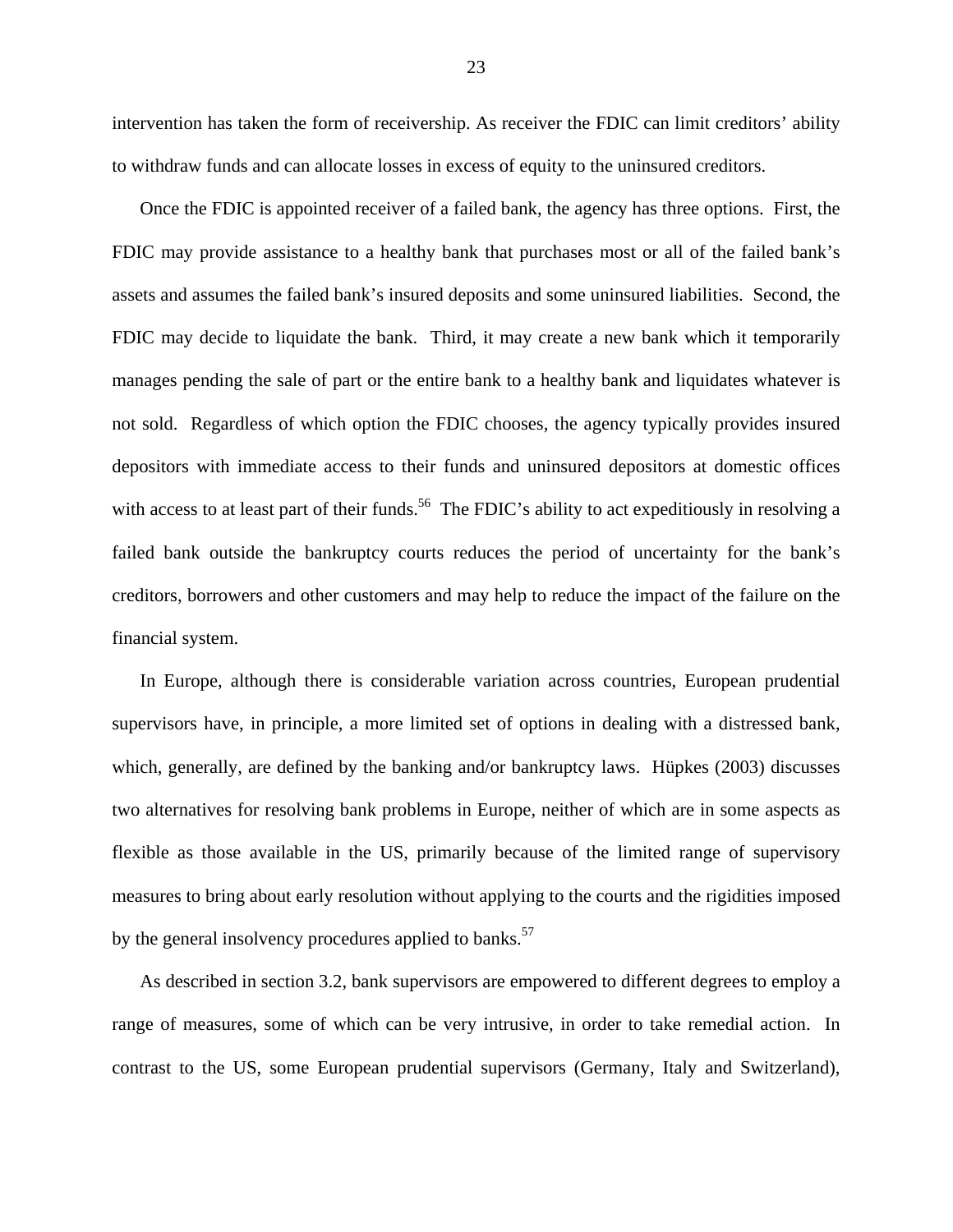have the power to impose a moratorium against debt enforcement prior to the bank being declared insolvent and placed into bankruptcy. However, not all supervisors have this power and in countries, such as the United Kingdom, France, Spain and Luxembourg, bank supervisors have to apply to the courts. Such measures are typically accompanied with some form of direct or indirect control via by a provisional administrator on bank's management. Hüpkes (2003) describes the suspension and appointment of a provisional administrator as a "quasi-insolvency" procedure, which gives the provisional administrator wide ranging powers to bring about a resolution, including the sale of new stock and the transfer of ownership.

If a bank cannot be made viable under a payments suspension and the appointment of provisional administrator, the alternative is liquidation. Hüpkes (2003) notes that the administration of bank insolvency proceedings is regarded as a judicial function in most European jurisdictions. In some countries such as the United Kingdom, the courts rely entirely on general corporate bankruptcy procedures; whereas in other countries, such as Austria, Belgium, Germany, Italy, Luxemburg, the Netherlands and Portugal, special rules or exemptions to the general bankruptcy law are established in the banking law. These approaches are consistent with a *"*marked trend toward providing the supervisor with wider powers and to either complement or replace powers previously exercised by judicial authorities" (Hüpkes, 2003 p.8). Some countries, such as France, allow for the coexistence of administrative proceedings controlled by the prudential supervisors and court judicial proceedings. The court allows the bank to continue operating, while trying to rehabilitate it, or to simply liquidate. Hüpkes (2003, p. 23) notes that a bank reaching this point is likely to be liquidated as *"*all corrective measures available under the banking law as well as mediation attempts will have already been exhausted*."*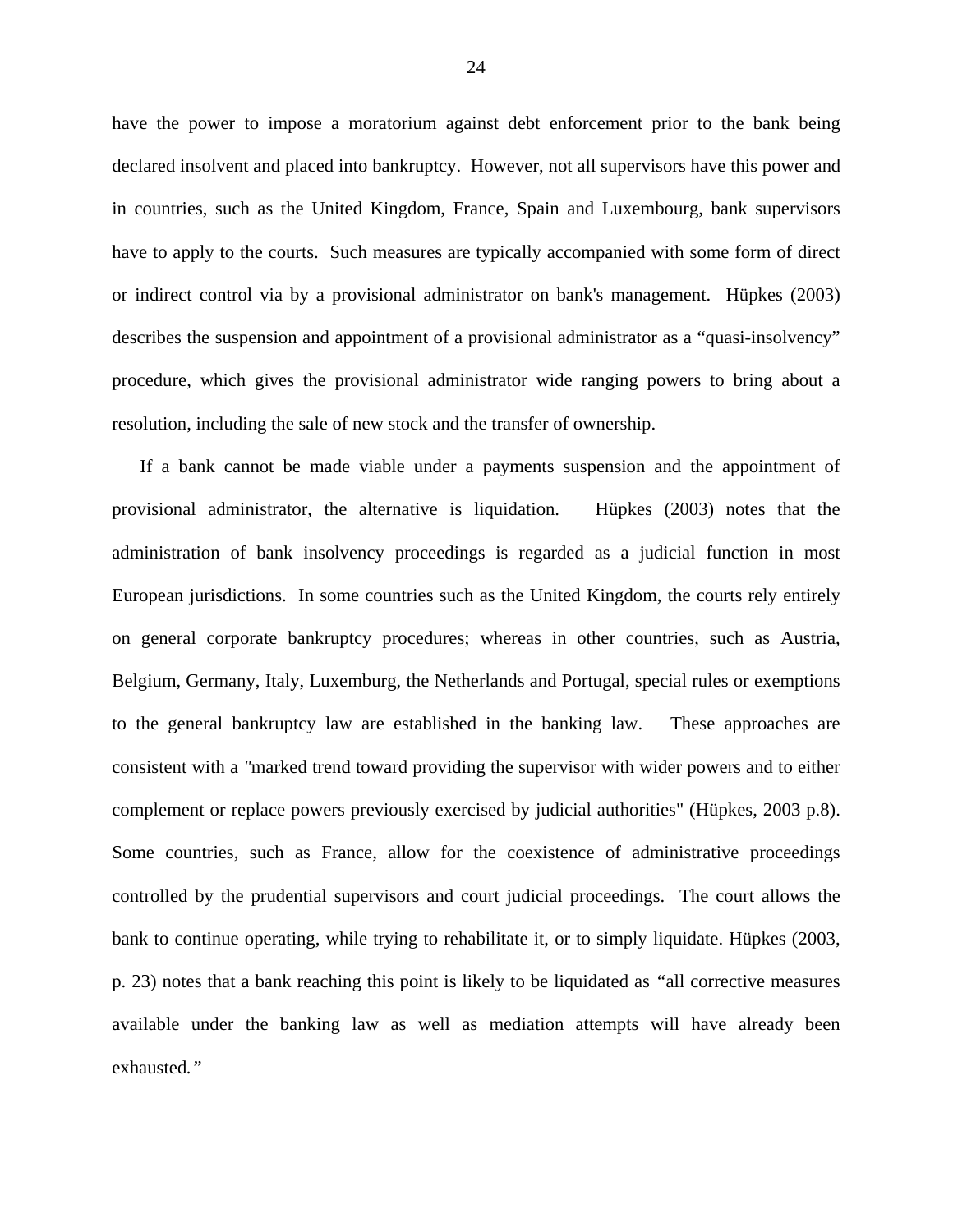Hüpkes (2003) analysis suggests that the existing legal framework offers European prudential supervisors two suboptimal options for addressing an insolvent bank: (1) limited provisional administration, which may not be sufficient to bring about efficient resolution, or (2) turning the problem over to a bankruptcy court, which in some jurisdictions is an administered bankruptcy proceeding under the banking law. These options are unlikely to fully benefit from the supervisors' understanding of the banking system and, in some instances, risk conflict between judicial and supervisory authorities arising from disparate assessments and recommendations.

 Not only are failed banks typically resolved through regular corporate bankruptcy proceedings, but the Directive 94/19/EC on deposit guarantee schemes does not require that depositors will have immediate access to their funds. Estonia, Hungary, Poland and Slovenia are the only European countries whose legislators have set more ambitious timing for the receipt of compensation (Garcia and Nieto, 2005).<sup>58</sup> The potential delay in providing depositors with access to their funds may have macroeconomic consequences that would encourage authorities with responsibility for macroeconomic conditions to strongly encourage supervisory forbearance. Dermine (1996, p. 680) stated that:

The issue is not so much the fear of a domino effect where the failure of a large bank would create the failure of many smaller ones; strict analysis of counterparty exposures has reduced substantially the risk of a domino effect. The fear is rather that the need to close a bank for several months to value its illiquid assets would freeze a large part of deposit and savings, causing a significant negative effect on national consumption.<sup>59</sup>

Although resolution policy has largely been left to its Member States, the EU has addressed some of the potential problems with reorganizing and winding up credit institutions that operate across member boundaries. The Reorganization and Winding up Directive for EU Credit Institutions (Directive 2001/24/EC of the European Parliament and of the Council of 4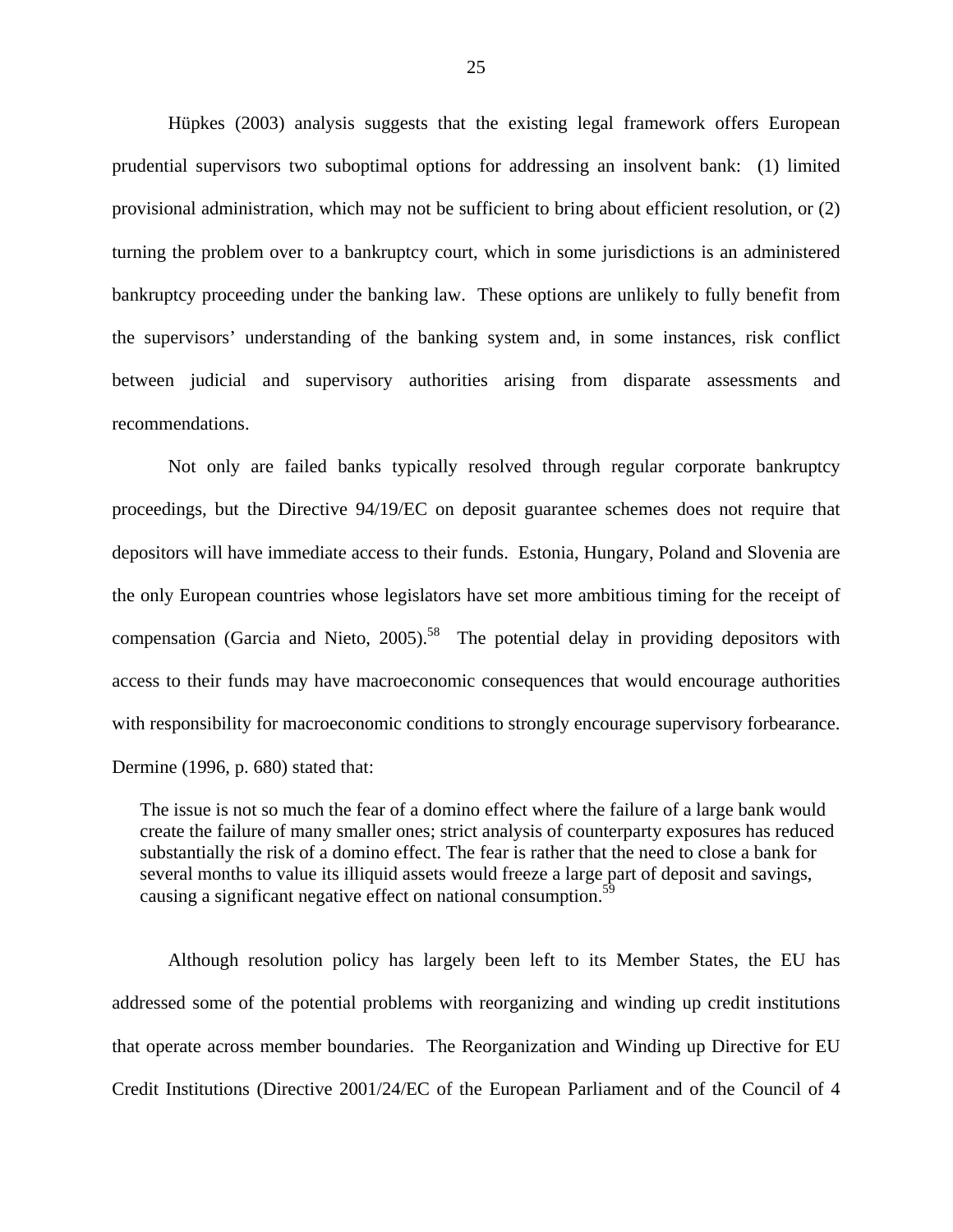April $]^{60}$ , which only applies to cross-border banking crisis, has harmonized the rules of private international law applicable to bank collective proceedings with the aim of ensuring the mutual recognition by Member States of the national measures relating to the reorganization and administrative or court-based liquidation of EU banks which have branches in other Member States.<sup>61</sup> Hence, the Directive has not harmonized the national banking and bankruptcy laws on those aspects dealing with banks' reorganization and liquidation procedures.<sup>62</sup> The Directive recognizes intervention into third party rights by administrative or judicial authorities as valid reorganization measures. In fact, it defines "reorganization measures" (Title II) as measures which are intended to preserve or restore the financial situation of a credit institution and which could affect third parties´ pre-existing rights, including measures involving the possibility of a suspension of payments, suspension of enforcement measures or reduction of claims.

The Directive's provision recognizing the powers of administrative and judicial procedures to intervene in third party rights may have important implications for quasi-judicial procedures. Hüpkes (2003) points out that the European Court of Justice may have limited the ability of quasi-insolvency procedures to bring about effective resolution in EU Member States as a result of its 1996 opinion in *Panagis Pafitis and other v. Trapeza Kentrikis Ellados AE and others*  ("Pafitis case"). $^{63}$  This view is shared by Mayes, Halme and Liuksila (2001) who argue that the *Pafitis* case made intervention at positive benchmarks impossible in Europe.<sup>64</sup> However, the wording in the 2001 Directive appears to endorse quasi-insolvency proceedings raises the possibility that the Court might now reach a different conclusion were it to be presented with a similar case.

Although the Directive will provide some minimum basis for resolution after a bank is declared insolvent, it does little to create a common framework for determining when a bank will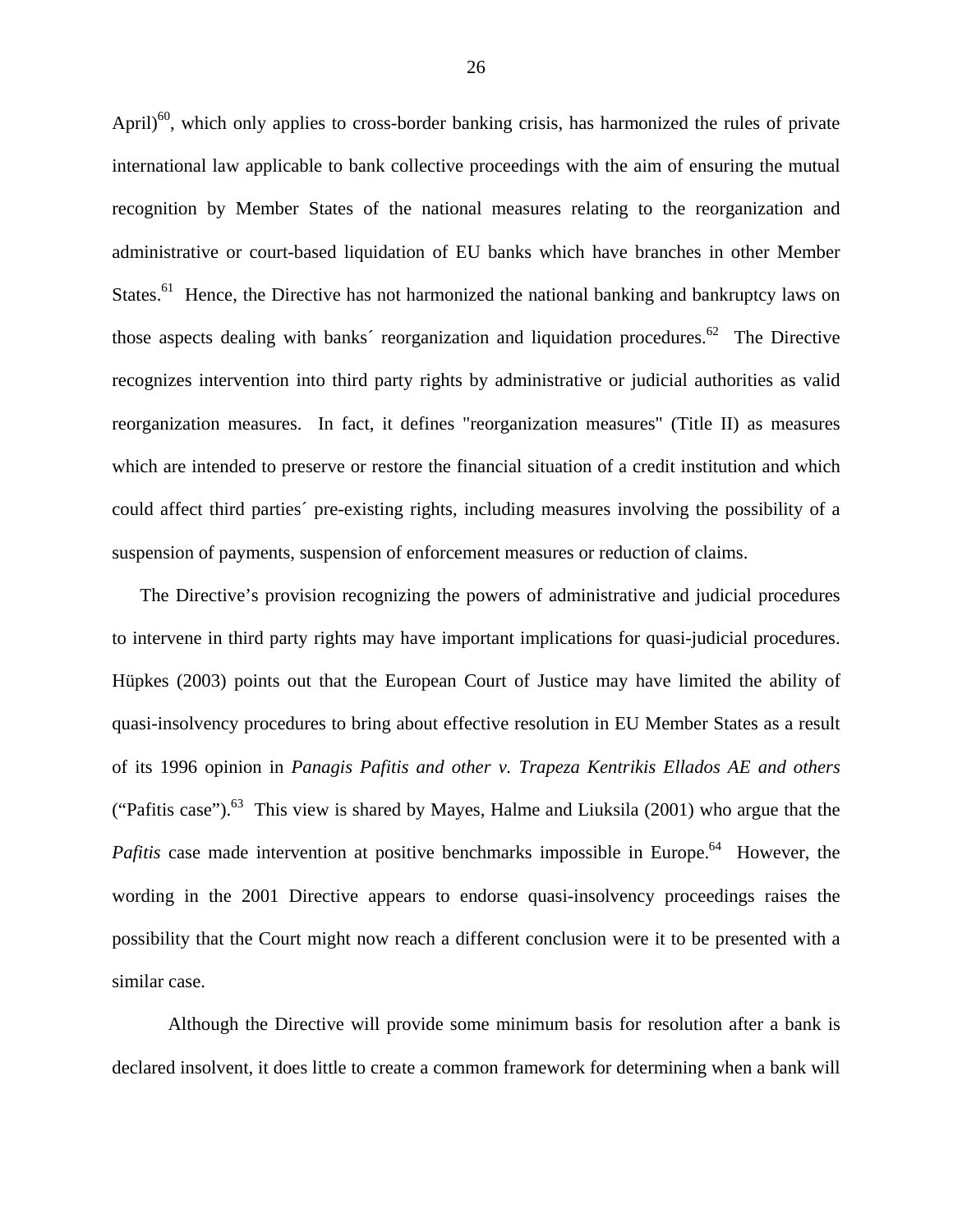be forced into resolution. In particular, the Directive fell short of creating a framework of commonly accepted standards of bank resolution practice, including a common definition of bank insolvency and a fully-fledged single legal framework or common decision-making structures across Member States, which adds complexity to the notification among Member States´ authorities.

#### *3.4 Accurate and timely financial information*

 Arguably, the biggest weakness of PCA is its reliance on regulatory capital measures of a bank's capital, measures which may significantly deviate from the bank's economic capital. Banks that are threatened by PCA mandated supervisory actions have a strong incentive to report inflated estimates of the value of their portfolios. The extent to which banks are allowed to overestimate their capital under PCA depends in part on the accounting rules and in part on the enforcement of the rules. Thus, if bank prudential supervisors want to preserve their discretion despite the requirements for mandatory actions in PCA, supervisors need only accept a troubled bank's inflated estimates of its regulatory capital adequacy ratio.

 In the US, PCA is vulnerable to problems both in the accounting principles and their enforcement. The weakness in the principles is that US generally accepted accounting principles (US GAAP) generally do not permit the revaluation of assets and liabilities for changes in market interest rates, the exception being securities held in a trading account or available for sale if they are traded on a recognized exchange. This problem was well understood at the time of the adoption of PCA, which encourages but does not require the supervisors to adopt market value accounting. However, the supervisors have chosen not to take up this part of PCA, or even to use the fair value balance sheets that are available in publicly traded banks.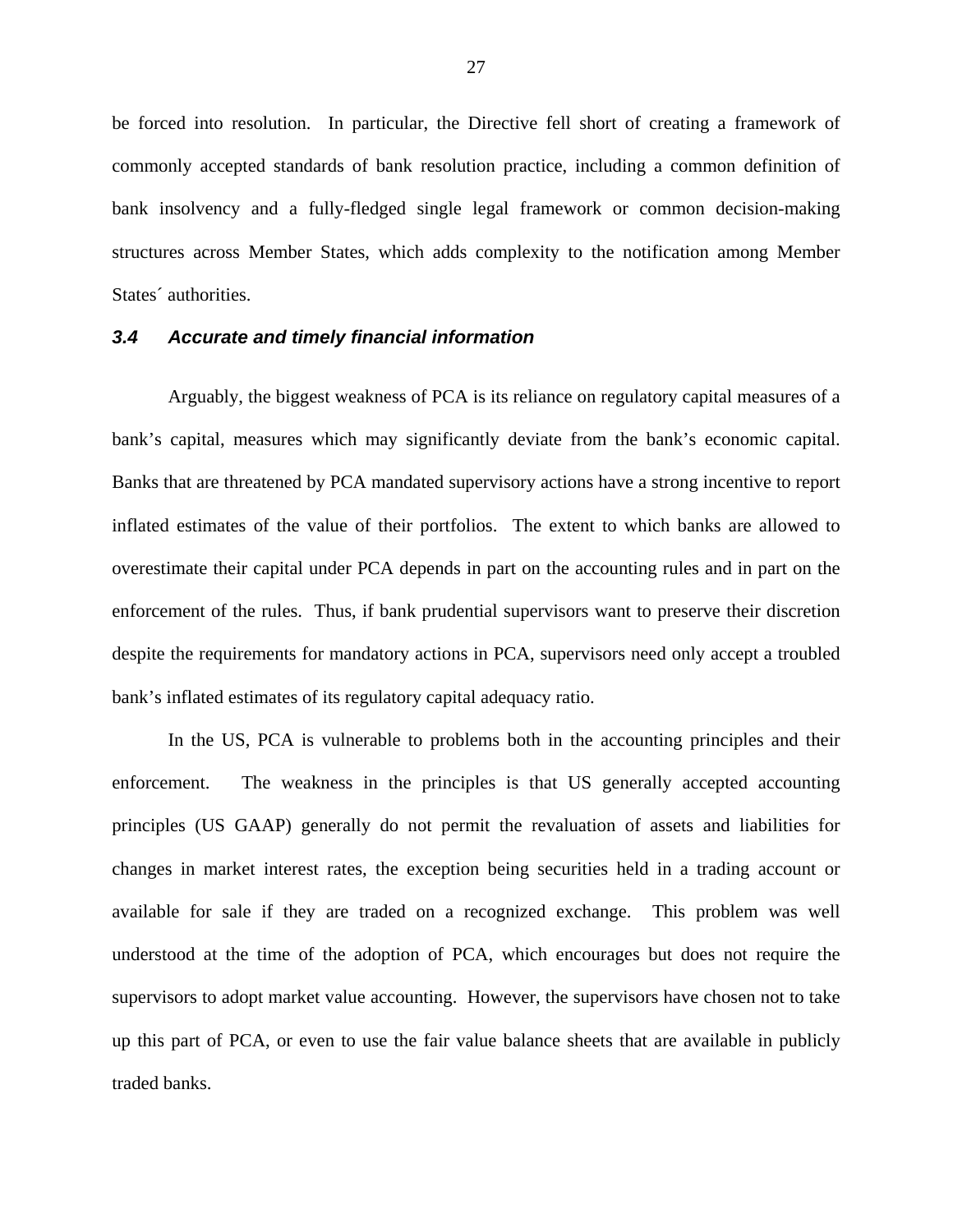The first line of defense in the US for enforcing compliance with accounting rules, especially loan loss provisioning rules, are the external auditors of a bank.<sup>65</sup> The total impact of external auditors is hard to judge, as there is rarely any public disclosure when a bank changes its asset valuation in response to its external auditor's comments.

Dahl, O'Keefe and Hanweck (1998) find evidence that external auditors on average exerted an influence over bank loan loss provisioning during the 1987 to 1997 period.<sup>66</sup> However, that study is not designed to indicate whether external auditors were effective in forcing loss recognition that would result in a bank becoming undercapitalized. There are cases prior to PCA which raised questions about the effectiveness of external auditors, such as their real estate loan valuations at many banks in the northeast in the early 1990s that differed substantially from supervisory valuations.  $67$  In the post PCA period, reviews of bank failures that caused material losses to the FDIC by the offices of inspector general of the respective agencies have found several cases where external auditors did not adequately verify the correctness of asset valuations.<sup>68</sup> The official policies of the supervisory agencies call upon them to review the work of the external auditor, primarily to streamline the work of the bank examiners but also to assess the adequacy of the audit.<sup>69</sup> To the extent that outside auditors are unable or unwilling to force banks to recognize losses in their asset portfolios, PCA depends on the effectiveness of bank examinations by the supervisory agencies. Yet relying on the supervisors to enforce honest accounting creates a contradiction in PCA. PCA is designed to limit supervisory discretion in enforcing capital adequacy, yet PCA will only be fully effective if the bank supervisors use their discretion in conducting on-site examinations to force timely recognition of declines in portfolio value.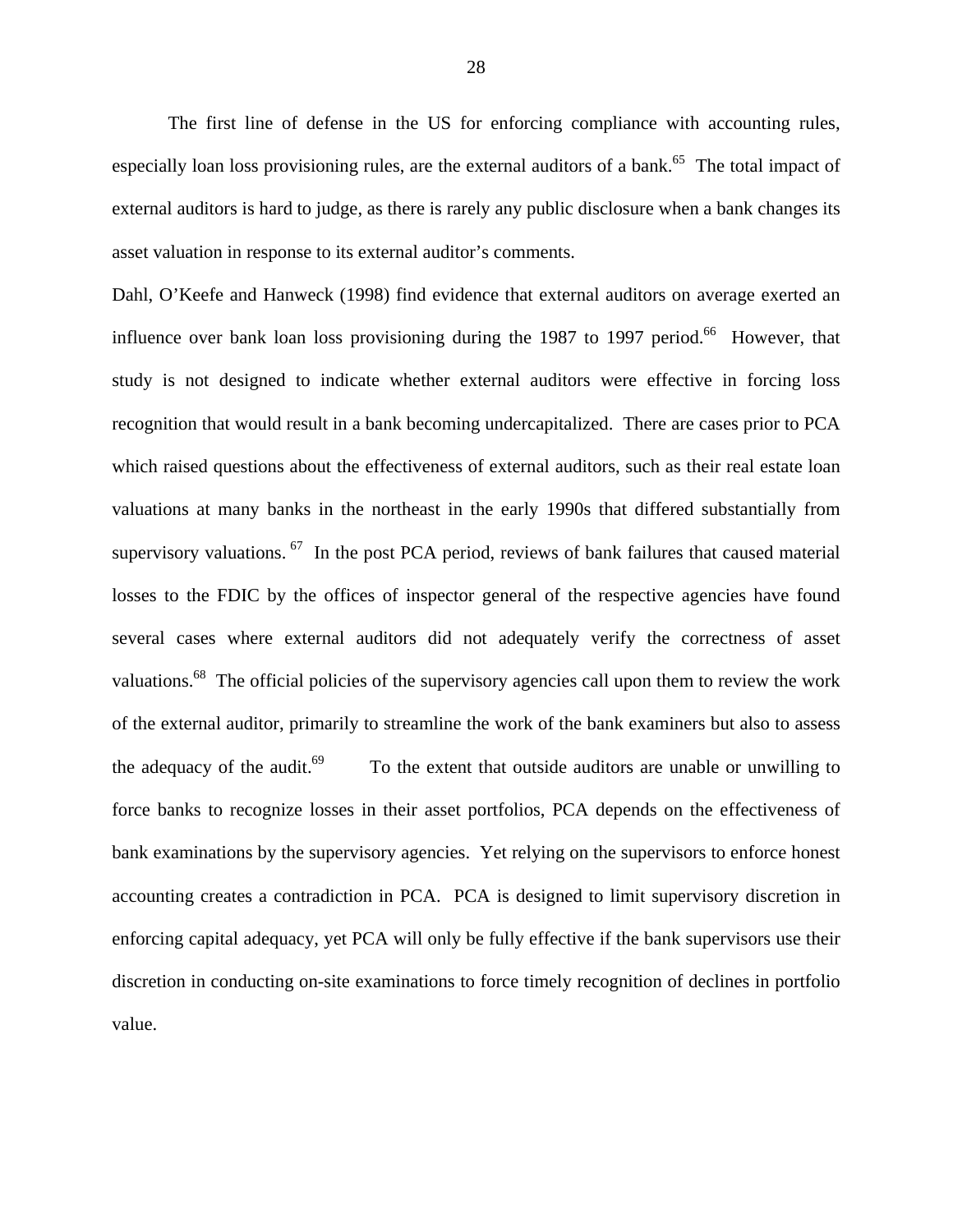The vulnerability in enforcement is highlighted by Eisenbeis and Wall's (2002) finding that deposit insurance losses at failed banks in the US did not decrease as a proportion of the failed bank's assets after the adoption of PCA as should have happened if the supervisors were following timely resolution.<sup>70</sup> Their findings suggest that bank supervisors do not always enforce timely recognition of losses. Moreover, these weaknesses in PCA are not limited to the US. Japan adopted a version of PCA in 1998, but did not impose sanctions on banks widely thought to be undercapitalized or even insolvent because the banks reported adequate regulatory capital ratios. $71$ 

 The EU is addressing the problems in obtaining accurate and timely information. Although in the EU, Member States have traditionally had different supervisory requirements and accounting rules, harmonization has taken place in the recent years to comply with the International Financial Reporting Standards (IFRS).<sup>72</sup> Most importantly, IFRS requires fair value accounting which takes account of changes in portfolio value due to interest rate changes. In addition, EU bank prudential supervisors aim at streamlining financial reporting under IFRS, focusing on harmonization of reporting formats and convergence of supervisory reporting requirements. In the first stage, efforts have been oriented towards the primary reporting formats, such as balance sheet and profit and loss accounts. Moreover, EU bank supervisors have also developed a common reporting framework for the implementation of the new solvency ratio under Basle II.

 With very few exceptions, EU banks are required to present audited financial statements. Most, but not all, EU supervisors also supplement bank auditing with on-site examinations to verify banks' reported financial condition.<sup>73</sup> The on-site inspections provide supervisors with the opportunity to enforce timely loan loss recognition, but it is only an opportunity. Losses may not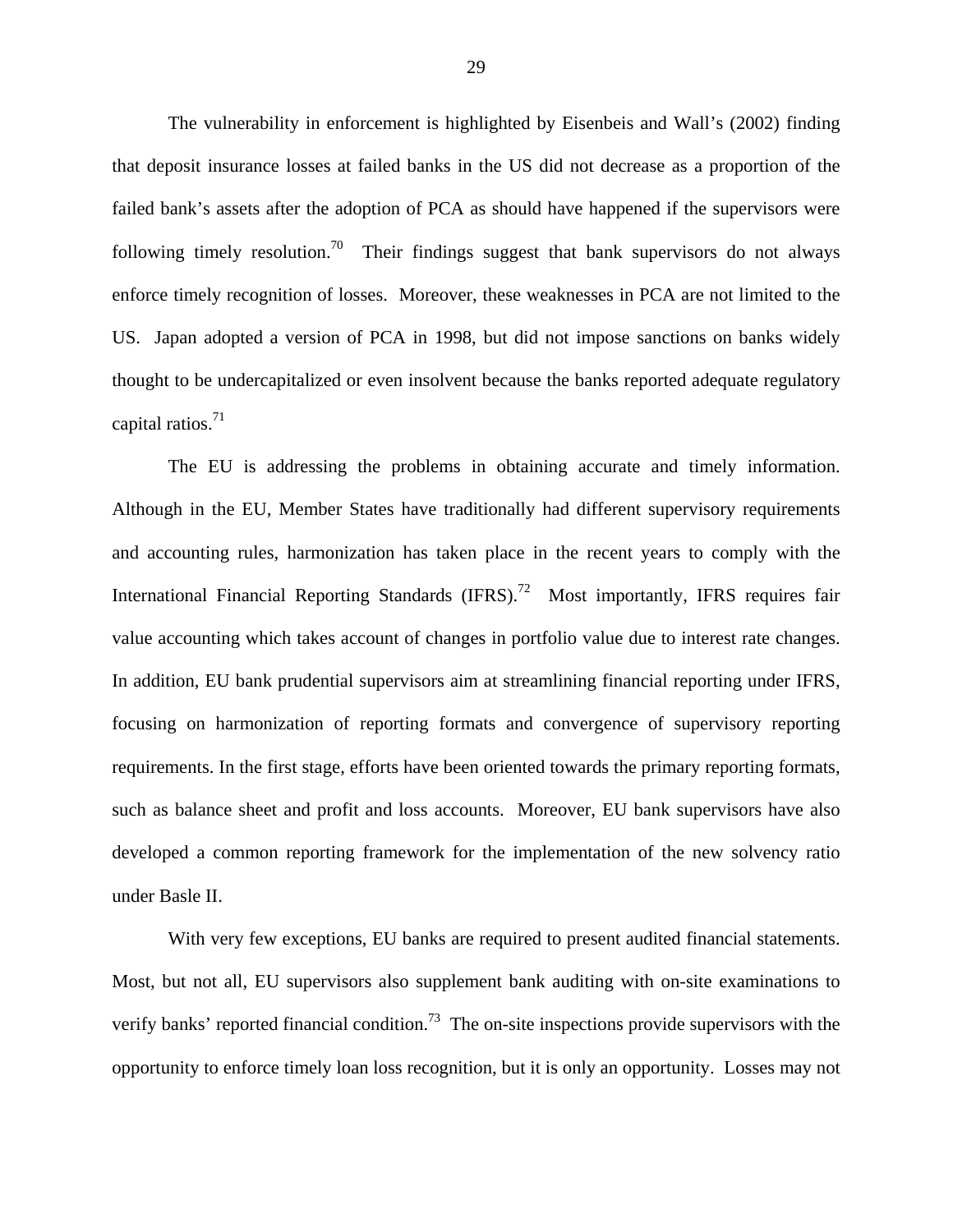be recognized in a timely manner if the supervisors fail to use their discretion to enforce timely recognition

 One way of reducing the vulnerability of PCA to over-estimates of capital is to supplement regulatory capital ratios with market data in setting the tripwires between different PCA categories. Such market signals could be derived from the debt or equity markets for banks that have (or could issue) actively traded debt or equity obligations. For example, Evanoff and Wall (2002) propose using the spread between the yield on subordinated debt and other debt securities of comparable maturity as a trigger for PCA sanctions at the largest US banks.<sup>74</sup> Evanoff and Wall's (2002) analysis found that subordinated debt yield spreads produced more accurate predictions of upcoming confidential supervisory ratings than did bank's risk-based regulatory capital ratios.<sup>75</sup> However, because they also found that both risk measures contain substantial noise, they suggest limiting the use of subordinated debt only as a failsafe mechanism to identify critically undercapitalized banks.<sup>76</sup>

 In the EU, in spite of the fact that there is a lack of statistical reliable data; according to the BIS (2003), retail investors seem to play a larger role given the relatively high number of small banks that issue subordinated debt. To the extent that institutional investors are better placed to exercise market discipline, this may pose a limitation to market discipline of EU banks. Furthermore, Benink and Benston (2005) show that the level of subordinated debt over total assets of EU commercial banks increased little over the period  $1999-2003$ .<sup>77</sup> Nonetheless, EU banks and in particular German, British and Spanish banks are large issuers of subordinated bonds. Moreover, the concentration of debt issues per most issuing bank is relatively low in the EU as compared to the USA or Japan.<sup>78</sup>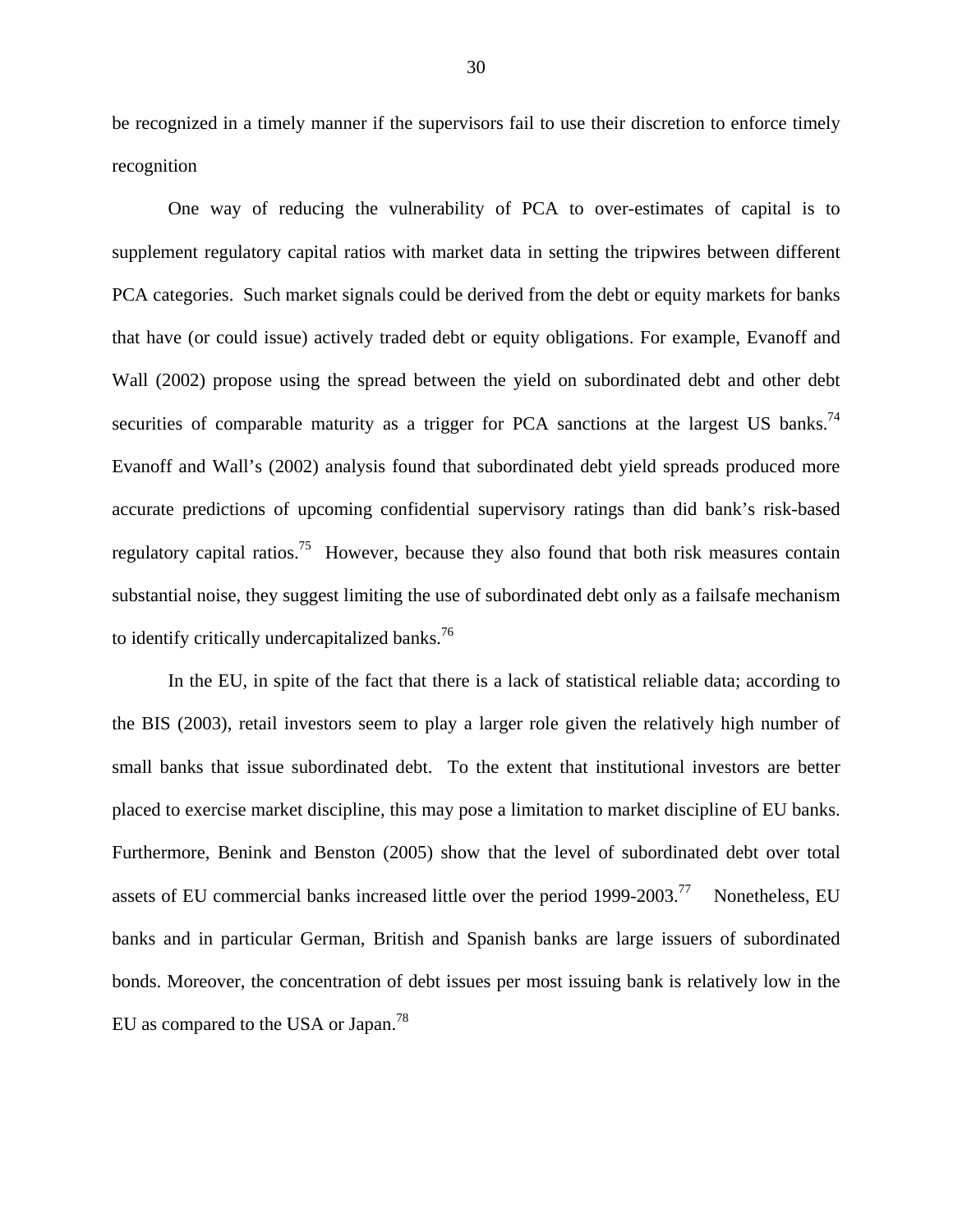Sironi (2001) empirically tested the risk sensitivity of subordinated debt spreads of over 400 fixed rate subordinated bonds of EU banks, using publicly available information such as ratings and market variables. Sironi found that investors appear to rationally discriminate between the different risk profiles of European banks and that the sensitivity of the subordinated debt spreads has been increasing overtime "suggesting that implicit guarantees such as TBTF policies were present in the first half of the nineties and became weaker or vanished during the second part of the decade."  $\frac{79}{7}$  However, Sironi as well as most other empirical studies of risk sensitivity of subordinated debt lacked access to confidential supervisory ratings and, thus, was forced to implicitly assume that publicly available information reflects a bank's risk profile in a timely and adequate manner.

#### **4. Conclusions**

Prompt corrective supervisory action seeks to minimize expected losses to the deposit insurer and taxpayer by limiting supervisors' ability to engage in forbearance. Along with reducing taxpayer losses, PCA should also reduce banks' incentive to engage in moral hazard behavior by reducing or eliminating the subsidy to risk-taking provided by mispriced deposit insurance. These potential benefits from PCA appear to have been recognized, as reflected in the increasing number of recommendations to policy makers to introduce PCA type of provisions in their national legislation. Japan, Korea and, more recently Mexico have adopted this prudential policy. However, an effective PCA policy requires on one hand the acceptance of key aspects of the philosophy underlying SEIR/PCA, on the other, an institutional framework supportive of supervisors' disciplinary action. This article attempts to identify the changes needed to adopt an effective PCA in general and, in particular, in Europe.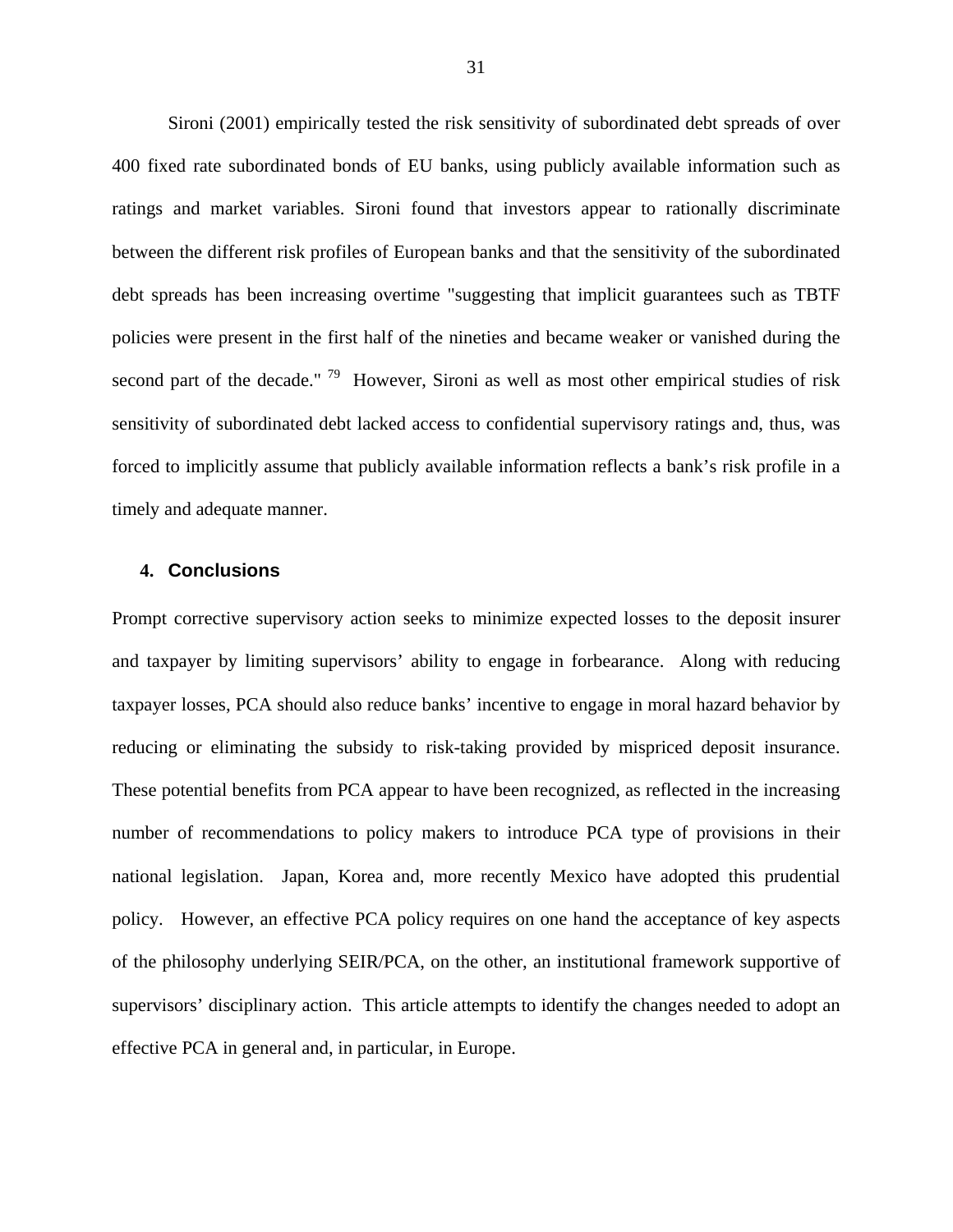Three aspects of the philosophy underlying SEIR/PCA are critical to its effective operation. First, the primary goal of prudential supervisors should be to minimize deposit insurance losses, a goal which is also likely to result in a reduction in the expected social costs of systemic financial problems. The 94/19/EC Directive on deposit insurance schemes, as well as the EC Treaty (articles 101 and 103) discourage governments and limit central banks from providing funding to the deposit insurance. Hence, this regulation is in line with this element of the SEIR/PCA philosophy. A second critical part of their philosophy is that prudential supervisory discretion to engage in forbearance should be limited. PCA requires mandatory intervention at an early stage of a bank's financial problems. Such intervention may prevent insolvency by (a) contributing to an early recognition by banks' managers of the banks' problems; (b) putting pressure on banks' managers to build capital and avoid excessive risk taking. Pillar II of the proposed new capital accord contains three principles that require prompt supervisory intervention. These principles are broadly dealt with in the recently approved CRD. However, the resemblance to the PCA should not be overstated. The PCA policy applied in the US goes beyond those three principles of Basle II in that it limits even further supervisory discretion as to when to forbear from intervening by specifying capital/asset ratios that require minimum and automatic supervisory action. The third critical part of PCA follows from the first two parts, banks should be subject to mandatory closure at positive levels of regulatory capital ratio. This provides an incentive to banks' managers to recapitalize the bank or look for a healthy merger partner and, ultimately, contribute to reduce the cost of deposit insurance. In the EU, contrary to the case in the US, prudential supervisors have a limited range of legal powers to bring about early resolution without applying the general insolvency procedures to banks.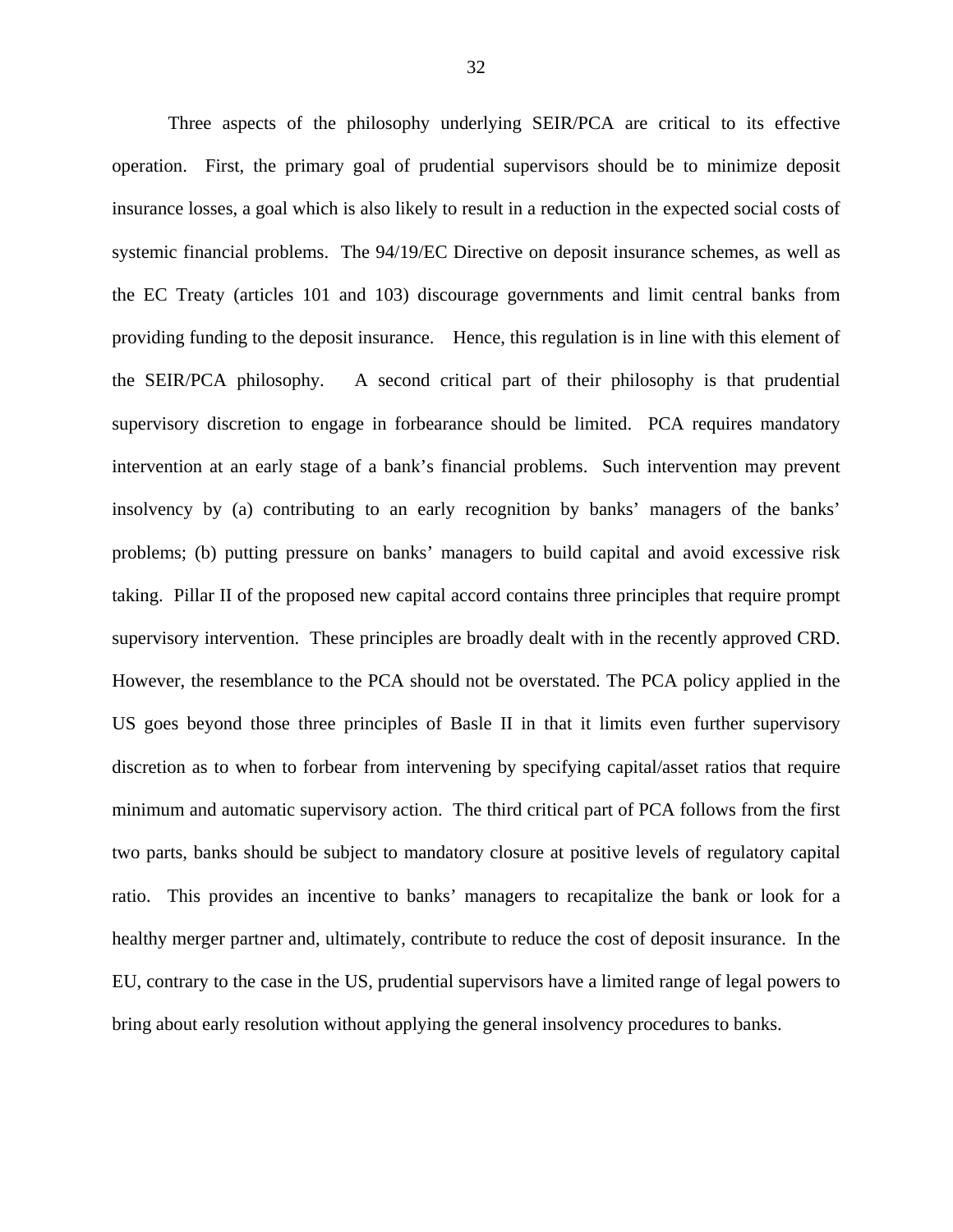Regarding the second element for an efficient implementation of PCA, an institutional framework supportive of prudential supervision disciplinary action is based on four preconditions, which, are in most instances called for by the Core Principles issued by the Basle Committee on Banking Supervision although they do not prescribe PCA.

 First, supervisors must have operational independence from the political and judicial systems. In the EU, prudential supervisors are either central banks or independent agencies that have achieved increasing political independence over the past two decades, which, through accountability, has been reconciled with the demands of democratic legitimacy. However, in some countries, formal consultation with government is required in matters of internal procedure. Also, the extent to which the supervisors are able to act independently of the judiciary varies by country.

 Second, supervisors must have access to a broad range of supervisory measures to bring about timely corrective action is another requirement for an effective PCA. In some countries, supervisors do not have a full range of corrective actions, such as restricting asset transfers or suspending dividends. In the recent entrants to the EU, the ability of the supervisor to address safety and soundness issues in banks is significantly encumbered by its institutional capacity and resources. Furthermore, in a number of EU countries, government must formally approve the license withdrawal although the decision corresponds to the supervisor. Hence, the "prompt" part of the PCA is not present.

 Third, the supervisors must be provided with adequate resolution procedures. In the EU, Member States´ bank resolution procedures generally lack the flexibility of those available in the US, because of (1) the above mentioned limited range of supervisory measures to bring about resolution without applying to the courts and (2) the rigidities imposed by the general insolvency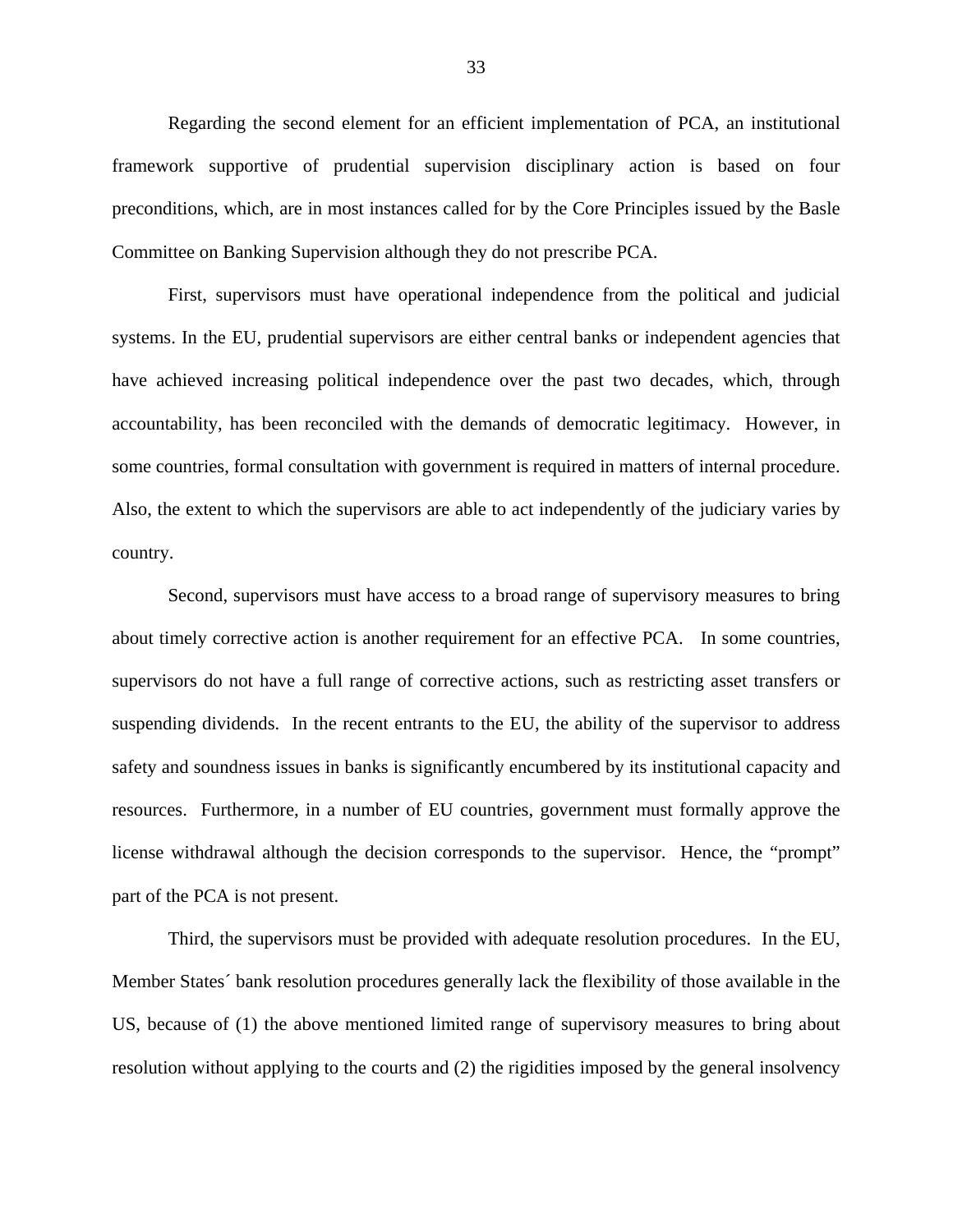procedures applied to banks, which in some jurisdictions are an administered bankruptcy proceeding under the banking law. In the case of credit institutions with cross-border activity within the EU, Directive 2001/24/EC on the Reorganization and Winding up addresses some of the potential problems by enshrining the principles of mutual recognition, unity and universality. Nonetheless, the Directive falls short of creating a framework of commonly accepted standards of bank resolution practice and, in particular, a common definition of bank insolvency and a fully-fledged single legal framework across the EU.

 Finally, prudential supervisors must have access to accurate and timely financial information on banks' financial condition is also a pre condition for an effective PCA. The accuracy of banks' financial information depends on both the accounting principles used to measure capital and the enforcement of that those principles. The EU is addressing this question by requiring banks to comply with the IFRS, developing common reporting requirements, and implementing methods for the data transmission in real time. The more difficult problem to solve relate to giving the supervisors appropriate incentives to engage in timely action. The U.S. experience since the adoption of PCA suggests that it may need to strengthen its supervisors' incentives to demand honest accounting.

 In sum, although the existing EU legal framework generally supports the underlying philosophy of PCA, particularly with regard to limiting deposit insurance losses and mandatory prudential supervision at an early stage of banks financial problems. However, PCA embeds some conceptual views about the operation of bank supervision and the mandatory closure at positive predetermined levels of regulatory capital ratios that have not been adopted by EU Member States. Moreover, substantial changes would need to be made to the Member States' institutional framework before the EU could adopt a version of PCA. These institutional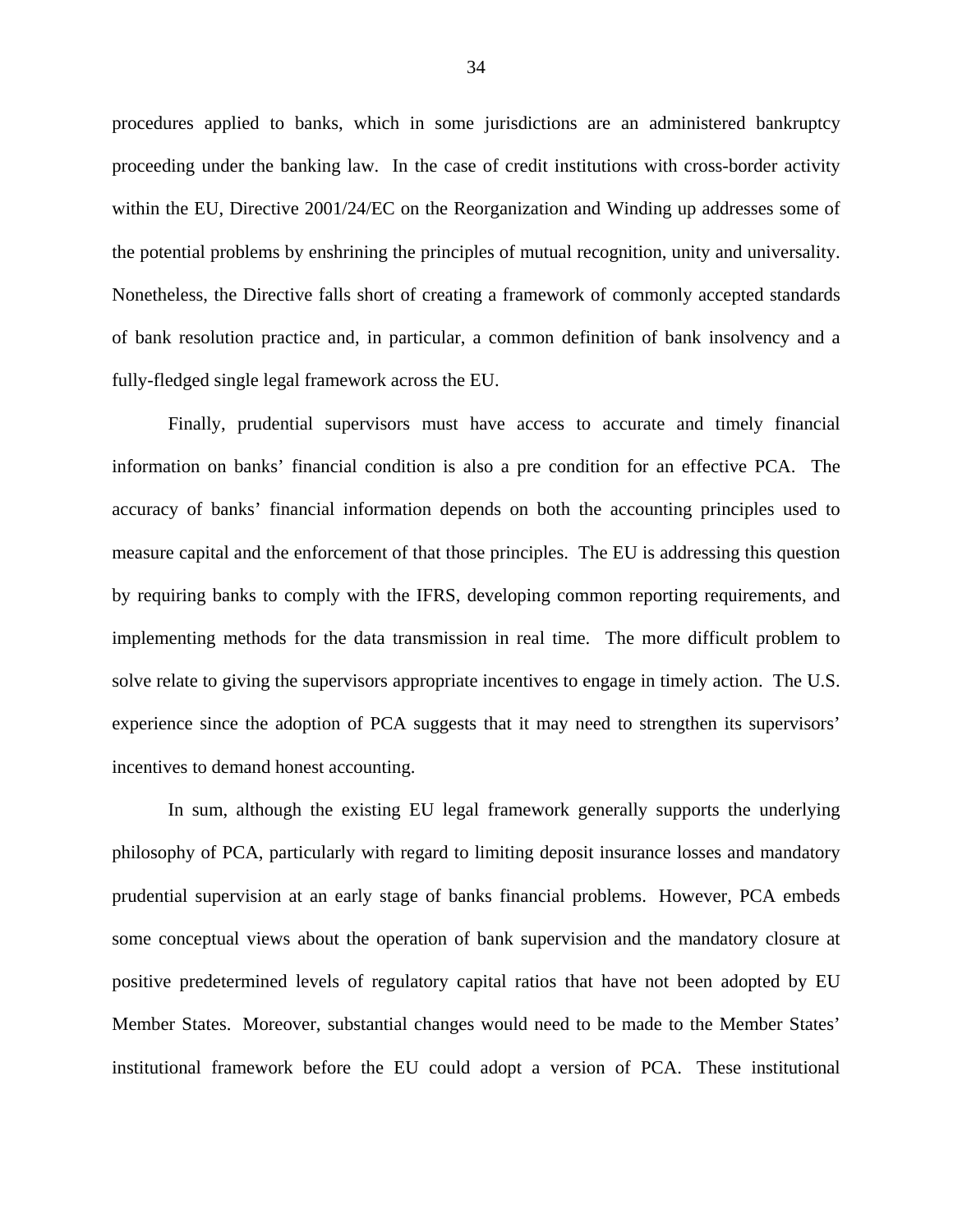changes would be desirable even if the EU does not adopt PCA, but they are critical to the implementation of a PCA that is as effective as the PCA currently is in the US.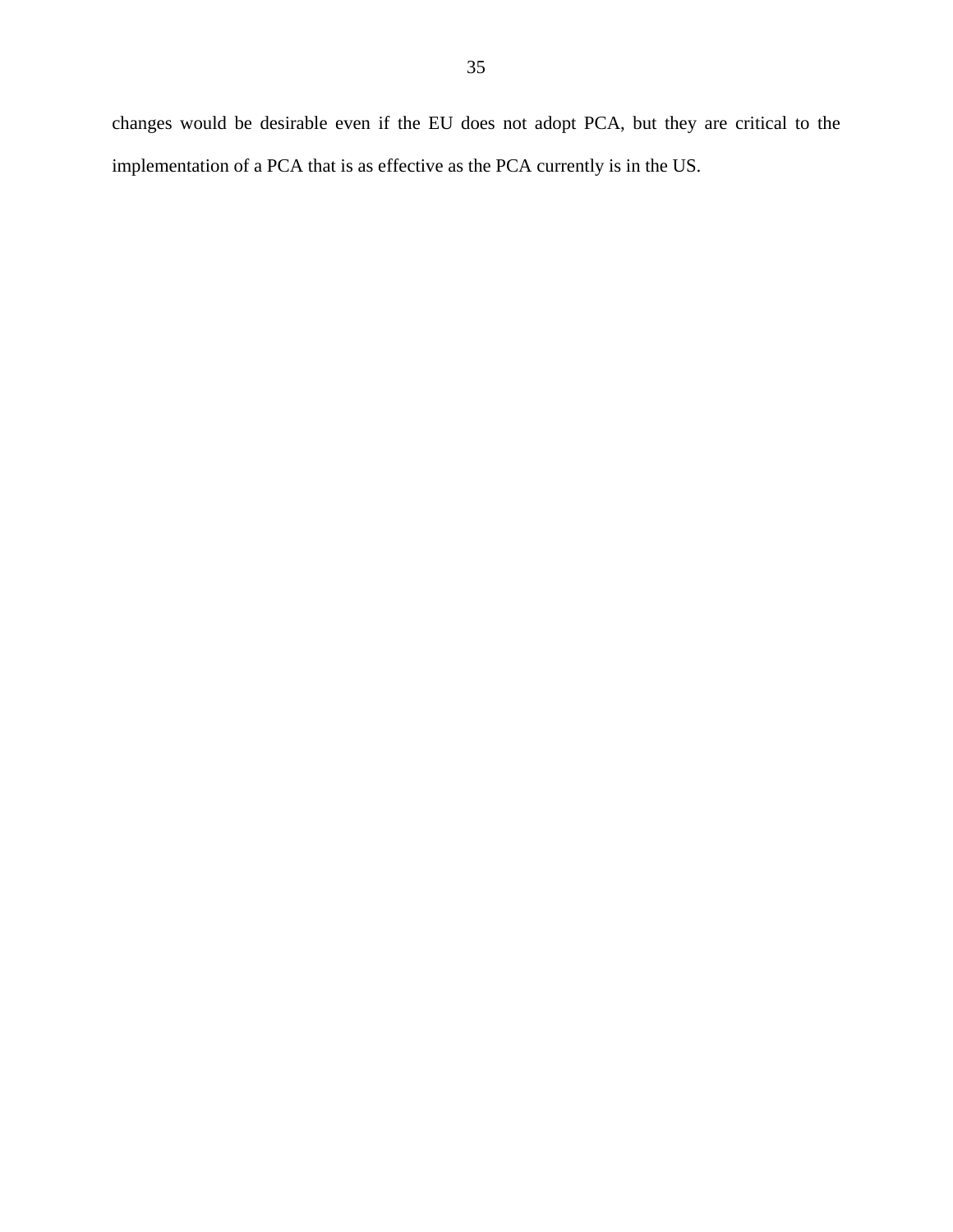| Country                          | Objectives and autonomy (BCP 1)                                                                                                                                                                                                                                                                                                                                                                                                                                                                                                | <b>Remedial Measures (BCP 22)</b>                                                                                                                                                                                                                                                                                                                                                                                                                                                                                                                                                                                                                                                                    | <b>Comments</b>                                                                                                                                                                                                                                                                                                                                          |
|----------------------------------|--------------------------------------------------------------------------------------------------------------------------------------------------------------------------------------------------------------------------------------------------------------------------------------------------------------------------------------------------------------------------------------------------------------------------------------------------------------------------------------------------------------------------------|------------------------------------------------------------------------------------------------------------------------------------------------------------------------------------------------------------------------------------------------------------------------------------------------------------------------------------------------------------------------------------------------------------------------------------------------------------------------------------------------------------------------------------------------------------------------------------------------------------------------------------------------------------------------------------------------------|----------------------------------------------------------------------------------------------------------------------------------------------------------------------------------------------------------------------------------------------------------------------------------------------------------------------------------------------------------|
| E U<br><b>Germany</b>            | The, Prud. Sup. Authority is independent in its supervisory<br>operations, albeit accountable to the MoF. The assessment notes<br>some issues where the scope of the role of the MoF is unclear, for<br>instance its mandate to issue instructions to the Prud. Sup.<br>Authority, and the requirement that the Prud. Sup. Authority must<br>consult the MoF in matters of internal procedures.                                                                                                                                | The Prud. Sup. Authority has a broad range of remedial<br>measures at their disposal to counter weaknesses in banks, and<br>they use these measures frequently. There is an implicit<br>presumption in the legislation that adequate remedial action is<br>taken promptly. Authorities are encouraged to make this<br>presumption more explicit, in particular in severe cases.                                                                                                                                                                                                                                                                                                                      | Authorities point out that overly<br>prescriptive rules could be<br>counterproductive because they<br>would reduce the room and<br>incentives for taking<br>discretionary decisions, which<br>are better adapted to the specific<br>circumstances, especially as the<br>correct use of discretion is<br>determined by general rules and<br>legal limits. |
| <b>France</b>                    | Independence of banking supervision is generally adequate<br>although the presence of the Head of Treasury on the board of the<br>Prud. Sup. Authority could raise the issue of independence from<br>the Government. The legal protection of supervisors is a well<br>recognized tenet of administrative law and is considered<br>satisfactory.                                                                                                                                                                                | The Prud. Sup. Authority has the legal power to impose a broad<br>range of remedial measures that range from recommendation to<br>withdrawal of the license with or without appointment of a<br>liquidator. The Prud. Sup. Authority may impose the<br>withdrawal of the voting rights of certain or all shares, the<br>prohibition to pay dividends or other form of remunerations to<br>shareholders and the obligation for the credit institution to<br>disclose the disciplinary measures. When imposing sanctions,<br>the Prud. Sup. Authority is an administrative judicial authority,<br>and its decisions and actions can only be challenged before the<br>highest administrative authority. |                                                                                                                                                                                                                                                                                                                                                          |
| <b>Italy</b>                     | The Prud. Sup. Authority takes the initiative in recommending<br>regulatory and supervisory policy and it has operational<br>independence on day-to-day application of supervisory methods.<br>The enforcement powers of Prud. Sup. Authorities are<br>satisfactory. The law does not provide legal protection to its<br>supervisors against court proceedings stemming from measures<br>adopted in the performance of their functions in good faith.                                                                          | The Prud. Sup. Authority is able to activate a broad range of<br>measures graduated according the seriousness of the problem<br>bank's situation. Nonetheless, it lacks specific provision to<br>require subsequent removal of a director or senior officer who<br>may have become unfit.                                                                                                                                                                                                                                                                                                                                                                                                            |                                                                                                                                                                                                                                                                                                                                                          |
| UK                               | The Sup. Authority is independent in its supervisory activity and<br>accountable to the Treasury Minister, and, through them, to<br>Parliament.                                                                                                                                                                                                                                                                                                                                                                                | The Sup. Authority can take remedial action with immediate<br>effect, using a supervisory notice. The Sup. Authority may<br>cancel a bank's permission and it has the authority to take<br>disciplinary action against a bank or an individual, including<br>fines and public censure. It may also place requirements or<br>restrictions on banks permission. This power can be used to<br>require a bank to take (or refrain from taking) specified actions.                                                                                                                                                                                                                                        |                                                                                                                                                                                                                                                                                                                                                          |
| <b>The</b><br><b>Netherlands</b> | The Bank Act gives the Sup. Authority powers to exercise<br>supervision of financial institutions in accordance with applicable<br>legislation. The legislation also provides the Ministry of Finance<br>powers to exercise certain supervisory measures. The objectives<br>of the Sup. Authority are only implicitly embedded in the<br>legislation rather than being explicitly set out and published. The<br>new legislation will be an opportunity to strengthen this aspect<br>and make accountability easier to measure. | Though the legal powers given to the Sup. Authority are wide<br>ranging and would appear to cover almost all (if not all)<br>eventualities, more formalized measures are rarely used in<br>practice. Notwithstanding, there are established procedures on<br>how to implement such measures if called for. These measures<br>tend to be persuasive and confidential in nature including the<br>use of the 'silent receiver' in cases of substantial concern. This<br>system appears to work effectively. It can be questioned                                                                                                                                                                        |                                                                                                                                                                                                                                                                                                                                                          |

**Table 1. Objectives, autonomy and remedial measures of prudential supervisors: EU and rest of the world (\*)**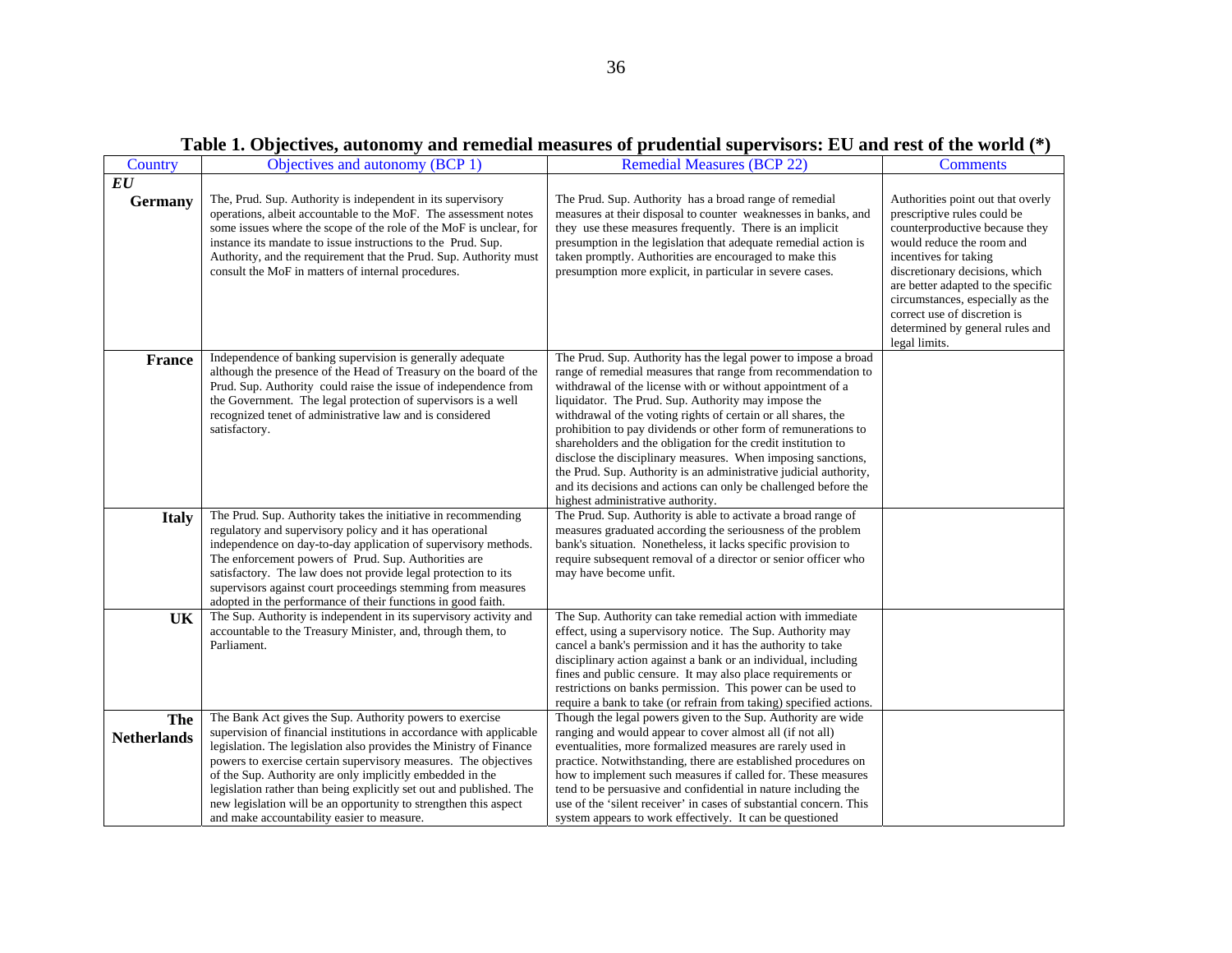|                                  |                                                                                                                                                                                                                                                                                                                                                                                                                                                                                                                                                          | whether 'penalties' can be applied to management rather than<br>just members of the Supervisory and Executive boards.                                                                                                                                                                                                                                                                                                                                                                                                                                                                                                                                                |  |
|----------------------------------|----------------------------------------------------------------------------------------------------------------------------------------------------------------------------------------------------------------------------------------------------------------------------------------------------------------------------------------------------------------------------------------------------------------------------------------------------------------------------------------------------------------------------------------------------------|----------------------------------------------------------------------------------------------------------------------------------------------------------------------------------------------------------------------------------------------------------------------------------------------------------------------------------------------------------------------------------------------------------------------------------------------------------------------------------------------------------------------------------------------------------------------------------------------------------------------------------------------------------------------|--|
| Austria                          | The Prud. Sup. Authority enjoys operational independence, and<br>have a mandate clearly defined in law. There is legal protection<br>for individual supervisors discharging their duties in good faith.<br>Court decisions may find the federal government liable for losses<br>in a bank failure due to shortcomings of an external auditor<br>performing supervisory duties prescribed in the banking act.                                                                                                                                             | A broad range of remedial powers is provided by law to the<br>Sup. Authority, including explicit requirements to take prompt<br>action in serious cases such as insolvency. The legal system<br>puts a high burden of proof on the supervisor before action,<br>which may subsequently be challenged in court.                                                                                                                                                                                                                                                                                                                                                       |  |
| <b>Sweden</b>                    | The Sup. Authority is an independent authority in performing its<br>regulatory and supervisory functions and it has its own board.<br>The government yearly issues the Sup. Authority 's general<br>objectives after consulting with the Sup. Authority. In order to<br>achieve the overall objectives, Sup. Authority sets its operational<br>goals and objectives without having to consult with the<br>government. Sup. Authority 's employees can be considered to<br>have legal protection for their actions taken in good faith in their<br>office | The supervisor has a limited range of remedial actions<br>available. In addition to issuing warnings and imposing<br>conditional fines, the supervisor can revoke the license.<br>However, the supervisor should be able to take a more<br>proactive approach with respect to remedial measures. The<br>supervisor is not empowered to take most of the measures<br>enumerated in the essential criteria, e.g. restricting the scope of<br>activities of a bank and suspending the payment of dividends.<br>There are no laws or regulations that would mitigate against<br>supervisory forbearance.                                                                 |  |
| <b>Finland</b>                   | The Sup. Authority has limited independence and accountability.<br>Independence is limited as the responsibility for the licensing and<br>revocation of a bank remains with the MOF. Accountability is<br>limited as no authority is explicitly charged with supervising the<br>Sup. Authority with regards to the effectiveness and<br>appropriateness of its functions.                                                                                                                                                                                | The Sup. Authority does not have the powers to require<br>compliance with safety and soundness measures recommended<br>by the supervisor; powers to establish criteria for reviewing<br>acquisitions and investments; powers to assess the adequacy of<br>loan loss provisions and reserves; powers to require a higher<br>minimum capital ratio; powers to control connected lending;<br>and powers to bring about timely remedial action. Although<br>the. Sup. Authority participates in the resolution process for<br>problem banks; it lacks powers to take prompt remedial action.<br>The. Sup. Authority is for the most part focused on ex post<br>reaction. |  |
| Slovenia                         | The Prud. Sup. Authority must be commended for the actions<br>undertaken to enhance the regulatory regime and its endeavor to<br>meet international standards. However, the insufficiency of the<br>salary must be addressed and the legal protection of the<br>supervisory staff must be established.                                                                                                                                                                                                                                                   | The Prud. Sup. Authority has the legal power to restrict bank<br>activity or a license or to revoke a bank license. Prud. Sup.<br>Authority has, inter alia, powers to object to potential<br>controllers or shareholders of banks, and to existing controllers<br>or shareholders. In practice, the BoS seeks remedial action<br>through informal means, principally through the use of moral<br>suasion.                                                                                                                                                                                                                                                           |  |
| <b>Slovak</b><br><b>Republic</b> | The legal framework for banking supervision is suitable and<br>provides supervisory independence. The banking Law has<br>enhanced the supervisor's authority and ability to act, in part<br>based on certain safety and soundness provisions. However, the<br>ability of the supervisor to address safety and soundness issues in<br>banks is significantly encumbered by its institutional capacity.                                                                                                                                                    | The banking Law provides a range of remedial actions to the<br>supervisor, which if interpreted properly and affectively<br>applied, offer the supervisor sufficient leverage and actions to<br>oversee the banking sector. In order to accomplish this, the<br>overall practice of supervision must continue to be<br>strengthened. The willingness and capacity of the Sup.<br>Authority to identify issues and to take timely and effective<br>actions must still be demonstrated.                                                                                                                                                                                |  |
| <b>Hungary</b>                   | The respective laws fully empower the Prud. Sup. Authority to<br>address compliance with laws and all significant concerns of<br>soundness and prudent management. They empower, except for<br>the extreme sanction of withdrawal of a license, the Prud. Sup.<br>Authority to take or impose prompt remedial action whenever, in<br>its judgment, a bank is not complying with laws and regulations                                                                                                                                                     | Although the Prud. Sup. Authority has remedial tools at its<br>disposal; they are not directed at reinforcing the responsibilities<br>of the board and senior management to prudently oversee the<br>safe and sound operation of the bank and the consolidated<br>company. Supervisors cannot remove board members and<br>senior management. Recourse to remedial actions is predicated                                                                                                                                                                                                                                                                              |  |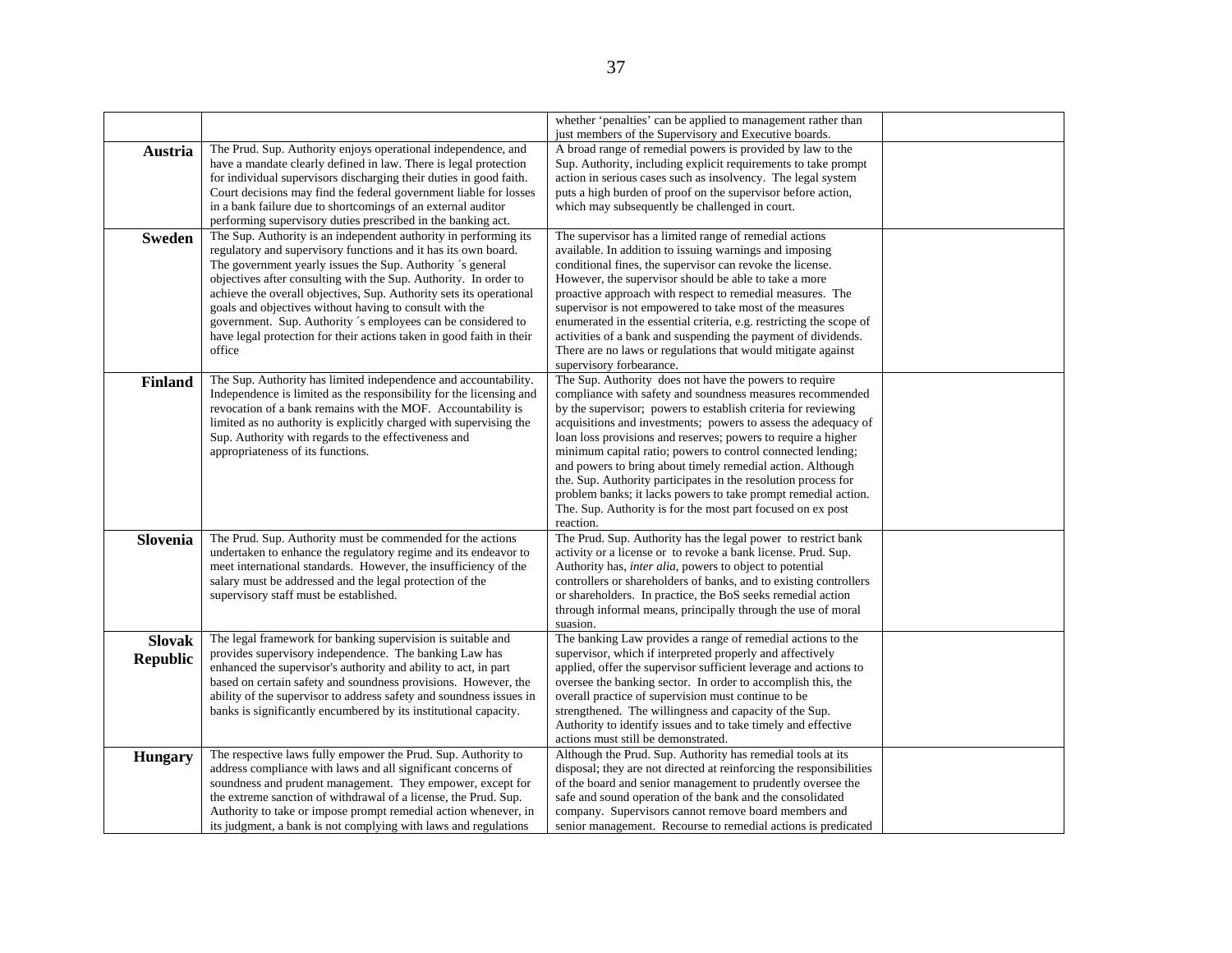|                             | or is (at risk of) engaging in any unsafe or unsound practice.<br>Supervisors enjoy full protection under the civil service acts for<br>all acts performed in exercising their professional duties. The<br>MoF is responsible for the licensing and exit policies.                                                                                                                                                                        | on an institution being in a crisis or pre-crisis mode.                                                                                                                                                                                                                                                                                                                                                                                                                                                                                                                                                                                                                                                                                                                                                                                                                                                            |                                                                                                                                                                                                                                                                                                                                                                    |
|-----------------------------|-------------------------------------------------------------------------------------------------------------------------------------------------------------------------------------------------------------------------------------------------------------------------------------------------------------------------------------------------------------------------------------------------------------------------------------------|--------------------------------------------------------------------------------------------------------------------------------------------------------------------------------------------------------------------------------------------------------------------------------------------------------------------------------------------------------------------------------------------------------------------------------------------------------------------------------------------------------------------------------------------------------------------------------------------------------------------------------------------------------------------------------------------------------------------------------------------------------------------------------------------------------------------------------------------------------------------------------------------------------------------|--------------------------------------------------------------------------------------------------------------------------------------------------------------------------------------------------------------------------------------------------------------------------------------------------------------------------------------------------------------------|
| <b>European</b><br>$non-EU$ |                                                                                                                                                                                                                                                                                                                                                                                                                                           |                                                                                                                                                                                                                                                                                                                                                                                                                                                                                                                                                                                                                                                                                                                                                                                                                                                                                                                    |                                                                                                                                                                                                                                                                                                                                                                    |
| <b>Switzerland</b>          | There appears to be a lack of administrative independence with<br>regard to the Prud. Sup. Authority 's budget, which is<br>incorporated into the Finance Ministry's Budget.                                                                                                                                                                                                                                                              | The banking Law provides a range of remedial actions,<br>including the withdrawal of the bank's license. There is no<br>mechanism for the automatic imposition of administrative or<br>penal sanctions, as under Swiss law such sanctions require the<br>conduct of legal proceedings. The proposed amendment to the<br>banking Law will codify the Prud. Sup Authority 's current<br>practices and will explicitly empower it, for instance:<br>To suspend/dismiss managers or directors if bank<br>$\circ$<br>solvency is under threat<br>To alter reduce or terminate any activity that poses<br>$\circ$<br>excessive risk, or restrict an institution's business<br>activities: or<br>To impose temporary management and<br>$\circ$<br>reorganization measures.<br>The Prud. Sup. Authority has no explicit legal basis for<br>publicly disclosing enforcement actions naming institutions and<br>individuals. |                                                                                                                                                                                                                                                                                                                                                                    |
| <b>Norway</b>               | Laws provide a clear framework, objectives and responsibilities<br>for carrying out bank supervision. However, the institutional<br>arrangements among MOF and Prud. Sup. Authority need to be<br>strengthened in order to preserve and increase the actual and<br>perceived authority and independence of the Prud. Sup.<br>Authority.                                                                                                   | Several remedial tools specifically backed by legal authority<br>should be added:<br>To force financial institutions to arrange good risk<br>$\circ$<br>management practices.<br>To order explicit restrictions on financial institutions. in<br>$\circ$<br>unsatisfactory condition withholding approval to open<br>new offices, expand into new products, or acquire new<br>businesses<br>To empower Prud. Sup. with authority to set adequate<br>$\circ$<br>individual loan loss provisions.                                                                                                                                                                                                                                                                                                                                                                                                                    | Authorities point out that<br>decisions taken by the MoF will<br>always be based on a<br>recommendation from Prud.<br>Sup. Authority, which always<br>will be available to an applicant,<br>and normally will be publicly<br>available. Thus a decision taken<br>by the MoF will be much more<br>transparent than a decision taken<br>by the Prud. Sup. Authority. |
| Rest of the<br>World        |                                                                                                                                                                                                                                                                                                                                                                                                                                           |                                                                                                                                                                                                                                                                                                                                                                                                                                                                                                                                                                                                                                                                                                                                                                                                                                                                                                                    |                                                                                                                                                                                                                                                                                                                                                                    |
| Canada                      | The banking Law provides legislated authority for the Prud. Sup.<br>Authority to address compliance with laws and safety and<br>soundness of banks. Legislation gives Prud. Sup operational<br>independence. However, the MoF has some formal powers to<br>overrule the Prud. Sup. Authority on chartering and some<br>banking policy issues.                                                                                             | Although the Prud. Sup. Authority has a wide array of<br>sanctions at his disposal; it does not have the authority to bar an<br>individual from banking once the person has been hired. The<br>Prud. Sup. Authority is subject to the external control of the<br>General Accounting Office.                                                                                                                                                                                                                                                                                                                                                                                                                                                                                                                                                                                                                        |                                                                                                                                                                                                                                                                                                                                                                    |
| Japan                       | Although the removal of responsibility for supervision from the<br>MoF and the setting up of the unified Sup. Authority was a major<br>step forward, there appears to be lack of operational<br>independence. The constitutional framework of the Sup.<br>Authority - with a minister who effectively has control over the<br>operations of the supervisor- creates scope for the Sup. Authority<br>to be subject to political pressures. | The Sup. Authority is authorized to take an appropriate range<br>of actions against a bank that requires remedial measures. The<br>actions range from submission of business improvement plans<br>to revocation of the license. Sanctions apply also to the board<br>of directors, auditors and managers for violation of the banking<br>Law, including failure to observe corrective orders.                                                                                                                                                                                                                                                                                                                                                                                                                                                                                                                      |                                                                                                                                                                                                                                                                                                                                                                    |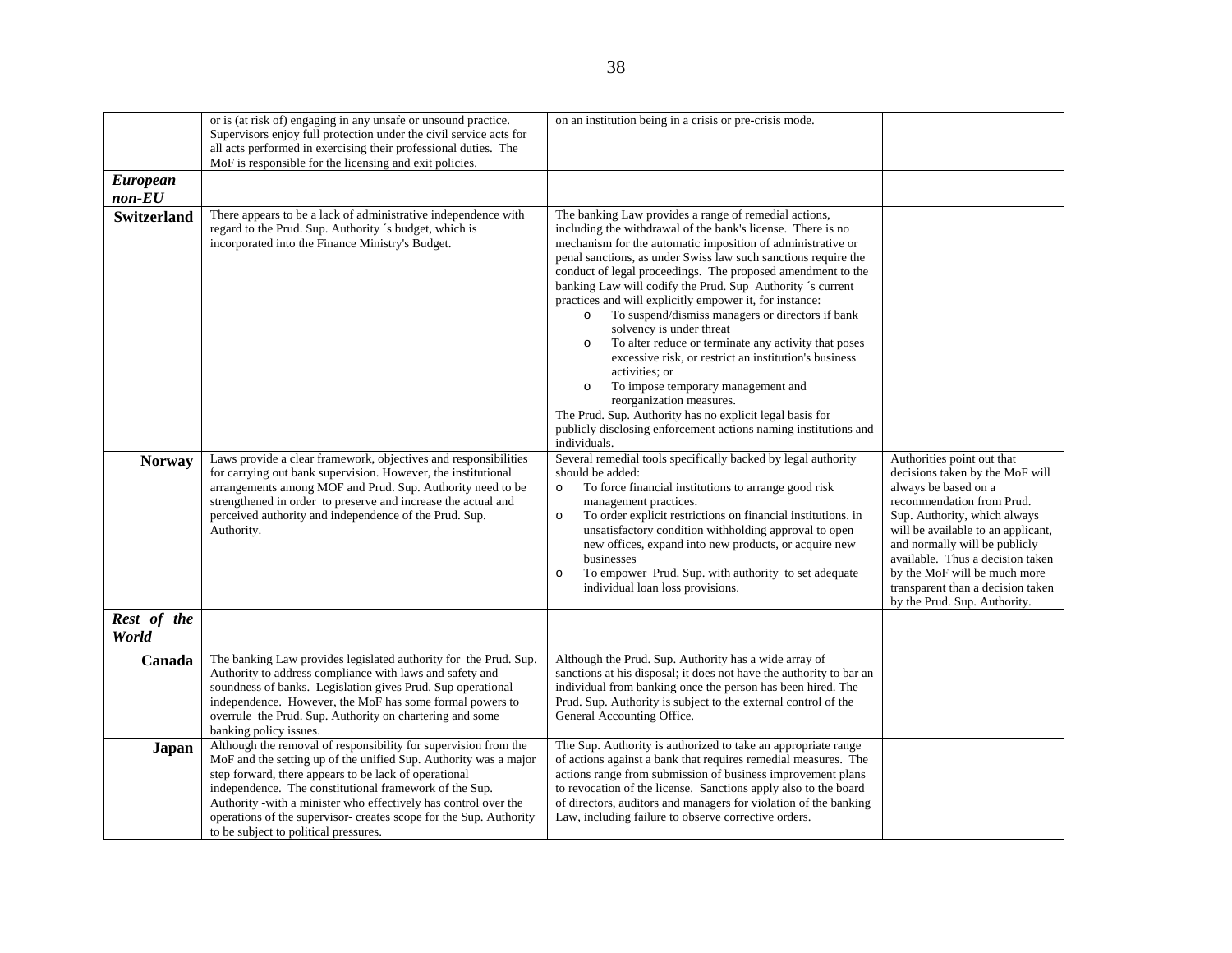| <b>Mexico</b> | Even though the legal framework establishes the Prud. Sup.<br>Authority as the single authority responsible for banking<br>regulation and supervision, in reality the regulatory responsibility<br>is shared with other institutions. This fragmentation of powers<br>weakens accountability and enforcement of rules and regulations.<br>Political interference in decision making and budgetary<br>constrains undermine the operational independence of the Prud.<br>Sup. Authority. | There is a system of prompt corrective action in place that<br>would allow the Prud. Sup. Authority to take remedial action<br>in a timely fashion.                                                                                                                                      |                                                                                                                                                                          |
|---------------|----------------------------------------------------------------------------------------------------------------------------------------------------------------------------------------------------------------------------------------------------------------------------------------------------------------------------------------------------------------------------------------------------------------------------------------------------------------------------------------|------------------------------------------------------------------------------------------------------------------------------------------------------------------------------------------------------------------------------------------------------------------------------------------|--------------------------------------------------------------------------------------------------------------------------------------------------------------------------|
| Korea         | The operational independence of the. Authority is embodied in<br>law, however, in practice some practices such as the MoF<br>interpretations of regulations, have called that independence into<br>question. The Sup. Authority and its staff lack of statutory<br>protection against lawsuits for actions performed while<br>discharging their duties in good faith.                                                                                                                  | There is a full range of remedial actions that can be taken<br>against banks. However, there is scope to strengthen and<br>clarify the. Sup. Authority powers to initiate enforcement<br>actions. The. Sup. Authority is not empowered to remove<br>employees of financial institutions. | Authorities point out that the<br>lack of clarity in the roles of<br>agencies overseeing the financial<br>sector promotes an effective<br>system of checks and balances. |

(\*) Observance of the Basle Core Principles for Effective Banking Supervision. IMF-WB Assessments available in the web site (http://www.imf.org/external/ns/search.aspx?filter\_val=N&NewQuery=basle+core+principles+banking+supervision&col=SITENG&collection=&lan=eng). These institutional arrangements may have changed since the date of the assessment.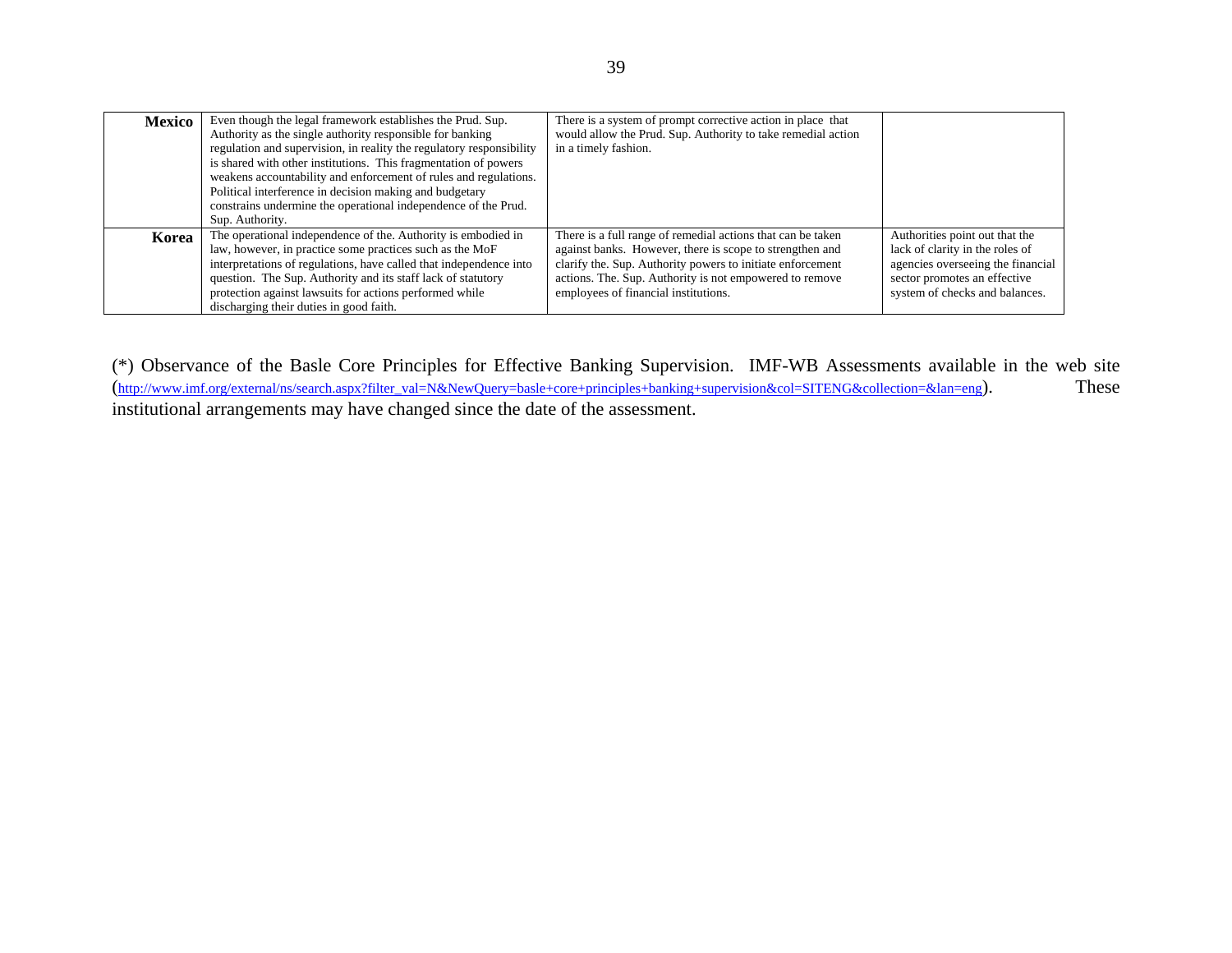<sup>2</sup> Goldstein, M. (1997) *The case for an International Banking Standard*. Policy Analyses in International Economics N. 47 April.

 $\overline{a}$ 

3 Goldstein, M. and Phillip Turner (1996) *Banking crises in emerging economies: origins and policy options*. BIS Economic Papers No 46 October.

4 European Shadow Financial Regulatory Committee Statement No. 1, *Dealing with problem banks in Europe*. Center for Economic Policy Studies, 22 June, 1998

5 European Shadow Financial Regulatory Committee Statement No.23, *Reforming Banking Supervision in Europe* . 21 November 2005.

6 Benink, H. and George J. Benston (2005) *The future of banking regulation in developed countries: Lessons from and for Europe.* Mimeo.

7 Mayes, D. (2005) *Implications of Basle II for the European Financial System* Presentation at the Center for European Policy Studies.

8 Kane, Edward J. (1985). *The Gathering Crisis in Deposit Insurance*. Cambridge, MA: MIT Press. provides an early discussion of the thrift problem. The banking problems of the 1980s, are summarized with an extensive literature review in Federal Deposit Insurance Corporation (1997) *History of the Eighties: Lessons for the Future. Volume 1: An Examination of the Banking Crises of the 1980s and Early 1990s.* Federal Deposit Insurance Corporation, Washington D.C. 167-188. Also available at <http://www.fdic.gov/bank/historical/history/vol1.html >. Chapter 4 of Federal Deposit Insurance Corporation (1997) addresses the thrift problems.

9 Wall, Larry D. (1989) *Capital Requirements for Banks: A Look at the 1981 and 1988 Standards*. Economic Review, Federal Reserve Bank of Atlanta, (March/April) 14-29.

 $10$  Federal Deposit Insurance Corporation (ref. 8 above) discusses Continental Illinois failure in Chapter 7, the problems of banks that served agricultural areas in Chapter 8 and the problems of banks in the Southwestern U.S. (the primary energy producing region) in chapter 9.

<sup>11</sup> See Chapters 2 and 4 of Federal Deposit Insurance Corporation (ref. 8 above) for a discussion of the 1987 and 1989 legislative acts.

 $12$  Note, the US has separate insurance funds for commercial banks and savings associations (thrifts). For discussion of the condition of the FDIC's insurance fund in 1991 see: See Garcia, Gillian. (1991). *The condition of the Bank Insurance Fund: a view from Washington.* Proceedings of a Conference on Bank Structure and Competition*.* Federal Reserve Bank of Chicago. pp. 50-69., Litan, Robert E. (1991). *Short and long snapshots of the U.S. banking industry*. Proceedings of a Conference on Bank Structure and Competition*.* Federal Reserve Bank of Chicago. pp. 70-86. Bartholomew, Philip F. and Thomas J. Lutton. (1991). *Assessing the condition of the Bank Insurance Fund.* Proceedings of a Conference on Bank Structure and Competition*.* Federal Reserve Bank of Chicago. pp. 87-111. and Bovenzi, John F. (1991). *BIF: still solvent after all these years?* Proceedings of a Conference on Bank Structure and Competition. Federal Reserve Bank of Chicago. pp. 112-121.

 $13$  The supervisors can take other actions if such actions would better achieve the goal of the act.

<sup>&</sup>lt;sup>1</sup> Benston, George J. and George G. Kaufman (1998) *Risk and Solvency Regulation of Depositor Institutions: Past Policies and Current Options*. New York: Salomon Brothers Center, Graduate School of Business, New York University.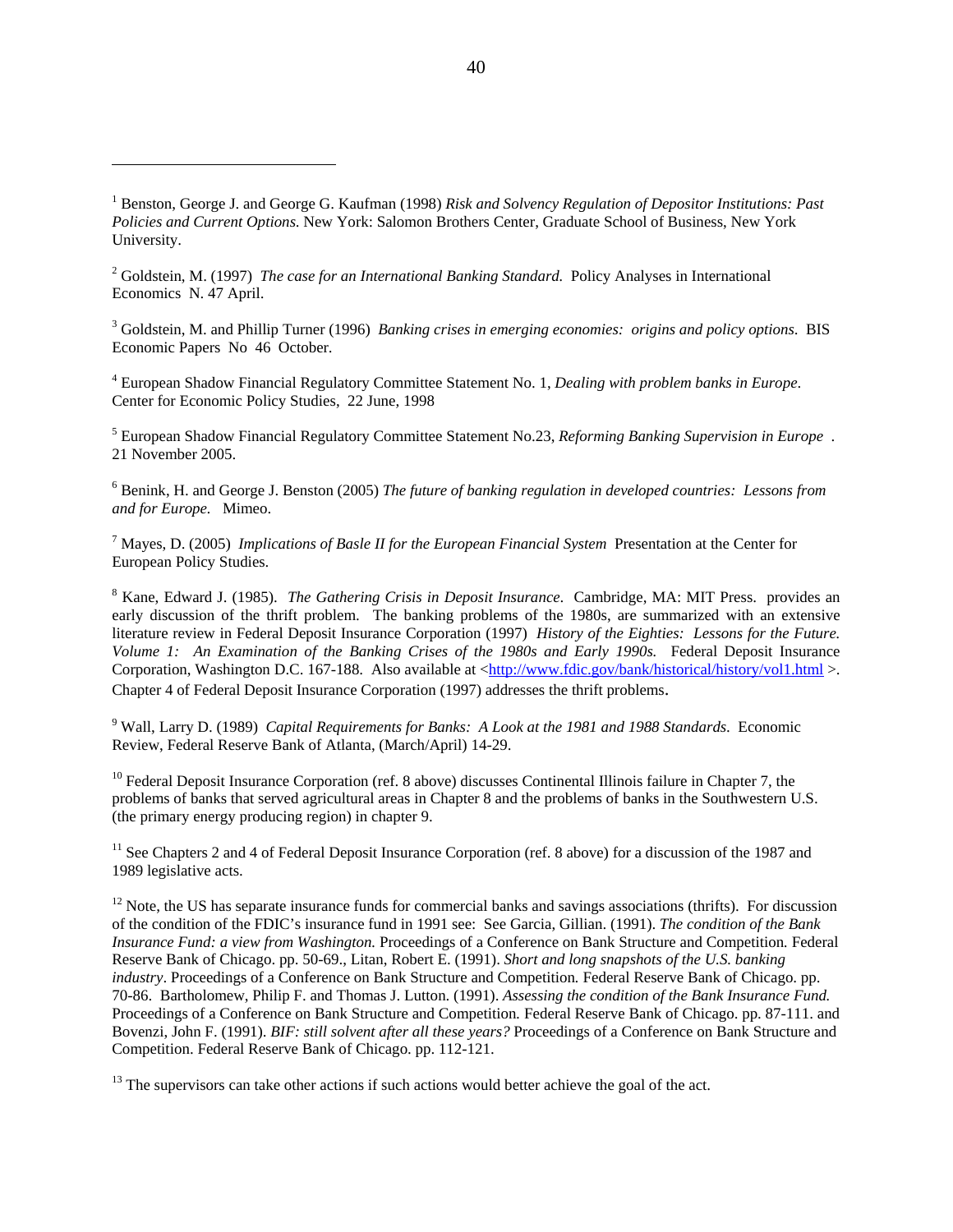$14$  For an argument that supervisors routinely imposed many of the restrictions contained in FDICIA prior to its adoption see Gilbert, Alton R. (1991). *Supervision of undercapitalized banks: is there a case for change?* Review, Federal Reserve Bank of St. Louis. (May) pp. 16-30.

<sup>15</sup> See Benston, George J. and George G. Kaufman (1988) in ref. 1 above. For a discussion of the intellectual history of PCA see Benston, G., and Kaufman, G. (1994) *The Intellectual History of the Federal Deposit Insurance Corporation Improvement Act of 1991*. In G. G. Kaufman (ed.) Reforming Financial Institutions and Markets in the United States, p 1-17. Boston: Kluwer.

<sup>16</sup> Table 2 in Benston and Kaufman (1998) gives "Illustrative Reorganization Rules" with mandatory reorganization at a 3 percent market value of capital-to-asset ratio. However, the text talks about possibility that this ratio should be revised up.

<sup>17</sup> The Federal Deposit Insurance Corporation Improvement Act (FDICIA) also includes significant changes in the way deposit insurance premiums are charged and the way the Federal Deposit Insurance Corporation (FDIC) resolves failed banks (see Chapter 2 of Federal Deposit Insurance Corporation (1997) for a brief summary of the deposit insurance reform parts of FDICIA. For a more detailed discussion of least cost resolution—especially as applied to the largest US banks) see Wall, Larry D. (1993). *Too-Big-To-Fail' After FDICIA*. Economic Review, Federal Reserve Bank of Atlanta, (January/February) pp. 1-14.

 FDICIA replaced the flat-rate deposit insurance premiums that banks had paid since the FDIC was created with risk-based premiums. In practice, the risk measure used to set the premiums is crude, but it is nevertheless substantially more accurate than charging all banks a flat rate on deposits. The change in the way the FDIC resolves banks was contained in language ordering the agency to resolve banks in the way least costly to the insurance fund. Prior to FDICIA, the FDIC used a cost test in its bank resolutions but applied the test in a way that had the effect of almost always providing 100 percent deposit insurance for deposits exceeding the *de jure* coverage limit of \$100,000. FDICIA ordered a change in the cost test that would restrict coverage to \$100,000 in almost all cases.

 $<sup>18</sup> PCA$  does not apply to the corporate owners of banks or their non-bank affiliates. However, the bank subsidiaries</sup> are the dominant assets of almost all holding companies that own banks. As such, the failure of the banking within the group is likely to trigger the failure of the holding company.

<sup>19</sup> Moreover, the US supervisors set the requirements to be classified as well capitalized under PCA above the minimum requirements set by Basel 1. Well capitalized banks must have a Tier 1 risk-based capital ratio of 5 %, a total risk-based capital ratio of 10% and must also meet a minimum leverage (equity capital to total assets) requirement.

 $^{20}$  Section 37 of FDICIA. SEIR would have imposed even stricter requirements on regulatory accounting, mandating the use of market values in the calculation of capital ratios.

 $21$  The Comptroller General is the head of the General Accounting Office, the investigative arm of the US Congress.

 $22$  For example, the FDIC Office of Inspector General's report on material losses incurred at South Pacific Bank may be found at < http://www.fdicig.gov/reports03/03-036-508.shtml >. In discussing the role of PCA, the report states: "However, PCA was not fully effective due to the inadequate provision for loan losses that overstated SPB's income and capital for several years."

 $23$  Canada is the only other country in the OECD where the Office of the Auditor General does have similar responsibilities regarding the Superintendent of Financial Institutions (see www.oag-bvg.gc.ca).

24 Eisenbeis, Robert A. and Larry D. Wall (2002). *The Major Supervisory Initiatives Post-FCICIA: Are They Based on the Goals of PCA? Should They Be?* Prompt Corrective Action in Banking: 10 Years Later edited by George

 $\overline{a}$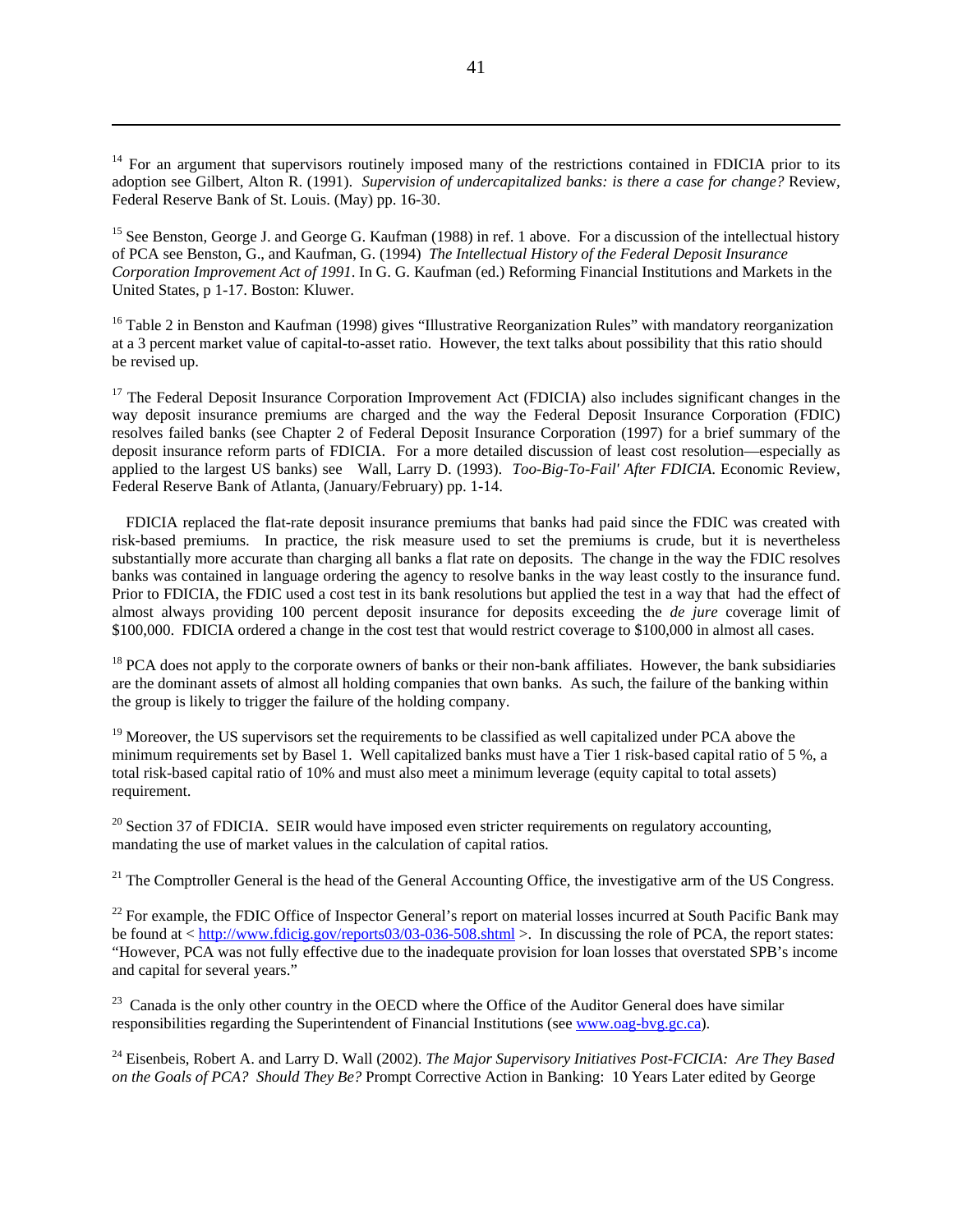Kaufman, pp. 109-142. This book is volume 14 of Research in Financial Services: Private and Public Policy published by JAI.

 $\overline{a}$ 

 $^{25}$  An almost equivalent way of viewing the problem is that of minimizing deposit insurance losses. The differences between the two arise from the differential treatment of government expenditures outside the deposit insurance system. A U.S. example of this is the use of tax credit by NCNB to acquire First RepublicBank Corporation in Texas in 1988. Another way in which such assistance may be provided is via bailouts of bank borrowers to prevent a bank from failing due to loan losses.

<sup>26</sup> Stern, Gary H. and Ron J. Feldman (2004) Too Big to Fail: The Hazards of Bank Bailouts, *The Brookings Institution*, Washington D.C.

 $27$  Mexico: Financial System Assessment Program. International Monetary Fund October, 2001 page 18 (http://www.imf.org/external/pubs/ft/scr/2001/cr01192.pdf).

28 Hupkes Eva, Marc Quintyn and Michael W. Taylor (2005), *The Accountability of Financial Sector Supervisors: Principles and Practice,* IMF Working Paper, March, n.51.

<sup>29</sup> George J Benston and George G Kaufman (1995), *Is the Banking and Payments System Fragile?* Journal of Financial Services Research*,* December, v. 9, iss. 3-4, pp. 209-240.

 $30$  A recent paper finding evidence that bank failures reduced the value of their borrowers is Brewer, Elijah III, Hesna Genay, William Curt Hunter, and George G. Kaufman (2003), *The value of banking relationships during a financial crisis: Evidence from failures of Japanese banks,* Journal of .Japanese and International Economies, 17 (September) pp. 233–262.

<sup>31</sup> Kaufman, George G. (1988), *Bank Runs: Causes, Benefits, and Costs*, Cato Journal, Winter.

 $32$  Eisenbeis and Wall (2002, ref. 24 above) point out that the terrorist events of September 11, 2001 caused severe disruption to US financial system, including the inability to of some financial to accept or route payments, but that a potential crisis was averted when the Federal Reserve stepped in to provide adequate liquidity. Eisenbeis and Wall (2002) also argue that the temporary disruptions resulting from a bank's failure may be reduced by following appropriate resolution policies. For example, resolution policies may be structured in a way that transfers the viable operations, insured deposits and other good liabilities to a healthy bank as soon as possible.

 $33$  The likelihood that more than one bank would become insolvent at the same time is small unless if the banks were exposed to and suffered losses due to a single shock, such as excessive exposure to interest rate changes.

<sup>34</sup> European Shadow Financial Regulatory Committee Statement No. 1, (June, 1998). See ref. 4 above.

<sup>35</sup> Directive 94/19/EC was primarily designed with the aim of discouraging credit institutions within the EU from using protection's different features to compete with each other. To this end, it provides for a minimum harmonized level of protection of small depositors ( $\epsilon$ 20,000 and transitionally below it in some countries that have recently joined the EU). See Garcia, G. and María J. Nieto (2005) *Banking Crisis Management in the European Union: Multiple Regulators and Resolution Authorities* Journal of Banking Regulation Vol. 6 N 3 pp.215-219 for a description of the features of the EU countries' deposit protection schemes.

<sup>36</sup> European Shadow Financial Regulatory Committee Statement No. 1, (June 1998). See ref. 4 above.

<sup>37</sup> The sample includes 32 European countries (24 EU members, 6 CEEC, Norway and Iceland). De Cesare, Manuela ( 2005). *Report on Deposit Insurance: An international Outlook*, Working Paper 8. Fondo Interbancario di Tutela dei Depositi.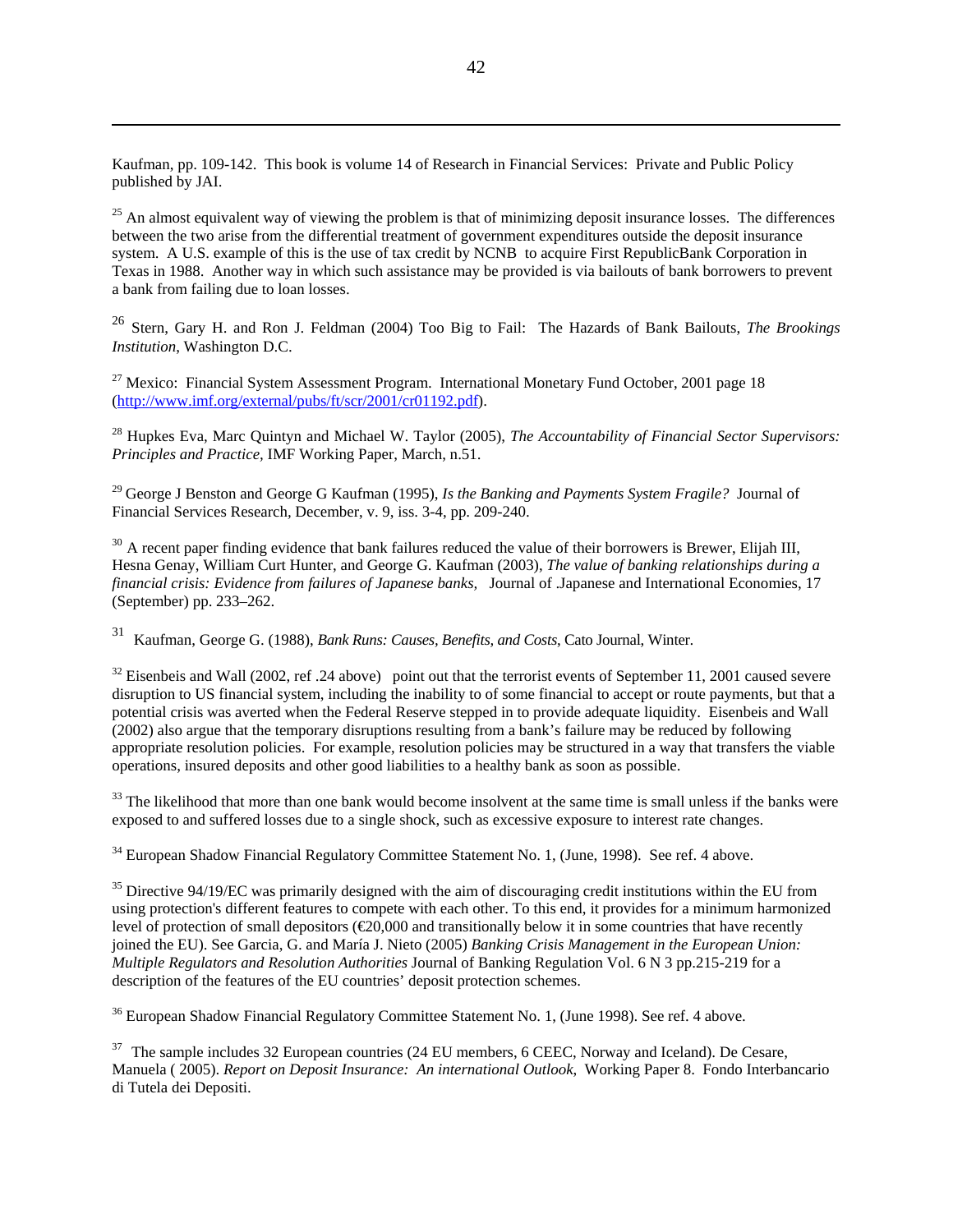<sup>38</sup> Italy: Detailed Assessment of the Compliance of the Basle Core Principles of Banking Supervision. International Monetary Fund. May 2004 (http://www.imf.org/external/pubs/ft/scr/2004/cr04133.pdf).

<sup>39</sup> Llewelyn, D.T. (2002) "Comment" in Prompt Corrective Action: Ten Years Later. G.G. Kaufman, ed. Amsterdam, JAI, pp. 321-333 (also published in Mayes, D. and D.T. Llewellyn (2003), *The role of market discipline in handling problem banks*, Bank of Finland Discussion Papers 21.) See also Carnell, Richard S., 1993. *The Culture of Ad Hoc Discretion*, in G. Kaufman and R. Litan (eds.), Assessing Bank Reform: FDICIA One Year Later. Washington: The Brookings Institution, pp. 113-121.

40 Horvitz, P. M. (1995) *Banking regulation as a solution to financial fragility,* Journal of Financial Services Research, December, pp.369-380.

<sup>41</sup> The CRD covers Pillar II in Articles 123, 124 and Annex XI as well as Article 22 and Annex V, which deal with internal governance. Directives are binding as regards the results to be achieved and the forms and methods, in general national legislation, for its achievement are left to member States.

42 Article 124 of the CRD: *"1- [T]he competent authorities shall review the arrangements, strategies, processes and mechanisms implemented by credit institutions to comply with this Directive and evaluate the risks to which the credit institutions are or might be exposed.* 

*3- On the basis of the review and evaluation referred to in paragraph 1, the competent authorities shall determine whether the arrangements, strategies, processes and mechanisms implemented by the credit institutions and the own funds held ensure a sound management and coverage of their risks. "* 

 $43$  SRP represents the collective views of EU supervisors on the standards that credit institutions are expected to observe and the supervisory practices that supervisory authorities will apply (http://www.c-ebs.org/pdfs/GL03.pdf, see page 37).

<sup>45</sup> Bank liquidation is generally as a last resort in the US because it imposes greater costs on the bank's customers and destroys any franchise value created by the failed bank. The FDIC acting as receiver will only liquidate a bank if doing so reduces the expected cost of resolution to the deposit insurance fund.

 $46$  See Horvitz, P. M. (1995) ref. 40 above.

 $\overline{a}$ 

47 Mayes, D. G., L. Halme and A. Liuksila (2001) *Improving Banking Supervision*, Basingstoke. Palgrave.

48 Hadjiemmanuil, Ch. (2004) *Europe´s Universalist Approach to Cross-Border Bank Resolution Issues,* presented at the Conference on Systemic Financial Crisis: Resolving Large Bank Insolvencies, sponsored by the Federal Reserve Bank of Chicago.

<sup>49</sup> FDICIA does add a new requirement for approval of a political authority, the Secretary of the Treasury in consultation with the President. However, that requirement applies only if the FDIC wants to resolve a bank in a way that protects otherwise uninsured creditors of the bank at the expense of the insurance fund (often called the "systemic risk" exception). The FDIC is not required to obtain political approval for resolutions that are in accord with the least cost resolution provision of FDICIA.

 $50$  In theory, a requirement for political or judicial approval might not be a problem for effective PCA provided the approval was promptly and automatically given. However, there would also be no benefit to such a requirement.

<sup>51</sup> The Core Principles were issued by the Basle Committee in September 1997, and endorsed by the international financial community during the annual meeting of the IMF and World Bank in Hong Kong in October, 1997 (http://www.bis.org/publ/bcbs30.pdf). Observance of the Basle Core Principles for Effective Banking Supervision. IMF-WB Assessments are available in the web site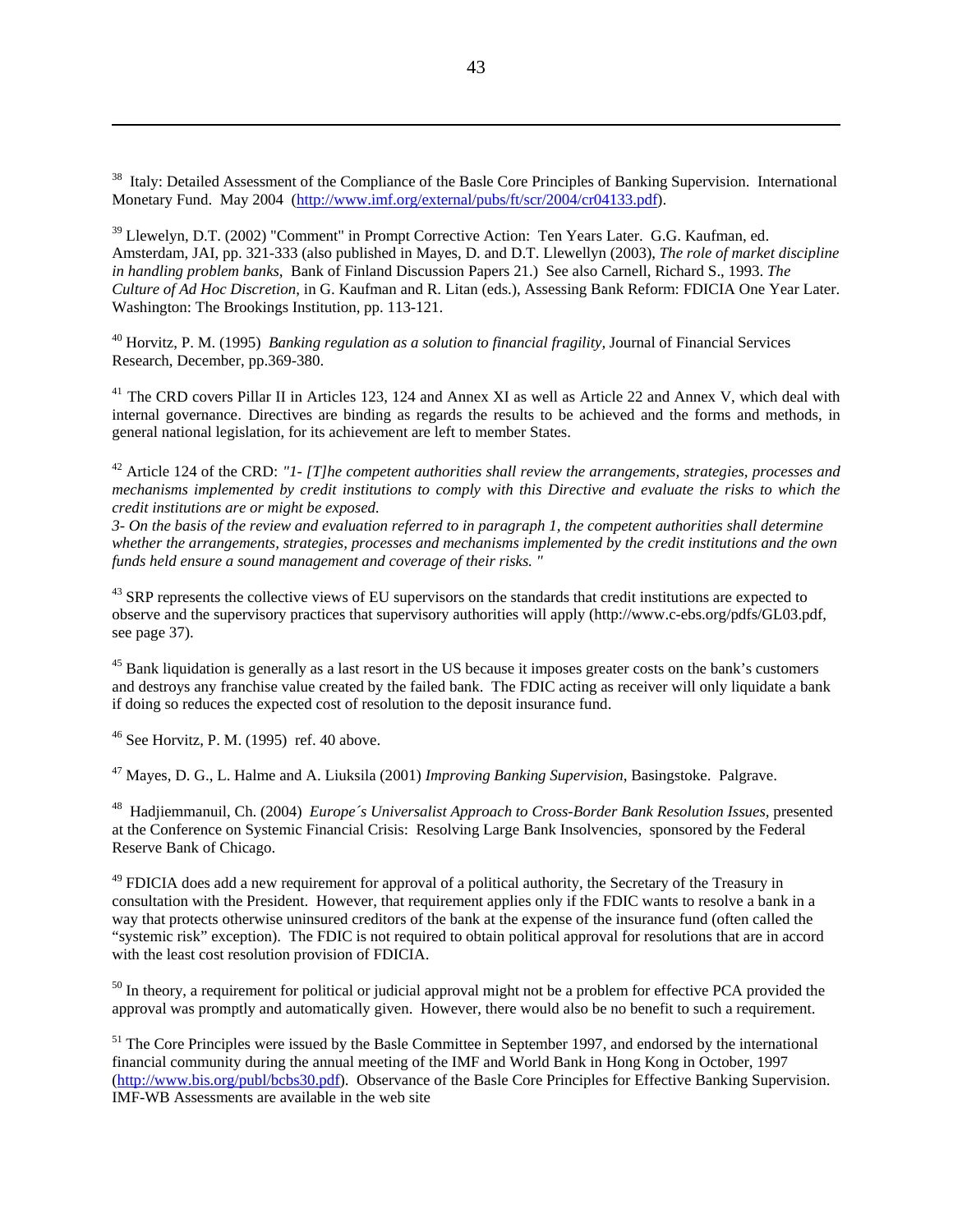(http://www.imf.org/external/ns/search.aspx?filter\_val=N&NewQuery=basle+core+principles+banking+supervision&col=SITE NG&collection=&lan=eng). The present institutional arrangements may have changed since the date of the assessment.

 $52$  See Germany Financial Stability Assessment, November 2003 (p.52) http://www.imf.org/external/pubs/ft/scr/2003/cr03343.pdf

 $\overline{a}$ 

 $53$  European Shadow Financial Regulatory Committee Statement No. 1, ref. 4 above.

<sup>54</sup> Observance of the Basle Core Principles for Effective Banking Supervision. IMF-WB Assessments . See ref. 51 above.

<sup>55</sup> However, these special provisions in the US apply only to chartered banks. The nonbank corporate parent and nonbank affiliates of a US bank are subject to the corporate bankruptcy provisions of US law.

56 Kaufman, George G. and Steven A. Selig, (2000), *Post-Resolution Treatment of Depositors at Failed Banks: Implications for the Severity of Banking Crises, Systemic Risk and Too-Big-To Fail*, Federal Reserve Bank of Chicago working paper WP 2000-16.

57 Hüpkes, E. (2003) *Insolvency - why a special regime for banks?* in Current Developments in Monetary and Financial Law, Vol.3. International Monetary Fund, Washington DC.

<sup>58</sup> See Table 4 in Garcia, G. H. and M. J. Nieto (2005) ref. 35 above. The potential for delay in providing depositors with access to their funds could be even greater in the case of "ex post" funded deposit insurance funds.

<sup>59</sup> Dermine, Jean, (1996) *Comment*, Swiss Journal of Economics and Statistics, (December), 679-682.

<sup>60</sup> Official Journal of the European Communities L125,  $5<sup>th</sup>$  May, 2001. At the time of writing this article, implementation was pending in four Member States: Czech Republic, Greece, Portugal and Sweden.

<sup>61</sup> Financial institutions are excluded from the EU Insolvency Proceedings Regulation (Council Regulation EC N0 1346/2000 of 29 May, 2000 on insolvency proceedings) and the Winding-up Directive parallels in the banking field that regulation governing general corporate insolvency law. The Winding-up Directive does not apply to the insurance, securities and UCITS activities of the conglomerate.

 $62$  This development has been possible because of the pre-existence of a heavily harmonized system of banking regulation and supervision in the EU. EU Policy makers have traditionally relied on regulatory harmonization to achieve the integration of financial markets. See Garcia and Nieto ( 2005) pp. 209-210 ref. 35 above.

<sup>63</sup> *Panagis Pafitis and other v. Trapeza Kentrikis Ellados AE and others* (Case C-441/93), CMLR, 9 July 1996.

64 Mayes, D. G., L. Halme and A. Liuksila (2001) *Improving Banking Supervision*, Basingstoke: Palgrave.

<sup>65</sup> Bank regulations do not require audited financial statements of banks with less than \$500 million in assets and some smaller banks are not audited.

<sup>66</sup> Dahl, Drew, John P. O.Keefe, and Gerald A. Hanweck (1998), *The Influence of Auditors and Examiners on Accounting Discretion in the Banking Industry*, FDIC Banking Review, (Winter), v. 11, pp. 10-25. However, another study looking specifically at banks that restated their financial condition suggests that examiners have an impact after taking account of external auditors (albeit the paper only includes a binary audit variable in its model and does not focus specifically on restatements by banks that have been audited). See Gunther and Moore (2003) *Loss underreporting and the auditing role of bank exams,* , Journal of Financial Intermediation 12 (April) pp. 153– 177.